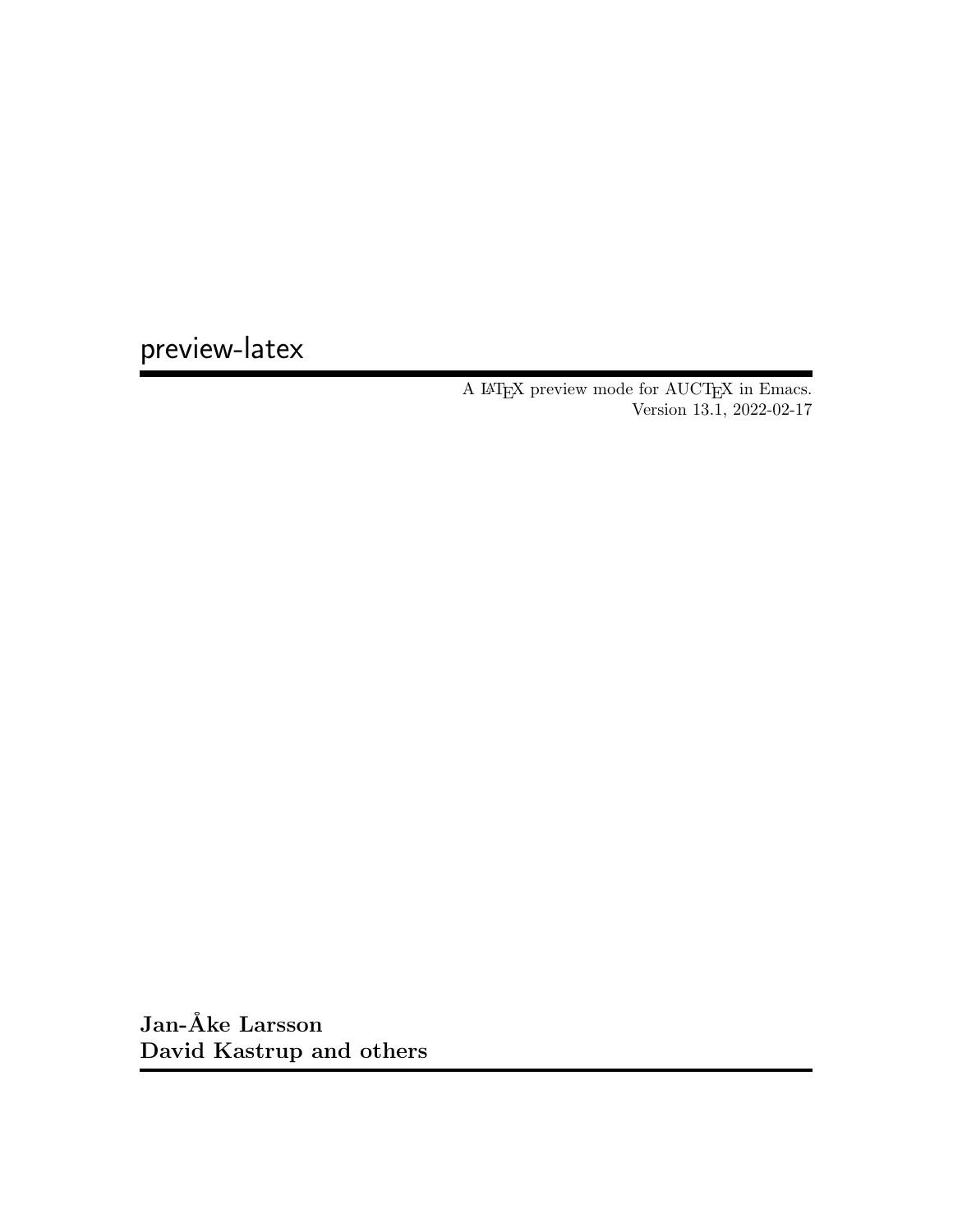This manual is for preview-latex, a LAT<sub>E</sub>X preview mode for AUCT<sub>E</sub>X (version 13.1 from 2022-02-17).

Copyright © 2001, 2002, 2003, 2004, 2005, 2006, 2017-2019, 2021 Free Software Foundation, Inc.

Permission is granted to copy, distribute and/or modify this document under the terms of the GNU Free Documentation License, Version 1.3 or any later version published by the Free Software Foundation; with no Invariant Sections, no Front-Cover Texts and no Back-Cover Texts. A copy of the license is included in the section entitled "GNU Free Documentation License."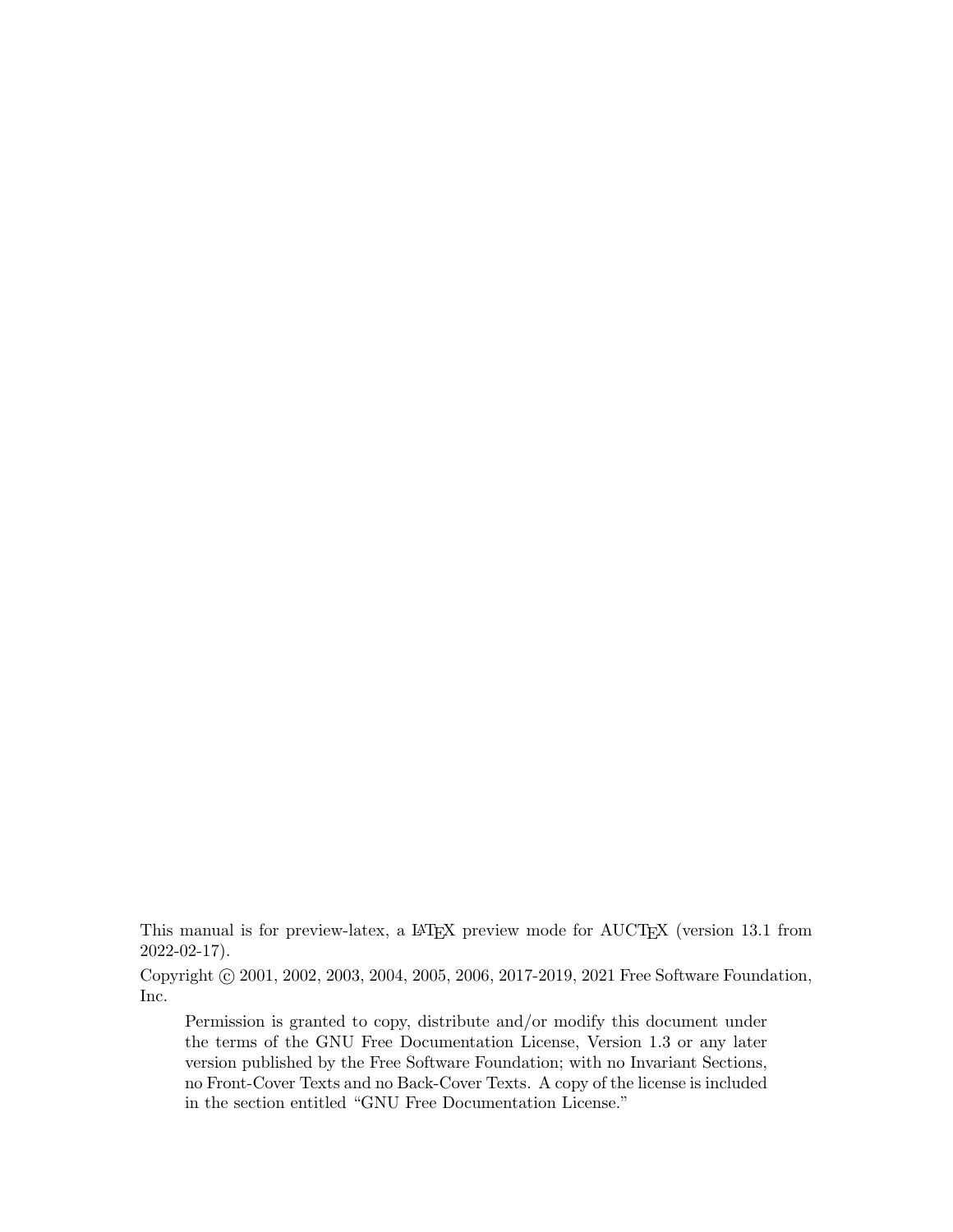# Table of Contents

| $\mathbf 1$             | 1.1<br>1.2<br>1.3<br>1.4<br>1.5<br>1.6<br>1.7                                                                                                         |
|-------------------------|-------------------------------------------------------------------------------------------------------------------------------------------------------|
| $\overline{2}$          |                                                                                                                                                       |
| 3                       | Key bindings and user-level lisp functions $\dots$ 7                                                                                                  |
| $\overline{\mathbf{4}}$ |                                                                                                                                                       |
| 5                       | 5.1<br>5.2<br>5.3<br>5.4<br>5.5                                                                                                                       |
| 6                       | $6.1\,$<br>6.1.1<br>6.1.2<br>6.2<br>The preview images $\dots\dots\dots\dots\dots\dots\dots\dots\dots\dots\dots\dots\dots\dots\dots 25$<br>6.3<br>6.4 |
|                         |                                                                                                                                                       |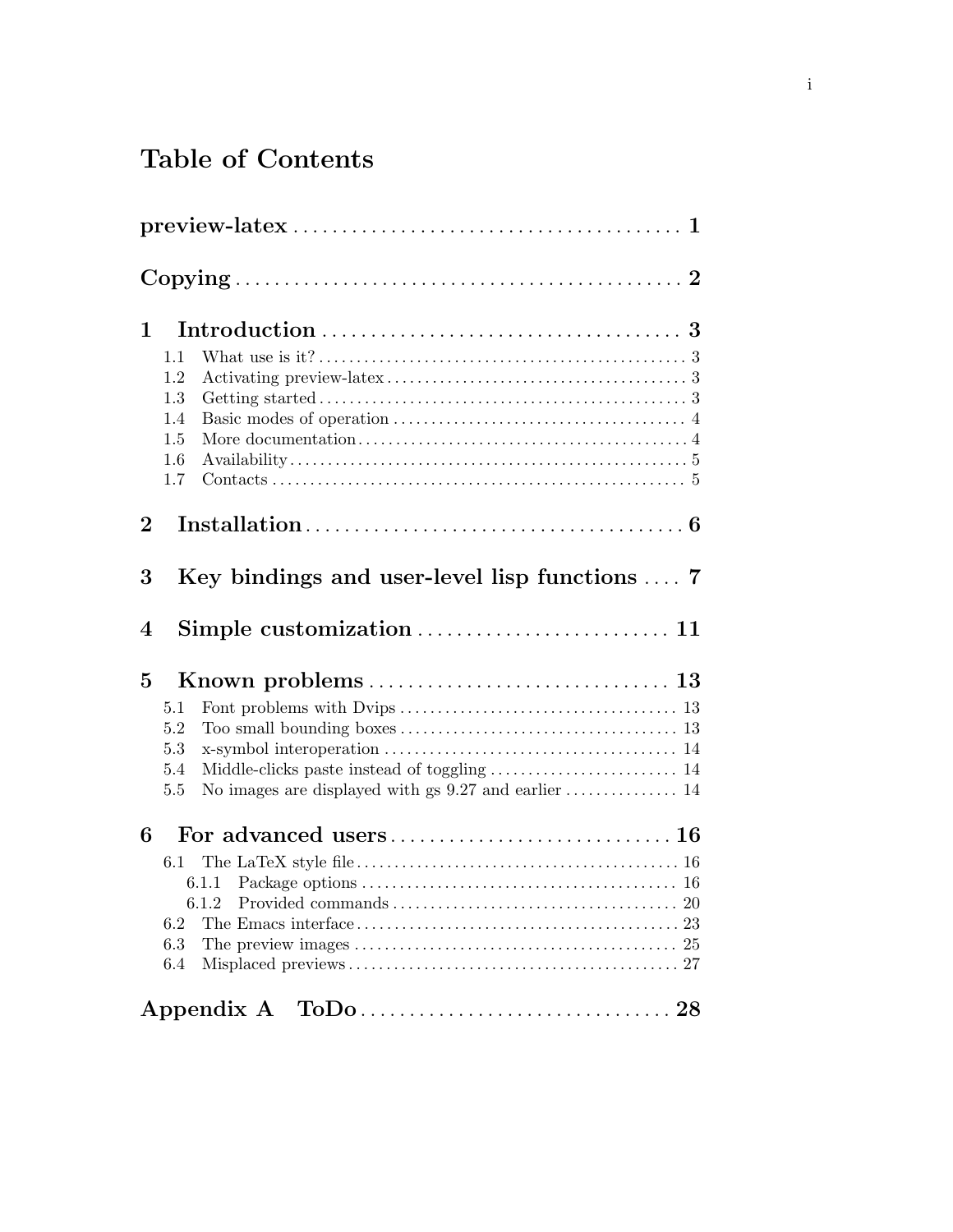| <b>B.1.1</b> |                                                           |
|--------------|-----------------------------------------------------------|
| B.2          |                                                           |
| B.2.1        |                                                           |
| B.2.2        | Which versions of Ghostscript and AUCTeX are needed?30    |
| B.2.3        |                                                           |
| B.2.4        |                                                           |
|              |                                                           |
| <b>B.3.1</b> | I just get 'LaTeX found no preview images' 31             |
|              |                                                           |
| <b>B.4.1</b> | How to include additional environments like enumerate31   |
| B.4.2        |                                                           |
| <b>B.4.3</b> |                                                           |
| <b>B.4.4</b> | Does preview-latex work with presentation classes? 32     |
|              |                                                           |
| B.5.1        | Preview causes all sort of strange error messages 32      |
| B.5.2        |                                                           |
| B.5.3        | My output file suddenly only contains preview images?! 33 |
|              |                                                           |
| <b>B.6.1</b> |                                                           |
| B.6.2        |                                                           |
| <b>B.6.3</b> |                                                           |
| <b>B.6.4</b> |                                                           |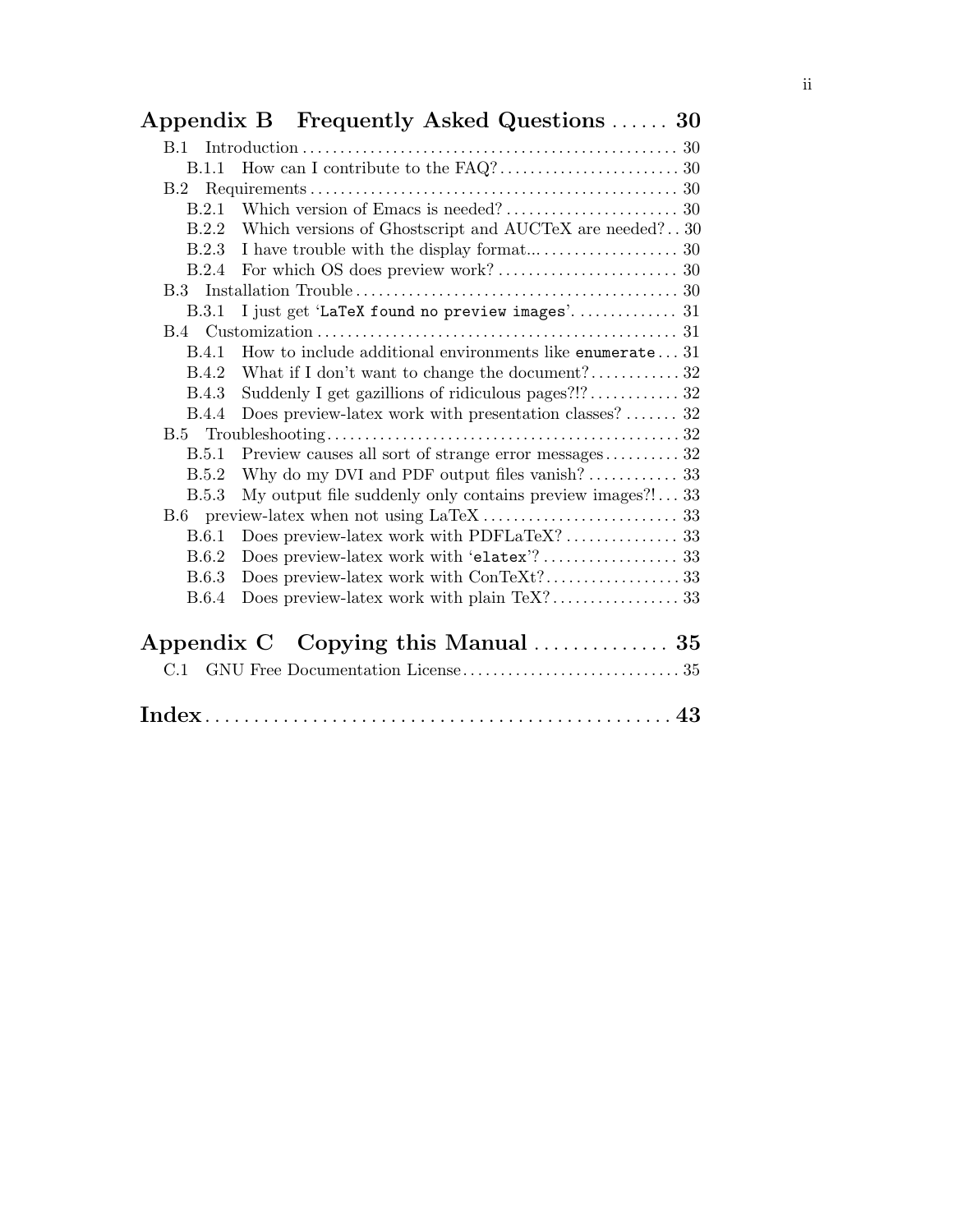## <span id="page-4-0"></span>preview-latex

preview-latex is a package embedding preview fragments into Emacs source buffers under the AUCTEX editing environment for IATEX. It uses preview.sty for the extraction of certain environments (most notably displayed formulas). Other applications of this style file are possible and exist.

The name of the package is really 'preview-latex', all in lowercase letters, with a hyphen. If you typeset it, you can use a sans-serif font to visually offset it.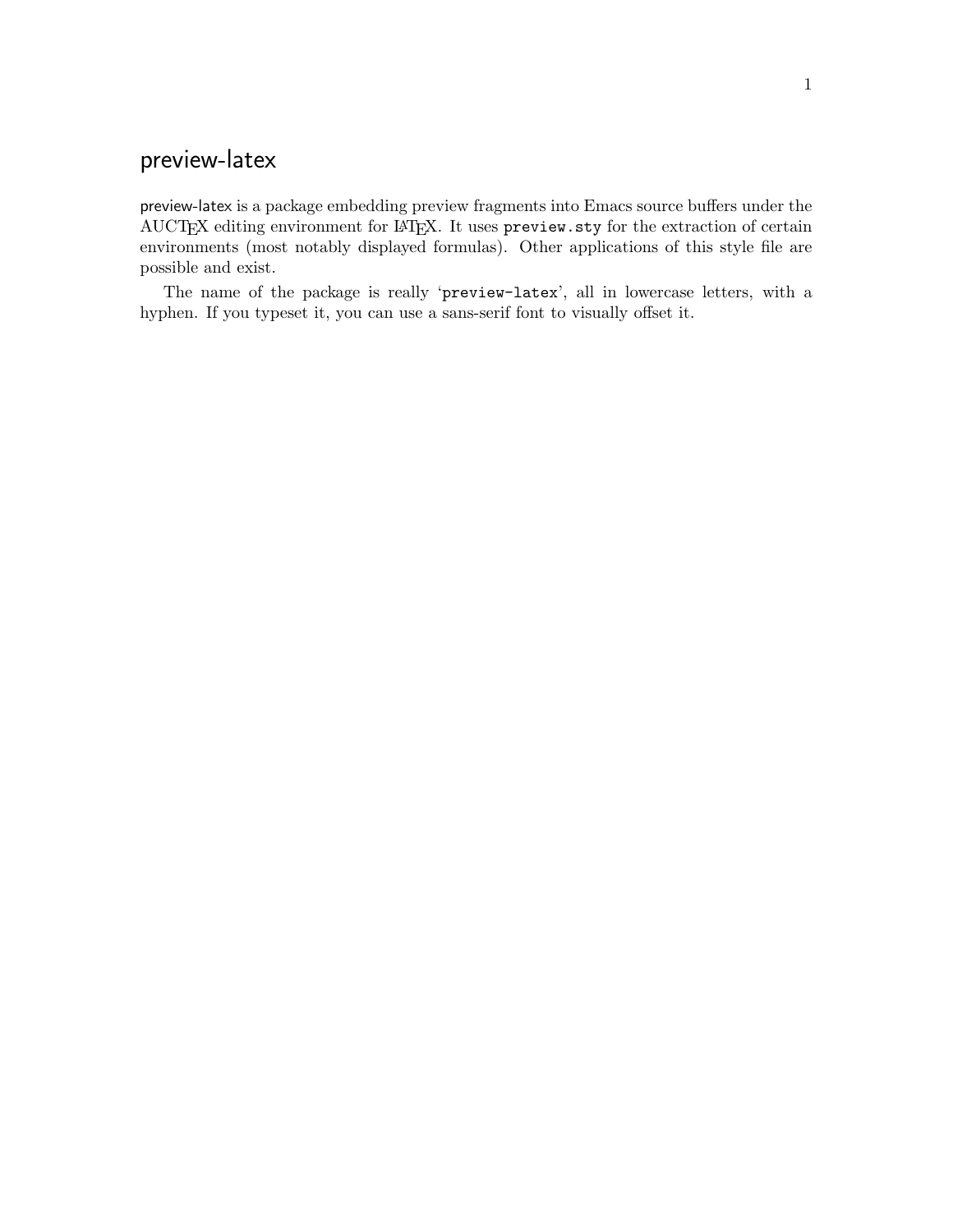# <span id="page-5-0"></span>Copying

For the conditions for copying parts of preview-latex, see the General Public Licenses referred to in the copyright notices of the files, the General Public Licenses accompanying them and the explanatory section in Section "Copying" in [the AUCTEX manual](#page-5-0).

This manual specifically is covered by the GNU Free Documentation License (see [Appendix C \[Copying this Manual\], page 35\)](#page-38-0).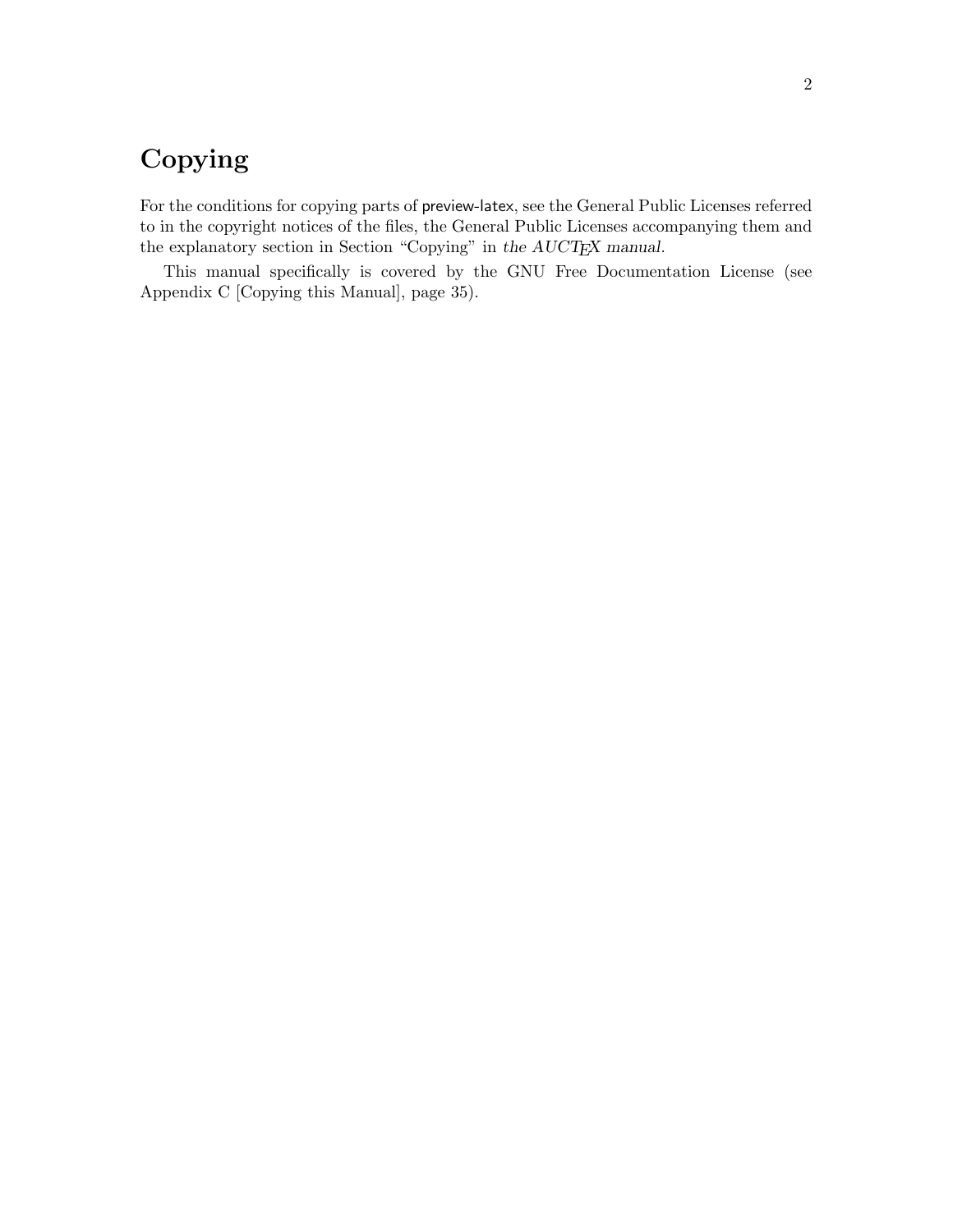## <span id="page-6-0"></span>1 Introduction

Does your neck hurt from turning between previewer windows and the source too often? This AUCT<sub>EX</sub> component will render your displayed LAT<sub>EX</sub> equations right into the editing window where they belong.

The purpose of preview-latex is to embed LAT<sub>EX</sub> environments such as display math or figures into the source buffers and switch conveniently between source and image representation.

## 1.1 What use is it?

WYSIWYG (what you see is what you get) sometimes is considered all the rage, sometimes frowned upon. Do we really want it? Wrong question. The right question is what we want from it. Except when finetuning the layout, we don't want to use printer fonts for on-screen text editing. The low resolution and contrast of a computer screen render all but the coarsest printer fonts (those for low-quality newsprint) unappealing, and the margins and pagination of the print are not wanted on the screen, either. On the other hand, more complex visual compositions like math formulas and tables can't easily be taken in when seen only in the source. preview-latex strikes a balance: it only uses graphic renditions of the output for certain, configurable constructs, does this only when told, and then right in the source code. Switching back and forth between the source and preview is easy and natural and can be done for each image independently. Behind the scenes of previewlatex, a sophisticated framework of other programs like 'dvipng', Dvips and Ghostscript are employed together with a special LAT<sub>EX</sub> style file for extracting the material of interest in the background and providing fast interactive response.

## 1.2 Activating preview-latex

After installation, the package may need to be activated (and remember to activate AUCTFX too). If preview-latex is installed via the Emacs package manager (ELPA), activation should be automatic upon installation.

The usual activation (if it is not done automatically) would be

(load "preview-latex.el" nil t t)

If you still don't get a "Preview" menu in IATEX mode in spite of AUCTEX showing its "Command", your installation is broken. One possible cause are duplicate Lisp files that might be detectable with M-x list-load-path-shadows RET.

## 1.3 Getting started

Once activated, preview-latex and its documentation will be accessible via its menus (note that preview-latex requires  $\text{AUCTrX}$  to be loaded). When you have loaded a LAT<sub>EX</sub> document (a sample document circ.tex is included in the distribution, but most documents including math and/or figures should do), you can use its menu or  $C-c$   $C-p$   $C-d$  (for 'Preview/Document'). Previews will now be generated for various objects in your document. You can use the time to take a short look at the other menu entries and key bindings in the 'Preview' menu. You'll see the previewed objects change into a roadworks sign when preview-latex has determined just what it is going to preview. Note that you can freely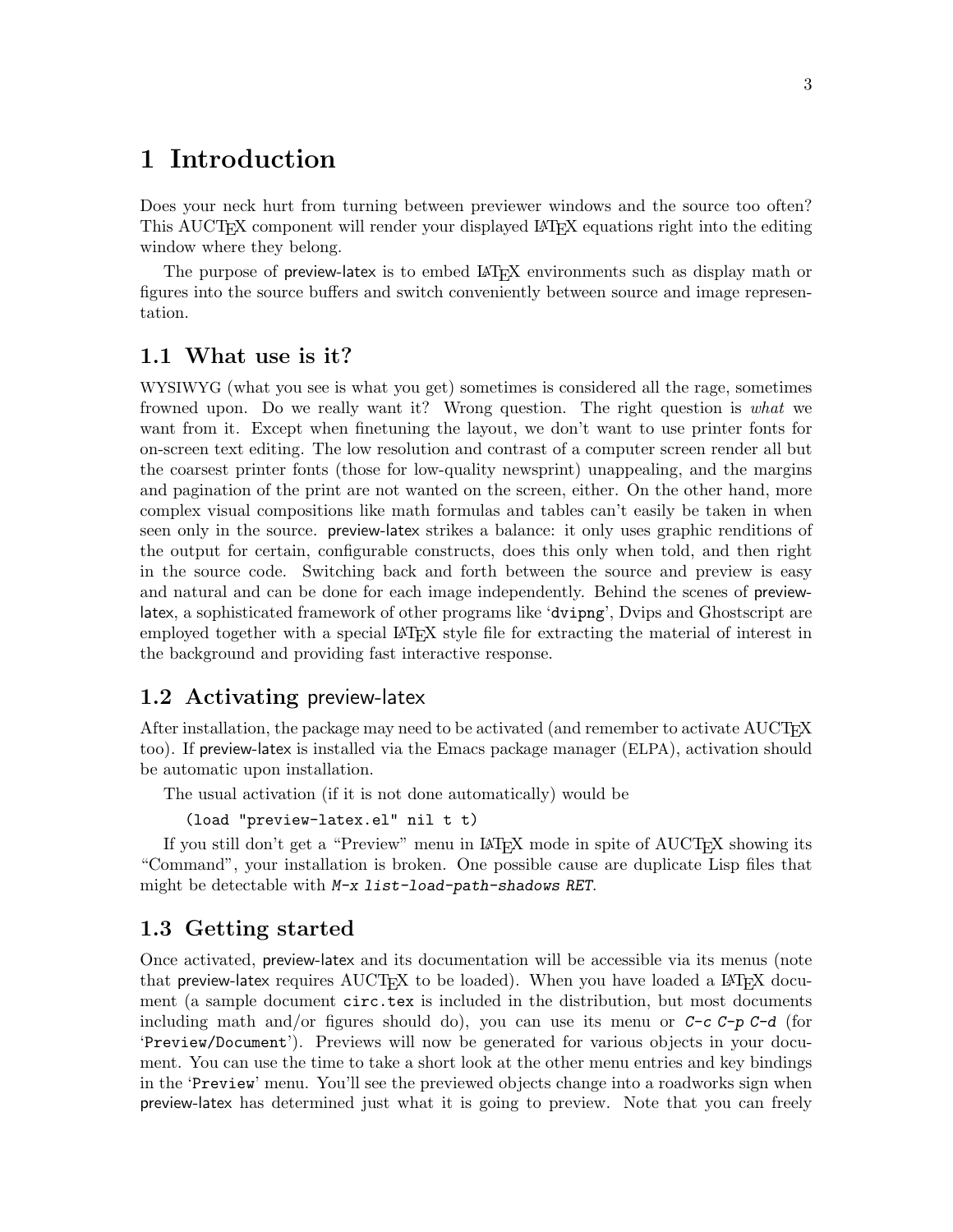<span id="page-7-0"></span>navigate the buffer while this is going on. When the process is finished you will see the objects typeset in your buffer.

It is a bad idea, however, to edit the buffer before the roadworks signs appear, since that is the moment when the correlation between the original text and the buffer locations gets established. If the buffer changes before that point of time, the previews will not be placed where they belong. If you do want to change some obvious error you just spotted, we recommend you stop the background process by pressing  $C-c$  -k.

To see/edit the LAT<sub>EX</sub> code for a specific object, put the point (the cursor) on it and press  $C-c$   $\neg$   $C-p$   $C-p$  (for 'Preview/at point'). It will also do to click with the middle mouse button on the preview. Now you can edit the code, and generate a new preview by again pressing  $C-c$   $C-p$   $C-p$  (or by clicking with the middle mouse button on the icon before the edited text).

If you are using the desktop package, previews will remain from one session to the next as long as you don't kill your buffer.

## 1.4 Basic modes of operation

preview-latex has a number of methods for generating its graphics. Its default operation is equivalent to using the 'LAT<sub>EX</sub>' command from AUCT<sub>EX</sub>. If this happens to be a call of PDFLAT<sub>EX</sub> generating PDF output (you need at least  $\text{AUCTeX}$  11.51 for this), then Ghostscript will be called directly on the resulting PDF file. If a DVI file gets produced, first Dvips and then Ghostscript get called by default.

The image type to be generated by Ghostscript can be configured with

### M-x customize-option RET preview-image-type RET

The default is 'png' (the most efficient image type). A special setting is 'dvipng' in case you have the 'dvipng' program installed. In this case, 'dvipng' will be used for converting DVI files and Ghostscript (with a 'PNG' device) for converting PDF files. 'dvipng' is much faster than the combination of Dvips and Ghostscript. You can get downloads, access to its CVS archive and further information from its project site ([https://savannah.nongnu.](https://savannah.nongnu.org/projects/dvipng) [org/projects/dvipng](https://savannah.nongnu.org/projects/dvipng)).

## 1.5 More documentation

After the installation, documentation in the form of an info manual will be available. You can access it with the standalone info reader with

#### info preview-latex

or by pressing  $C-h$  i d m preview-latex RET in Emacs. Once preview-latex is activated, you can instead use  $C-c$  -p TAB (or the menu entry 'Preview/Read documentation').

Depending on your installation, this printed manual may also be available in the form of preview-latex.pdf.

Detailed documentation for the LAT<sub>EX</sub> style used for extracting the preview images is placed in preview.pdf in a suitable directory during installation; on typical TEX Live-based systems,

```
texdoc preview
will display it.
```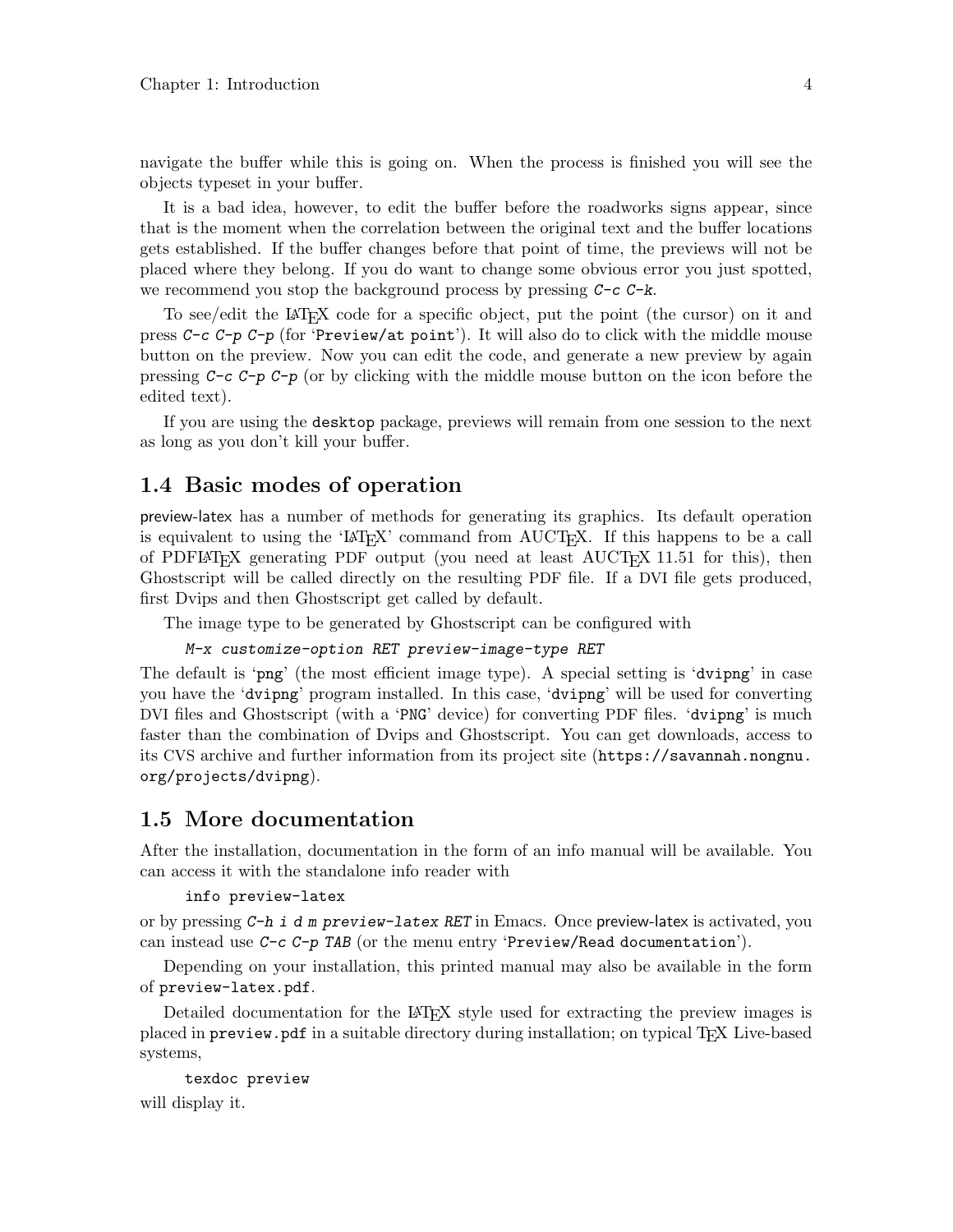## <span id="page-8-0"></span>1.6 Availability

The preview-latex project is now part of AUCT<sub>EX</sub> and accessible as part of the AUCT<sub>EX</sub> project page (<https://savannah.gnu.org/projects/auctex>). You can get its files from the AUCT<sub>F</sub>X download area (<https://ftp.gnu.org/pub/gnu/auctex/>). As of  $\text{AUCTrX}$  11.81, preview-latex should already be integrated into  $\text{AUCTrX}$ , so no separate download will be necessary.

Anonymous Git is available at <git://git.savannah.gnu.org/auctex.git> or [https://](https://git.savannah.gnu.org/git/auctex.git) [git.savannah.gnu.org/git/auctex.git](https://git.savannah.gnu.org/git/auctex.git). You can also [browse the repository \(](https://git.savannah.gnu.org/cgit/auctex.git)https:// [git.savannah.gnu.org/cgit/auctex.git](https://git.savannah.gnu.org/cgit/auctex.git)) via web interface.

## 1.7 Contacts

Bug reports should be sent by using  $M-x$  preview-report-bug RET, as this will fill in a lot of information interesting to us. If the installation fails (but this should be a rare event), report bugs to [bug-auctex@gnu.org](mailto:bug-auctex@gnu.org).

There is a general discussion list for AUCT<sub>EX</sub> which also covers preview-latex, look at <https://lists.gnu.org/mailman/listinfo/auctex>. For more information on the mailing list, send a message with just the word "help" as subject or body to [auctex-request@gnu.org](mailto:auctex-request@gnu.org). For the developers, there is the [auctex-devel@gnu.org](mailto:auctex-devel@gnu.org) list; it would probably make sense to direct feature requests and questions about internal details there. There is a low-volume read-only announcement list available to which you can subscribe by sending a mail with "subscribe" in the subject to [info-auctex-request@gnu.org](mailto:info-auctex-request@gnu.org).

Offers to support further development will be appreciated. If you want to show your appreciation with a donation to the main developer, you can do so via PayPal to [dak@gnu.org](mailto:dak@gnu.org), and of course you can arrange for service contracts or for added functionality. Take a look at the TODO list for suggestions in that area.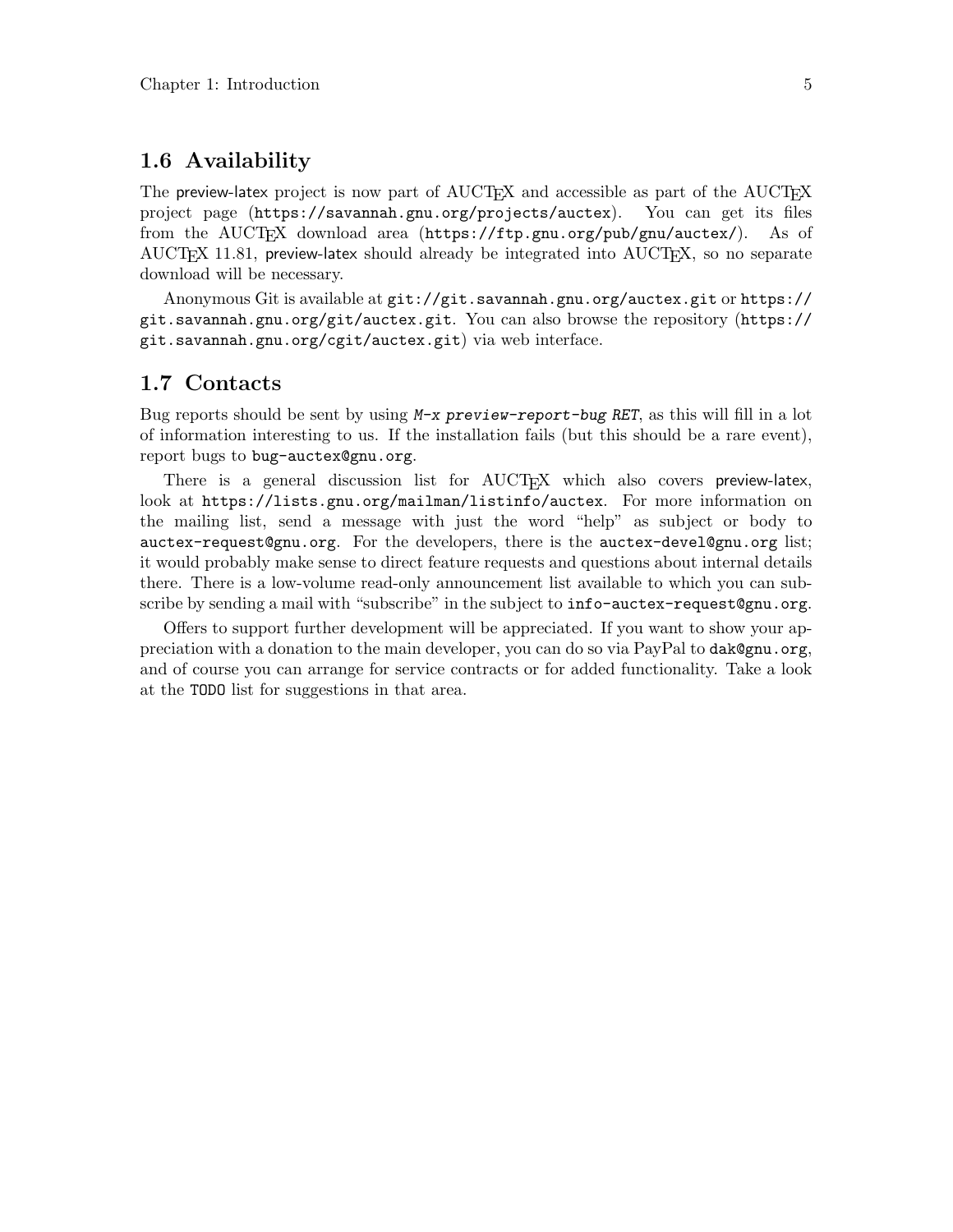# <span id="page-9-0"></span>2 Installation

Installation is now being covered in [Section "Installation" in](#page-9-0) the  $\mathit{AUCT}\!\mathit{E}\!X$  manual.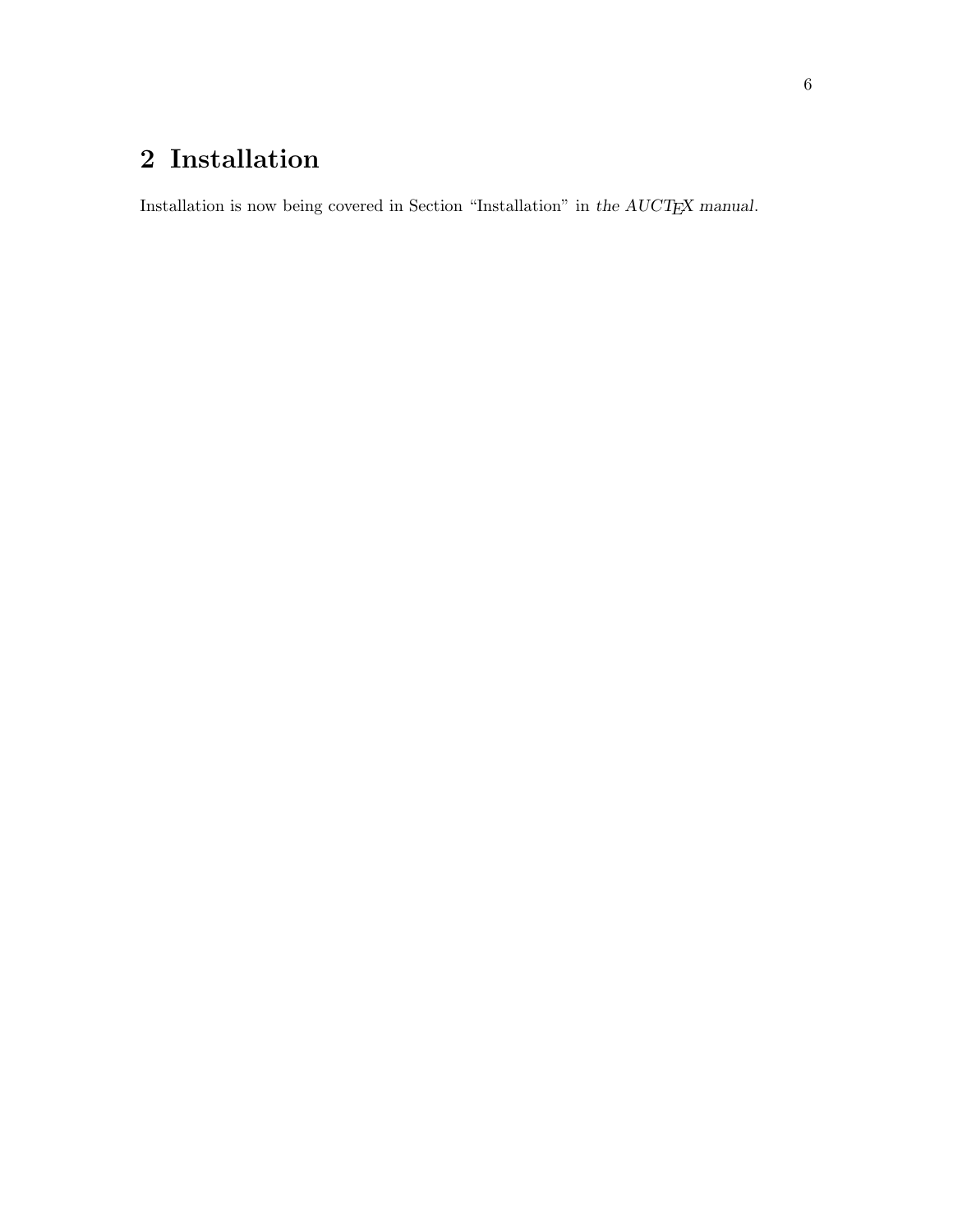## <span id="page-10-0"></span>3 Key bindings and user-level lisp functions

preview-latex adds key bindings starting with  $C-c$   $C-p$  to the supported modes of AUCT<sub>EX</sub> (See Section "Key Index" in auctex). It will also add its own 'Preview' menu in the menu bar, as well as an icon in the toolbar.

The following only describes the interactive use: view the documentation strings with C-h f if you need the Lisp information.

#### $C-c$   $C-p$   $C-p$

#### preview-at-point

Preview/Generate previews (or toggle) at point

If the cursor is positioned on or inside of a preview area, this toggles its visibility, regenerating the preview if necessary. If not, it will run the surroundings through preview. The surroundings include all areas up to the next valid preview, unless invalid previews occur before, in which case the area will include the last such preview in either direction. And overriding any other action, if a region is active (transient-mark-mode), it is run through preview-region.

- mouse-2 The middle mouse button has a similar action bound to it as preview-atpoint, only that it knows which preview to apply it to according to the position of the click. You can click either anywhere on a previewed image, or when the preview is opened and showing the source text, you can click on the icon preceding the source text. In other areas, the usual mouse key action (typically: paste) is not affected.
- mouse-3 The right mouse key pops up a context menu with several options: toggling the preview, regenerating it, removing it (leaving the unpreviewed text), copying the text inside of the preview, and copying it in a form suitable for copying as an image into a mail or news article. This is a one-image variant of the following command:

 $C-c$   $C-p$   $C-w$ 

#### preview-copy-region-as-mml

Copy a region as MML

This command is also available as a variant in the context menu on the right mouse button (where the region is the preview that has been clicked on). It copies the current region into the kill buffer in a form suitable for copying as a text including images into a mail or news article using mml-mode (see Section "Composing" in Emacs MIME).

If you regenerate or otherwise kill the preview in its source buffer before the mail or news gets posted, this will fail. Also you should generate images you want to send with preview-transparent-border set to nil, or the images will have an ugly border. preview-latex detects this condition and asks whether to regenerate the region with borders switched off. As this is an asynchronous operation running in the background, you'll need to call this command explicitly again to get the newly generated images into the kill ring.

Preview your articles with  $mml$ -preview (on  $C-c-m$  P) to make sure they look fine.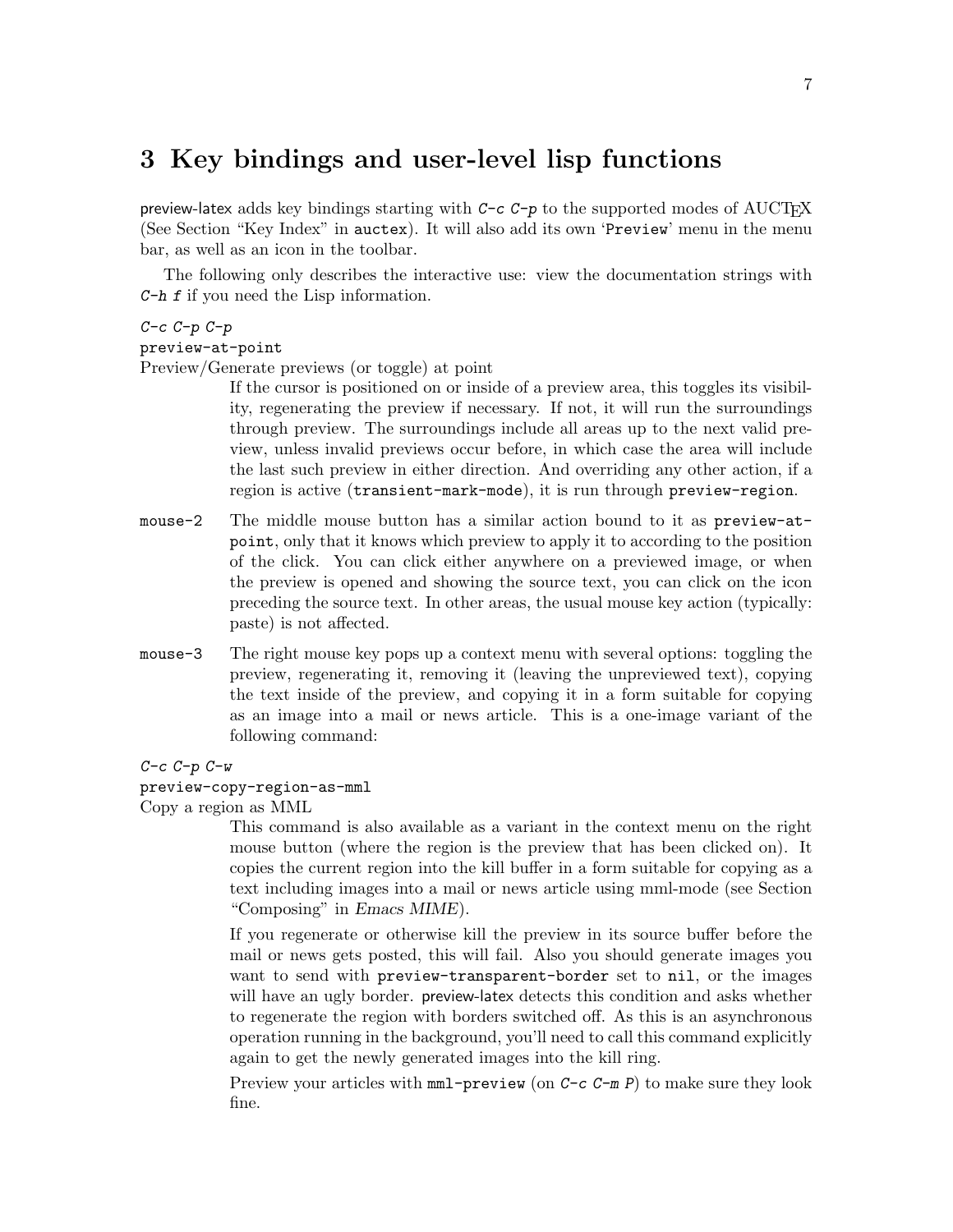<span id="page-11-0"></span>C-c C-p C-e

preview-environment

Preview/Generate previews for environment

Run preview on LAT<sub>E</sub>X environment. The environments in preview-innerenvironments are treated as inner levels so that for instance, the split environment in \begin{equation}\begin{split}...\end{split}\end{equation} is properly displayed. If called with a numeric argument, the corresponding number of outward nested environments is treated as inner levels.

 $C-c$   $C-p$   $C-s$ preview-section Preview/Generate previews for section Run preview on this LAT<sub>E</sub>X section.

 $C-c$   $C-p$   $C-r$ preview-region Preview/Generate previews for region Run preview on current region.

 $C-c$   $C-p$   $C-b$ preview-buffer Preview/Generate previews for buffer Run preview on the current buffer.

C-c C-p C-d preview-document Preview/Generate previews for document Run preview on the current document.

 $C-c$   $C-p$   $C-c$   $C-p$ preview-clearout-at-point Preview/Remove previews at point Clear out (remove) the previews that are immediately adjacent to point.

 $C-c$   $C-p$   $C-c$   $C-s$ 

preview-clearout-section Preview/Remove previews from section Clear out all previews in current section.

 $C-c$   $C-p$   $C-c$   $C-r$ preview-clearout Preview/Remove previews from region Clear out all previews in the current region.

 $C-c$   $C-p$   $C-c$   $C-b$ preview-clearout-buffer Preview/Remove previews from buffer Clear out all previews in current buffer. This makes the current buffer lose all previews.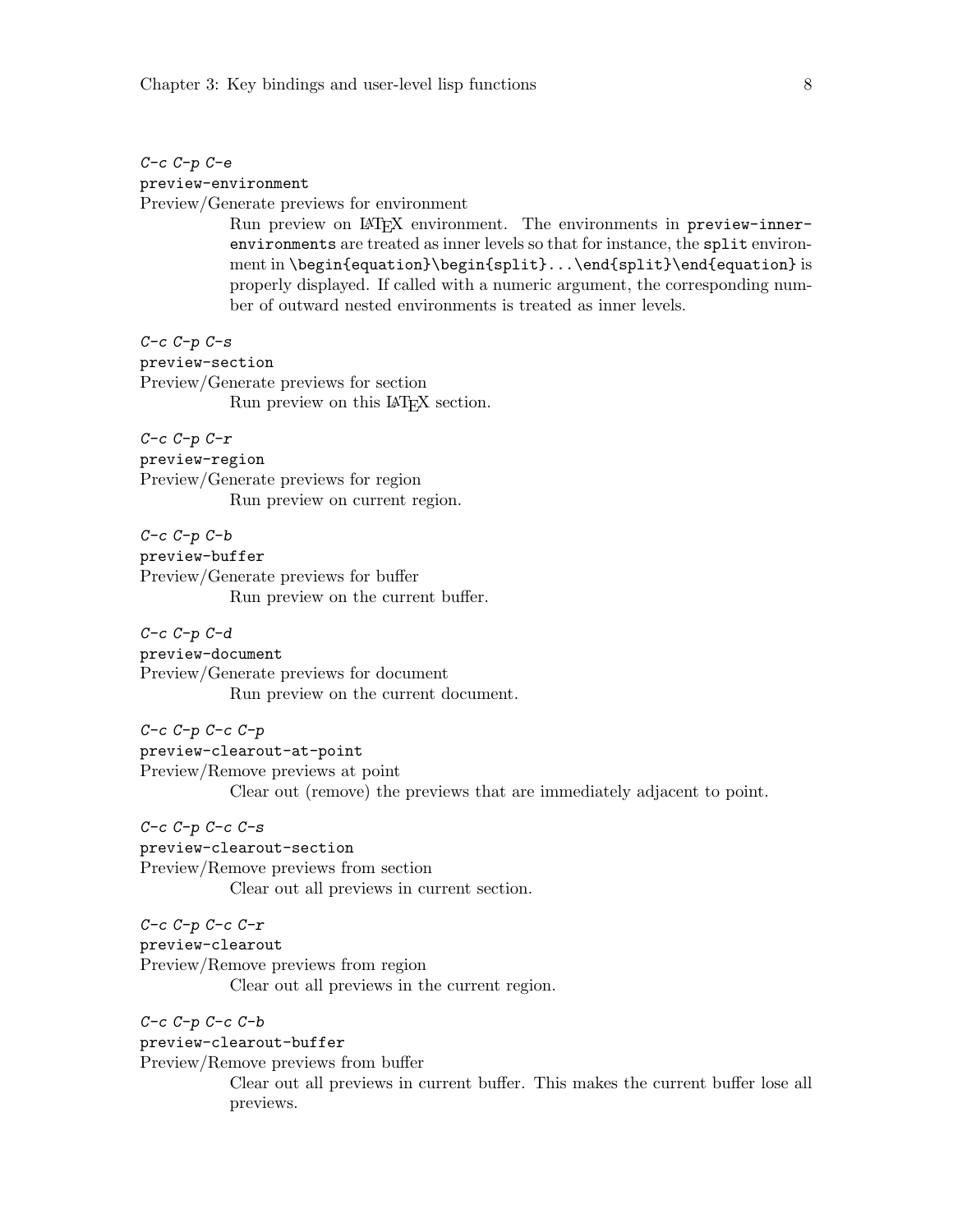### <span id="page-12-0"></span>C-c C-p C-c C-d

preview-clearout-document

Preview/Remove previews from document

Clear out all previews in current document. The document consists of all buffers that have the same master file as the current buffer. This makes the current document lose all previews.

#### $C-c$   $C-p$   $C-f$

#### preview-cache-preamble

Preview/Turn preamble cache on

Dump a pregenerated format file. For the rest of the session, this file is used when running on the same master file. Use this if you know your LAT<sub>EX</sub> takes a long time to start up, the speedup will be most noticeable when generating single or few previews. If you change your preamble, do this again. preview-latex will try to detect the necessity of that automatically when editing changes to the preamble are done from within Emacs, but it will not notice if the preamble effectively changes because some included file or style file is tampered with.

Note that support for preamble cache is limited for  $\mathbb{A}$ FFX variants. c.f. <https://github.com/davidcarlisle/dpctex/issues/15>

- XeLAT<sub>EX</sub> cannot use preamble cache at all. The reason is intrinsic in  $XeIAT<sub>F</sub>X$ , so preview-latex can't help.
- LuaLAT<sub>EX</sub> works with preamble cache only when the preamble is simple enough, i.e., when it doesn't load opentype fonts and it doesn't use lua codes in preamble.

#### $C-c$   $C-p$   $C-c$   $C-f$

#### preview-cache-preamble-off

#### Preview/Turn preamble cache off

Clear the pregenerated format file and stop using preambles for the current document. If the caching gives you problems, use this.

### $C-c$   $C-p$   $C-i$

#### preview-goto-info-page

Preview/Read Documentation

Read the info manual.

#### M-x preview-report-bug RET

### preview-report-bug

### Preview/Report Bug

This is the preferred way of reporting bugs as it will fill in what version of preview-latex you are using as well as versions of relevant other software, and also some of the more important settings. Please use this method of reporting, if at all possible and before reporting a bug, have a look at [Chapter 5 \[Known](#page-16-0) [problems\], page 13.](#page-16-0)

#### $C-c$   $C-k$

#### LaTeX/TeX Output/Kill Job

Kills the preview-generating process. This is really an AUCT<sub>EX</sub> keybinding, but it is included here as a hint. If you are generating a preview and then make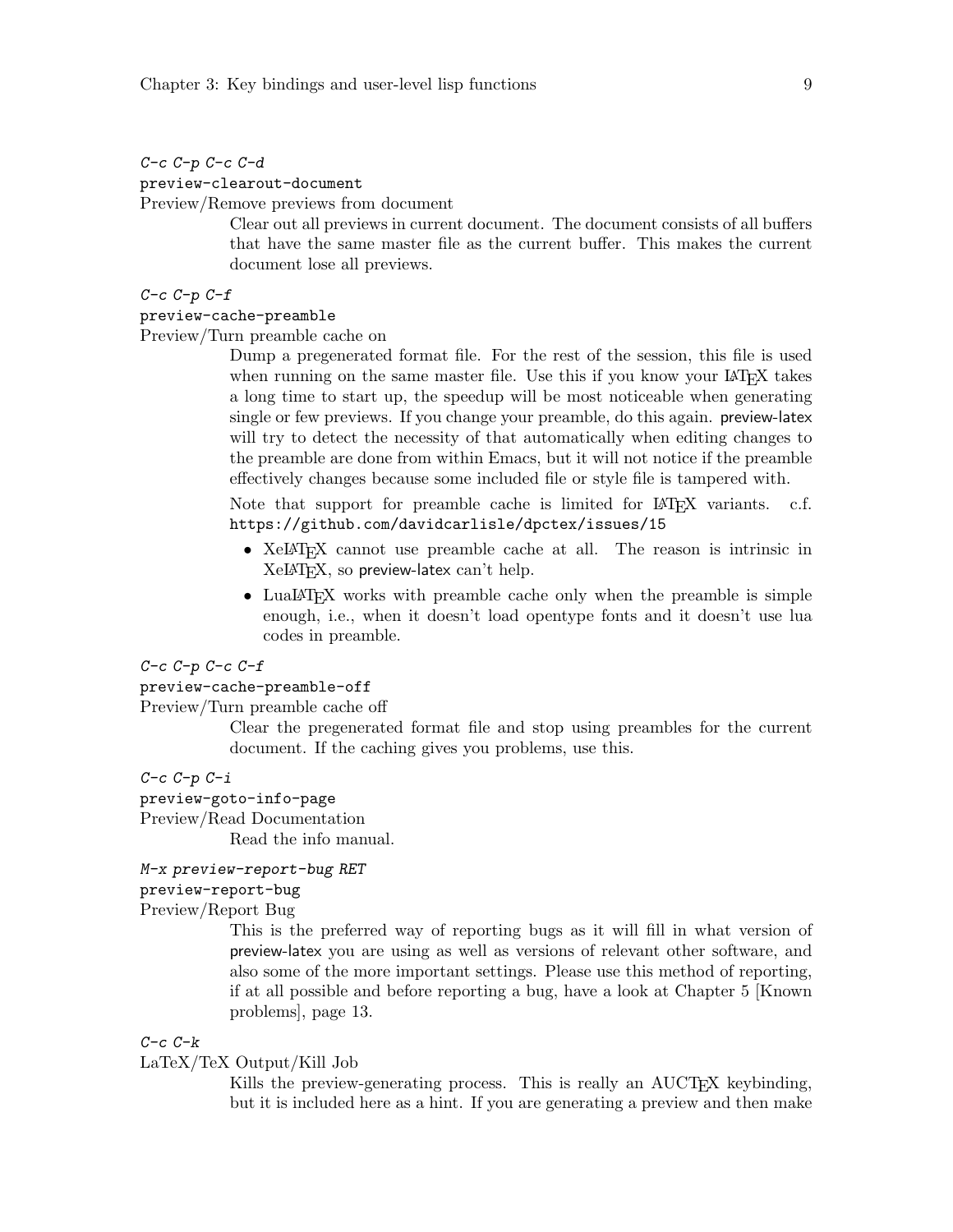a change to the buffer, preview-latex may be confused and place the previews wrong.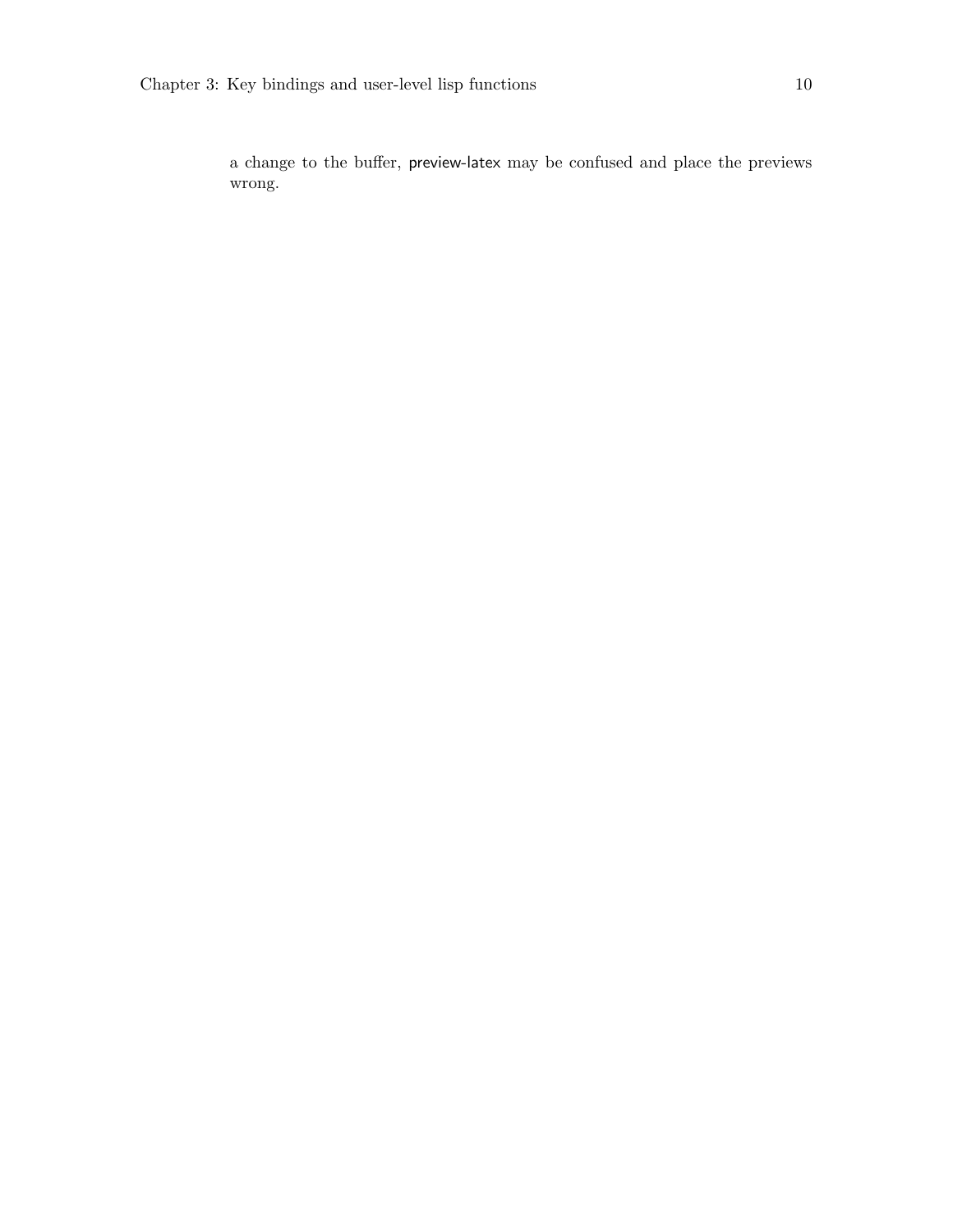## <span id="page-14-0"></span>4 Simple customization

Customization options can be found by typing M-x customize-group RET preview RET. Remember to set the option when you have changed it. The list of suggestions can be made very long (and is covered in detail in [Chapter 6 \[For advanced users\], page 16](#page-19-0)), but some are:

• Change the color of the preview background

If you use a non-white background in Emacs, you might have color artifacts at the edges of your previews. Playing around with the option preview-transparent-color in the 'Preview Appearance' group might improve things. With some settings, the cursor may cover the whole background of a preview, however.

This option is specific to the display engine in use.

• Showing **\labels** 

When using preview-latex, the **\labels** are hidden by the previews. It is possible to make them visible in the output by using the LAT<sub>EX</sub> package showkeys alternatively showlabels. However, the boxes of these labels will be outside the region preview-latex considers as the preview image. To enable a similar mechanism internal to previewlatex, enable the showlabels option in the variable preview-default-option-list in the 'Preview Latex' group.

It must be noted, however, that a much better idea may be to use the RefTEX package for managing references. See Section "RefTeX in a Nutshell" in The RefTEX Manual.

• Open previews automatically

The current default is to open previews automatically when you enter them with cursor left/right motions. Auto-opened previews will close again once the cursor leaves them again (this is also done when doing incremental search, or query-replace operations), unless you changed anything in it. In that case, you will have to regenerate the preview (via e.g.,  $C-c$   $C-p$   $C-p$ ). Other options for preview-auto-reveal are available via customize.

• Automatically cache preambles

Currently preview-latex asks you whether you want to cache the document preamble (everything before \begin{document}) before it generates previews for a buffer the first time. Caching the preamble will significantly speed up regeneration of previews. The larger your preamble is, the more this will be apparent. Once a preamble is cached, preview-latex will try to keep track of when it is changed, and dump a fresh format in that case. If you experience problems with this, or if you want it to happen without asking you the first time, you can customize the variable preview-auto-cache-preamble.

• Attempt to keep counters accurate when editing

Since preview-latex frequently runs only small regions through LAT<sub>EX</sub>, values like equation counters are not consistent from run to run. If this bothers you, customize the variable preview-preserve-counters to t (this is consulted by preview-requiredoption-list). LaTEX will then output a load of counter information during compilation, and this information will be used on subsequent updates to keep counters set to useful values. The additional information takes additional time to analyze, but this is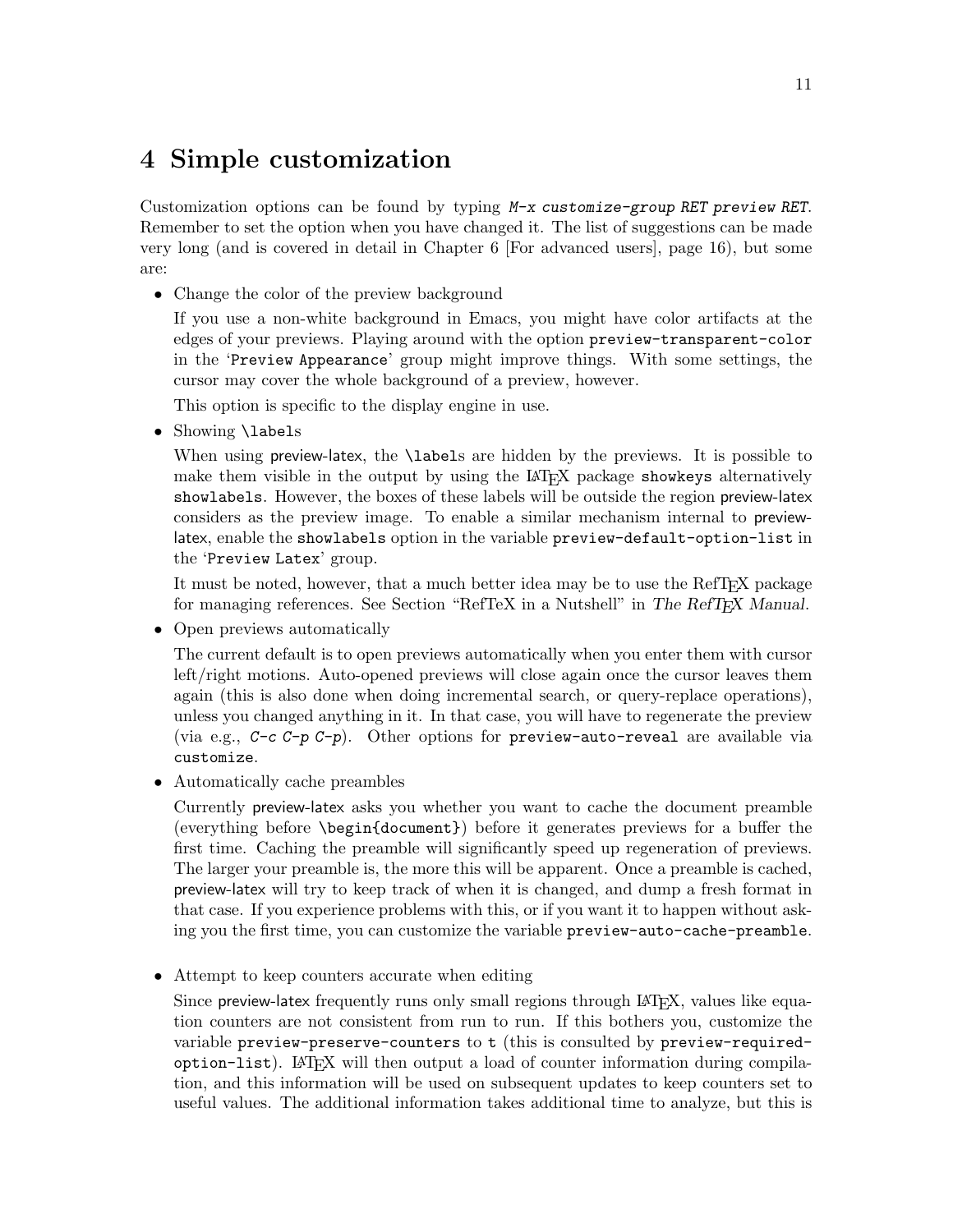<span id="page-15-0"></span>relevant mostly only when you are regenerating all previews at once, and maybe you will be less tempted to do so when counters appear more or less correct.

• Preview your favourite LAT<sub>EX</sub> constructs

If you have a certain macro or environment that you want to preview, first check if it can be chosen by cutomizing preview-default-option-list in the 'Preview Latex' group.

If it is not available there, you can add it to preview-default-preamble also in the 'Preview Latex' group, by adding a \PreviewMacro or \PreviewEnvironment entry (see [Section 6.1.2 \[Provided commands\], page 20](#page-23-1)) after the \RequirePackage line. For example, if you want to preview the center environment, press the Show button and the last INS button, then add

### \PreviewEnvironment{center}

in the space that just opened. Note that since center is a generic formatting construct of LaTEX, a general configuration like that is not quite prudent. You better to do this on a per-document base so that it is easy to disable this behavior when you find this particular entry gives you trouble.

One possibility is to save such settings in the corresponding file-local variable instead of your global configuration (see Section "Local Variables in Files" in GNU Emacs Manual). A perhaps more convenient place for such options would be in a configuration file in the same directory with your project (see [Section 6.1.1 \[Package options\], page 16\)](#page-19-1). The usual file for preview-latex preconfiguration is prauctex.cfg. If you also want to

keep the systemwide defaults, you should add a line

## \InputIfFileExists{preview/prauctex.cfg}{}{}

to your own version of prauctex.cfg (this is assuming that global files relating to the preview package are installed in a subdirectory preview, the default behavior).

• Don't preview inline math

If you have performance problems because your document is full of inline math  $(\mathcal{L} \dots \mathcal{L})$ , or if your usage of \$ conflicts with preview-latex's, you can turn off inline math previews. In the 'Preview Latex' group, remove textmath from preview-default-option-list by customizing this variable.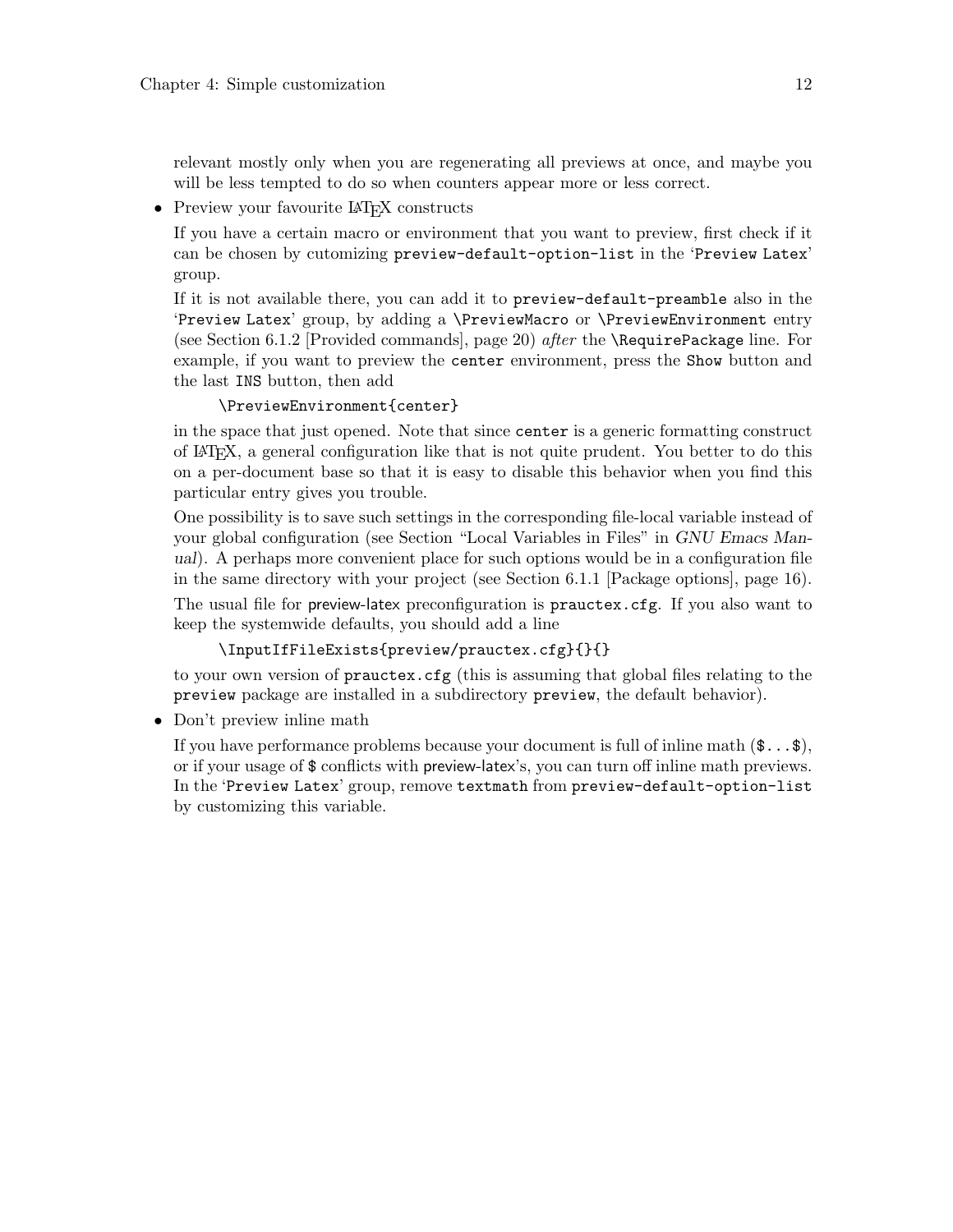## <span id="page-16-0"></span>5 Known problems

A number of issues are known concerning the interoperation with various other software. Some of the known problems can be solved by moving to newer versions of the problematic software or by simple patches.

If you find something not mentioned here, please send a bug report using M-x previewreport-bug RET, which will fill in a lot of information interesting to us and send it to the [bug-auctex@gnu.org](mailto:bug-auctex@gnu.org) list. Please use the bug reporting commands if at all possible.

## 5.1 Font problems with Dvips

Some fonts have been reported to produce wrong characters with preview-latex. preview-latex calls Dvips by default with the option -Pwww in order to get scalable fonts for nice results. If you are using antialiasing, however, the results might be sufficiently nice with bitmapped fonts, anyway. You might try -Ppdf for another stab at scalable fonts, or other printer definitions. Use

```
M-x customize-option RET preview-fast-dvips-command RET
```
and

```
M-x customize-option RET preview-dvips-command RET
```
in order to customize this.

One particular problem is that several printer setup files (typically in a file called /usr/share/texmf/dvips/config/config.pdf if you are using the -Ppdf switch) contain the G option for 'character shifting'. This option will result in 'fi' being rendered as '£' (British Pounds sign) in several fonts, unless your version of Dvips has a long-standing bug in its implementation fixed (only very recent versions of Dvips have).

## 5.2 Too small bounding boxes

The bounding box of a preview is determined by the LAT<sub>EX</sub> package using the pure T<sub>EX</sub> bounding boxes. If there is material extending outside of the T<sub>EX</sub> box, that material will be missing from the preview image. This happens for the label-showing boxes from the showkeys package. This particular problem can be circumvented by using the showlabels option of the preview package.

In general, you should try to fix the problem in the T<sub>EX</sub> code, like avoiding drawing outside of the picture with PSTricks.

One possible remedy is to set preview-fast-conversion to 'Off' (see [Section 6.2 \[The](#page-26-1) [Emacs interface\], page 23](#page-26-1)). The conversion will take more time, but will then use the bounding boxes from EPS files generated by Dvips.

Dvips generally does not miss things, but it does not understand PostScript constructs like \resizebox or \rotate commands, so will generate rather wrong boxes for those. Dvips can be helped with the psfixbb package option to preview (see [Section 6.1 \[The](#page-19-2) LaTeX style file, page  $16$ , which will tag the corners of the included T<sub>EX</sub> box. This will mostly be convenient for *pure* PostScript stuff like that created by PSTricks, which Dvips would otherwise reserve no space for.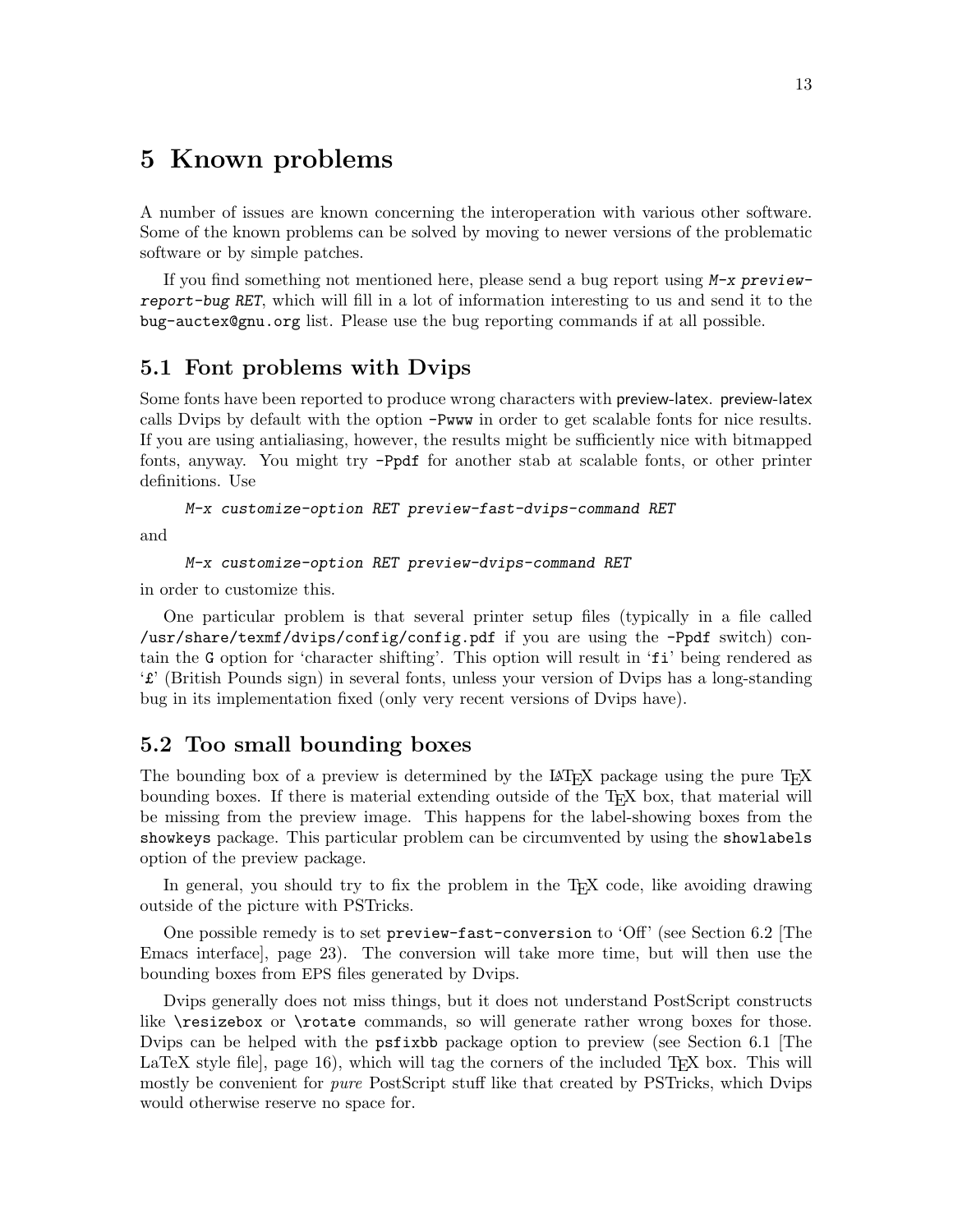## <span id="page-17-0"></span>5.3 x-symbol interoperation

Thanks to the work of Christoph Wedler, starting with version '4.0h/beta' of x-symbol, the line parsing of AUCT<sub>EX</sub> and preview-latex is fully supported. Earlier versions exhibit problems. However, versions before '4.2.2' will cause a drastic slowdown of preview-latex's parsing pass, so we don't recommend to use versions earlier than that.

If you wonder what x-symbol is, it is a package that transforms various tokens and subscripts to a more readable form while editing and offers a few input methods handy especially for dealing with math. Take a look at <http://x-symbol.sourceforge.net/>.

x-symbol versions up to '4.5.1-beta' at least require an 8bit-clean TEX implementation (meaning that its terminal output should not use '^^'-started escape sequences) for cooperation with preview-latex. Later versions may get along without it, like preview-latex does now.

If you experience problems with circ.tex in connection with both x-symbol and Latin-1 characters, you may need to change your language environment or, as a last resort, customize the variable LaTeX-command-style by replacing the command latex with latex -translate-file=cp8bit.

## 5.4 Middle-clicks paste instead of toggling

This is probably the fault of your favorite package. isearch.el is known to be affected while searches are in progress, but the code is such a complicated mess that no patch is in sight. Better just end the search with RET before toggling and resume with  $C-s$   $C-s$ or similar afterwards. Since previews over the current match will auto-open, anyway, this should not be much of a problem in practice.

## 5.5 No images are displayed with gs 9.27 and earlier

preview-latex tries to adjust the foreground and background colors of generated images to those of Emacs. Unfortunately, incompatible changes introduced in Ghostscript 9.27 breaks the traditional method partially, and preview-latex can display no images under certain circumstances.

A new method implemented alternatively works only with Ghostscript > 9.27. If you are using Ghostscript 9.27 or earlier, customize the option preview-pdf-adjust-colormethod.

preview-pdf-adjust-color-method [User Option] Method to adjust colors of images generated from PDF. It is not consulted when the <sup>L</sup>aTEX command produces DVI files.

When the option is t (default), preview-latex adjusts the FG and BG colors of the generated images by the new method. This method requires that Ghostscript has working DELAYBIND feature, thus is invalid with gs 9.27 (and possibly < 9.27).

When it is compatible, preview-latex uses traditional method. This option is provided for backward compatibility with older gs. See the below explanation for detail.

When  $n$ il, no adjustment is done and "black on white" image is generated regardless of Emacs color. This is provided for fallback for gs 9.27 users with customized foreground color. See the below explanation for detail.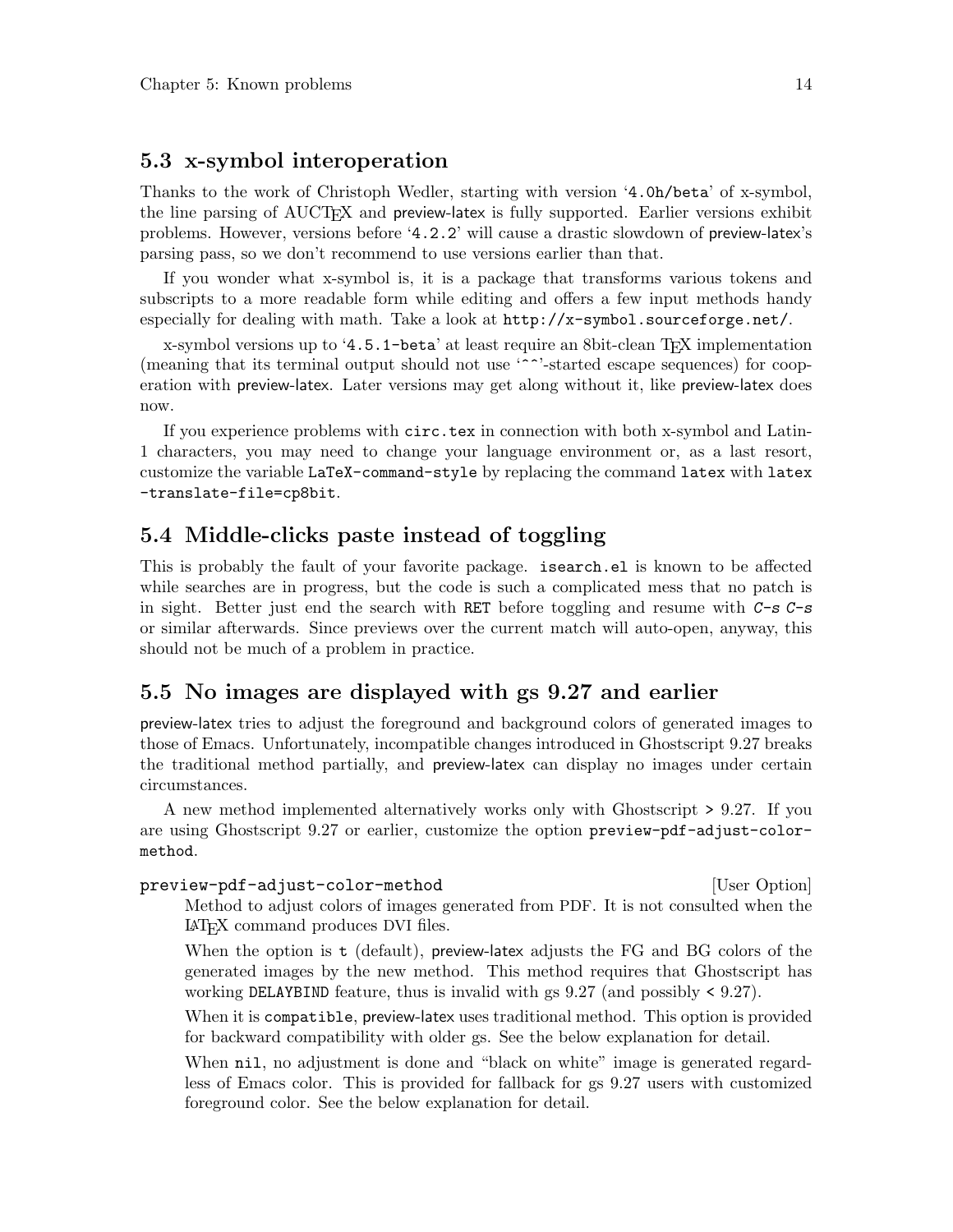When the LAT<sub>EX</sub> command produces PDF rather than DVI and Emacs has non-trivial foreground color, the traditional method (compatible) makes  $gs \geq 9.27$  to stop with error. Here, "non-trivial foreground color" includes customized themes.

If you use such non-trivial foreground color and the version of Ghostscript equals to 9.27, you have two options:

- 1. Choose the value compatible and customize preview-reference-face to have default (black) foreground color. This makes the generated image almost nonreadable on dark background, so the next option would be your only choice in that case.
- 2. Choose the value nil, which forces plain "black on white" appearance for the generated image. You can at least read what are written in the image although they may not match with your Emacs color well.

The default value used to be compatible for short period before Ghostscript 9.50 was released but now is t.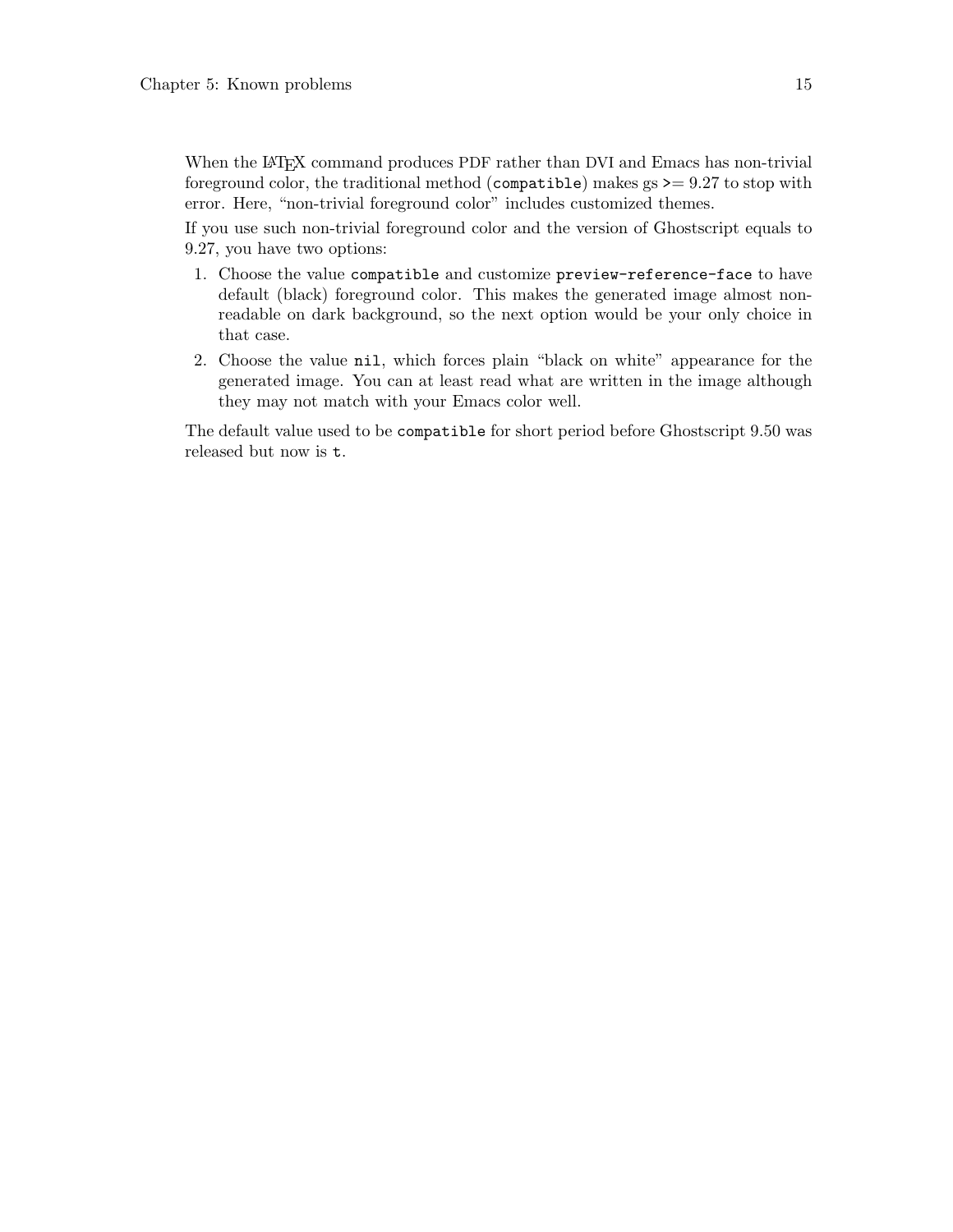## <span id="page-19-0"></span>6 For advanced users

This package consists of two parts: a LAT<sub>EX</sub> style that splits the output into appropriate parts with one preview object on each page, and an Emacs-lisp part integrating the thing into Emacs (aided by AUCT<sub>F</sub>X).

## <span id="page-19-2"></span>6.1 The  $\mathbb{A}$ T<sub>E</sub>X style file

The main purpose of this package is the extraction of certain environments (most notably displayed formulas) from IATFX sources as graphics. This works with DVI files postprocessed by either Dvips and Ghostscript or dvipng, but it also works when you are using PDFTEX for generating PDF files (usually also postprocessed by Ghostscript).

Current uses of the package include the preview-latex package for WYSIWYG functionality in the  $\text{AUCTrX}$  editing environment, generation of previews in LyX, as part of the operation of the pst-pdf package, the tbook XML system and some other tools.

Producing EPS files with Dvips and its derivatives using the -E option is not a good alternative: People make do by fiddling around with \thispagestyle{empty} and hoping for the best (namely, that the specified contents will indeed fit on single pages), and then trying to guess the baseline of the resulting code and stuff, but this is at best dissatisfactory. The preview package provides an easy way to ensure that exactly one page per request gets shipped, with a well-defined baseline and no page decorations. While you still can use the preview package with the 'classic'

dvips -E -i

invocation, there are better ways available that don't rely on Dvips not getting confused by PostScript specials.

For most applications, you'll want to make use of the tightpage option. This will embed the page dimensions into the PostScript or PDF code, obliterating the need to use the -E -i options to Dvips. You can then produce all image files with a single run of Ghostscript from a single PDF or PostScript (as opposed to EPS) file.

Various options exist that will pass TEX dimensions and other information about the respective shipped out material (including descender size) into the log file, where external applications might make use of it.

The possibility for generating a whole set of graphics with a single run of Ghostscript (whether from LaTEX or PDFLaTEX) increases both speed and robustness of applications. It is also feasible to use dvipng on a DVI file with the options

```
-picky -noghostscript
```
to omit generating any image file that requires Ghostscript, then let a script generate all missing files using Dvips/Ghostscript. This will usually speed up the process significantly.

### <span id="page-19-1"></span>6.1.1 Package options

The package is included with the customary

```
\usepackage[options]{preview}
```
You should usually load this package as the last one, since it redefines several things that other packages may also provide.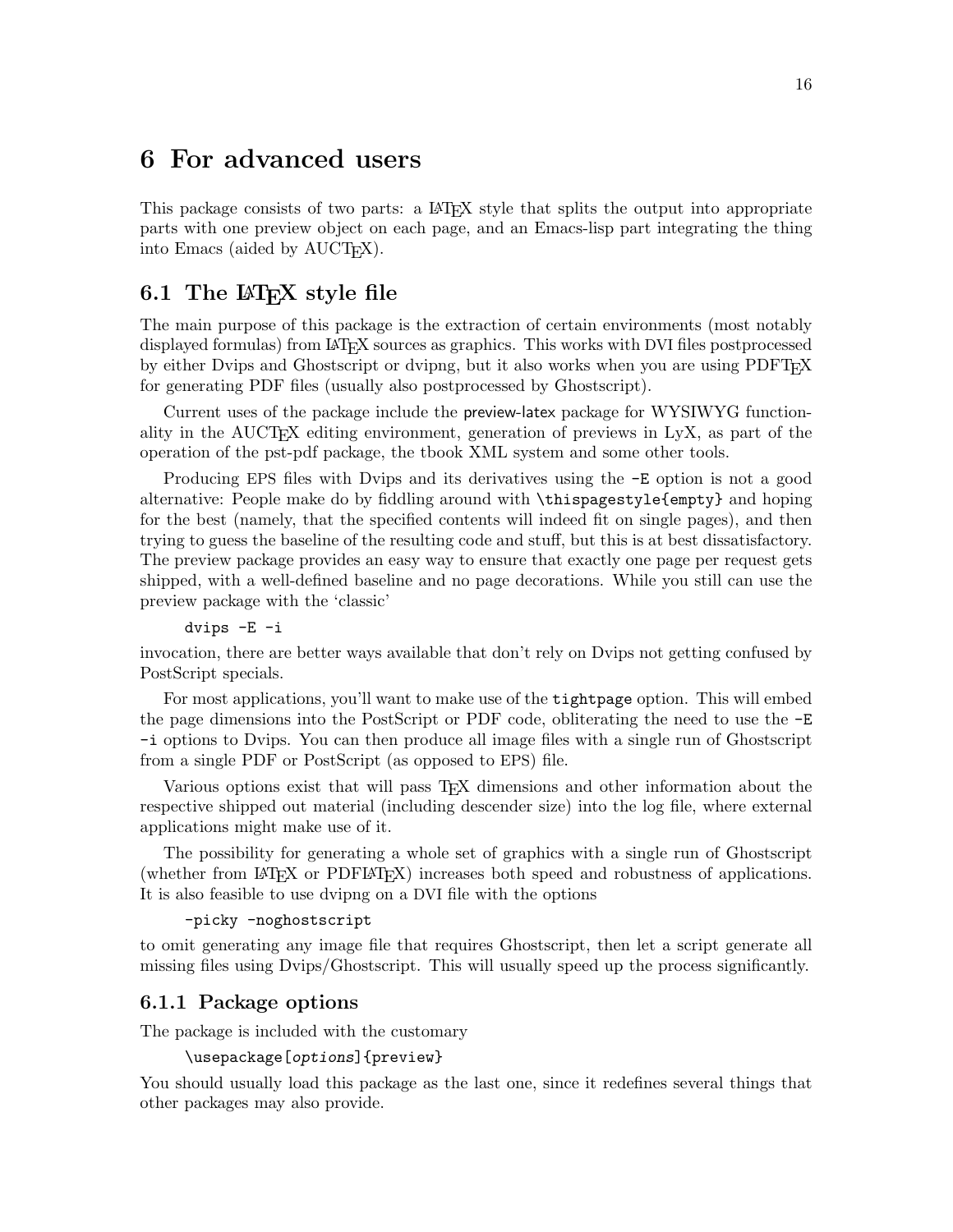The following options are available:

active is the most essential option. If this option is not specified, the preview package will be inactive and the document will be typeset as if the **preview** package were not loaded, except that all declarations and environments defined by the package are still legal but have no effect. This allows defining previewing characteristics in your document, and only activating them by calling LAT<sub>EX</sub> as

latex '\PassOptionsToPackage{active}{preview} \input{filename}'

- noconfig Usually the file prdefault.cfg gets loaded whenever the preview package gets activated. prdefault.cfg is supposed to contain definitions that can cater for otherwise bad results, for example, if a certain document class would otherwise lead to trouble. It also can be used to override any settings made in this package, since it is loaded at the very end of it. In addition, there may be configuration files specific for certain preview options like auctex which have more immediate needs. The **noconfig** option suppresses loading of those option files, too.
- psfixbb Dvips determines the bounding boxes from the material in the DVI file it understands. Lots of PostScript specials are not part of that. Since the TFX boxes do not make it into the DVI file, but merely characters, rules and specials do, Dvips might include far too small areas. The option psfixbb will include /dev/null as a graphic file in the ultimate upper left and lower right corner of the previewed box. This will make Dvips generate an appropriate bounding box.
- dvips If this option is specified as a class option or to other packages, several packages pass things like page size information to Dvips, or cause crop marks or draft messages written on pages. This seriously hampers the usability of previews. If this option is specified, the changes will be undone if possible.
- pdftex If this option is set, PDFT<sub>EX</sub> is assumed as the output driver. This mainly affects the tightpage option.
- xetex If this option is set, XeTEX is assumed as the output driver. This mainly affects the tightpage option.
- displaymath

will make all displayed math environments subject to preview processing. This will typically be the most desired option.

- floats will make all float objects subject to preview processing. If you want to be more selective about what floats to pass through to a preview, you should instead use the \PreviewSnarfEnvironment command on the floats you want to have previewed.
- textmath will make all text math subject to previews. Since math mode is used throughly inside of LAT<sub>EX</sub> even for other purposes, this works by redefining  $\langle \cdot, \cdot \rangle$  and \$ and the math environment (apparently some people use that). Only occurences of these text math delimiters in later loaded packages and in the main document will thus be affected.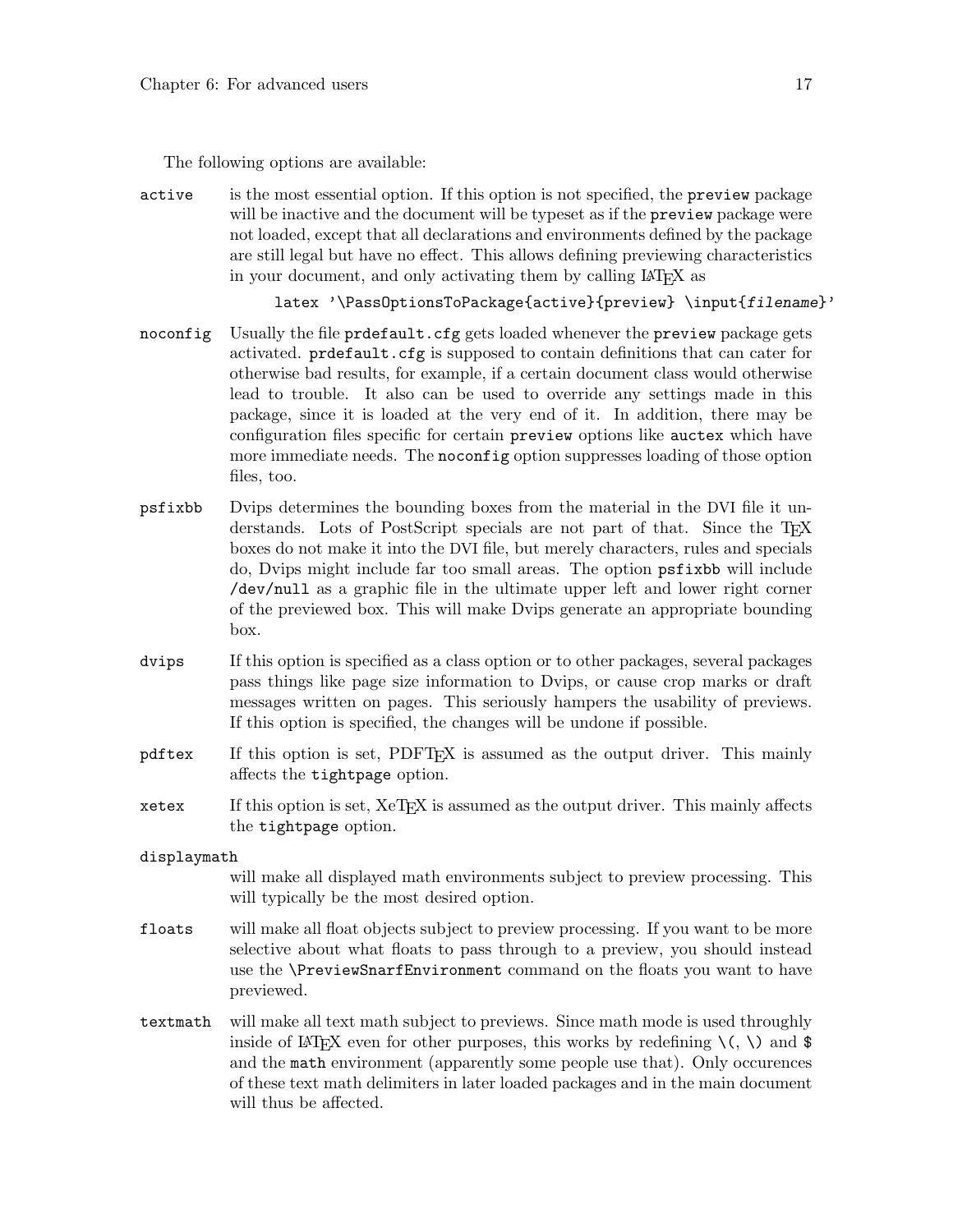- graphics will subject all \includegraphics commands to a preview.
- sections will subject all section headers to a preview.
- delayed will delay all activations and redefinitions the preview package makes until \begin{document}. The purpose of this is to cater for documents which should be subjected to the preview package without having been prepared for it. You can process such documents with

#### latex '\RequirePackage[active,delayed,options]{preview} \input{filename}'

This relaxes the requirement to be loading the preview package as last package.

- driver loads a special driver file prdriver.def. The remaining options are implemented through the use of driver files.
- auctex This driver will produce fake error messages at the start and end of every preview environment that enable the Emacs package preview-latex in connection with AUCT<sub>EX</sub> to pinpoint the exact source location where the previews have originated. Unfortunately, there is no other reliable means of passing the current TEX input position in a line to external programs. In order to make the parsing more robust, this option also switches off quite a few diagnostics that could be misinterpreted.

You should not specify this option manually, since it will only be needed by automated runs that want to parse the pseudo error messages. Those runs will then use \PassOptionsToPackage in order to effect the desired behaviour. In addition, prauctex.cfg will get loaded unless inhibited by the noconfig option. This caters for the most frequently encountered problematic commands.

#### showlabels

During the editing process, some people like to see the label names in their equations, figures and the like. Now if you are using Emacs for editing, and in particular preview-latex, I'd strongly recommend that you check out the RefTEX package which pretty much obliterates the need for this kind of functionality. If you still want it, standard LAT<sub>EX</sub> provides it with the showkeys package, and there is also the less encompassing showlabels package. Unfortunately, since those go to some pain not to change the page layout and spacing, they also don't change preview's idea of the TEX dimensions of the involved boxes. So if you are using preview for determing bounding boxes, those packages are mostly useless. The option showlabels offers a substitute for them.

#### tightpage

It is not uncommon to want to use the results of preview as graphic images for some other application. One possibility is to generate a flurry of EPS files with

dvips -E -i -Pwww -o outputfile.000 inputfile

However, in case those are to be processed further into graphic image files by Ghostscript, this process is inefficient since all of those files need to be processed one by one. In addition, it is necessary to extract the bounding box comments from the EPS files and convert them into page dimension parameters for Ghostscript in order to avoid full-page graphics. This is not even possible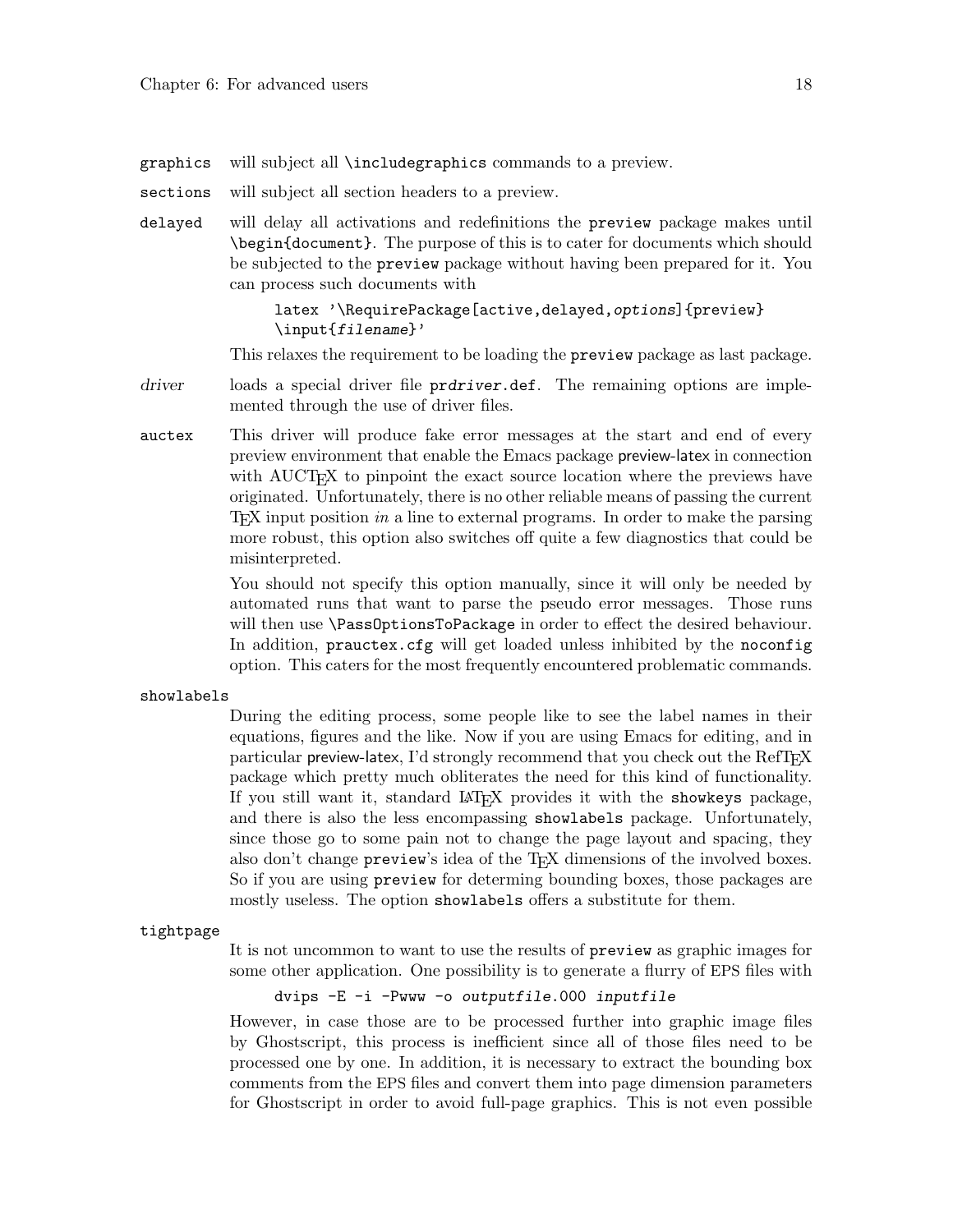if you wanted to use Ghostscript in a single run for generating the files from a single PostScript file, since Dvips will in that case leave no bounding box information anywhere.

The solution is to use the tightpage option. That way a single command line like

```
gs -sDEVICE=png16m -dTextAlphaBits=4 -r300
-dGraphicsAlphaBits=4 -dSAFER -q -dNOPAUSE
-sOutputFile=outputfile%d.png inputfile.ps
```
will be able to produce tight graphics from a single PostScript file generated with Dvips *without* use of the options  $-E - i$ , in a single run.

The tightpage option actually also works when using the pdftex option and generating PDF files with PDFTEX. The resulting PDF file has separate page dimensions for every page and can directly be converted with one run of Ghostscript into image files.

If neither dvips or pdftex have been specified, the corresponding option will get autodetected and invoked.

If you need this in a batch environment where you don't want to use preview's automatic extraction facilities, no problem: just don't use any of the extraction options, and wrap everything to be previewed into preview environments. This is how LyX does its math previews.

If the pages under the tightpage option are just too tight, you can adjust by setting the length **\PreviewBorder** to a different value by using **\setlength**. The default value is 0.50001bp, which is half of a usual PostScript point, rounded up. If you go below this value, the resulting page size may drop below 1bp, and Ghostscript does not seem to like that. If you need finer control, you can adjust the bounding box dimensions individually by changing the macro \PreviewBbAdjust with the help of \renewcommand. Its default value is

```
\newcommand \PreviewBbAdjust
{-\PreviewBorder -\PreviewBorder
\PreviewBorder \PreviewBorder}
```
This adjusts the left, lower, right and upper borders by the given amount. The macro must contain 4 T<sub>E</sub>X dimensions after another, and you may not omit the units if you specify them explicitly instead of by register. PostScript points have the unit bp.

lyx This option is for the sake of LyX developers. It will output a few diagnostics relevant for the sake of LyX' preview functionality (at the time of writing, mostly implemented for math insets, in versions of LyX starting with 1.3.0).

counters This writes out diagnostics at the start and the end of previews. Only the counters changed since the last output get written, and if no counters changed, nothing gets written at all. The list consists of counter name and value, both enclosed in {} braces, followed by a space. The last such pair is followed by a colon  $(\cdot)$  if it is at the start of the preview snippet, and by a period  $(\cdot)$  if it is at the end. The order of different diagnostics like this being issued depends on the order of the specification of the options when calling the package.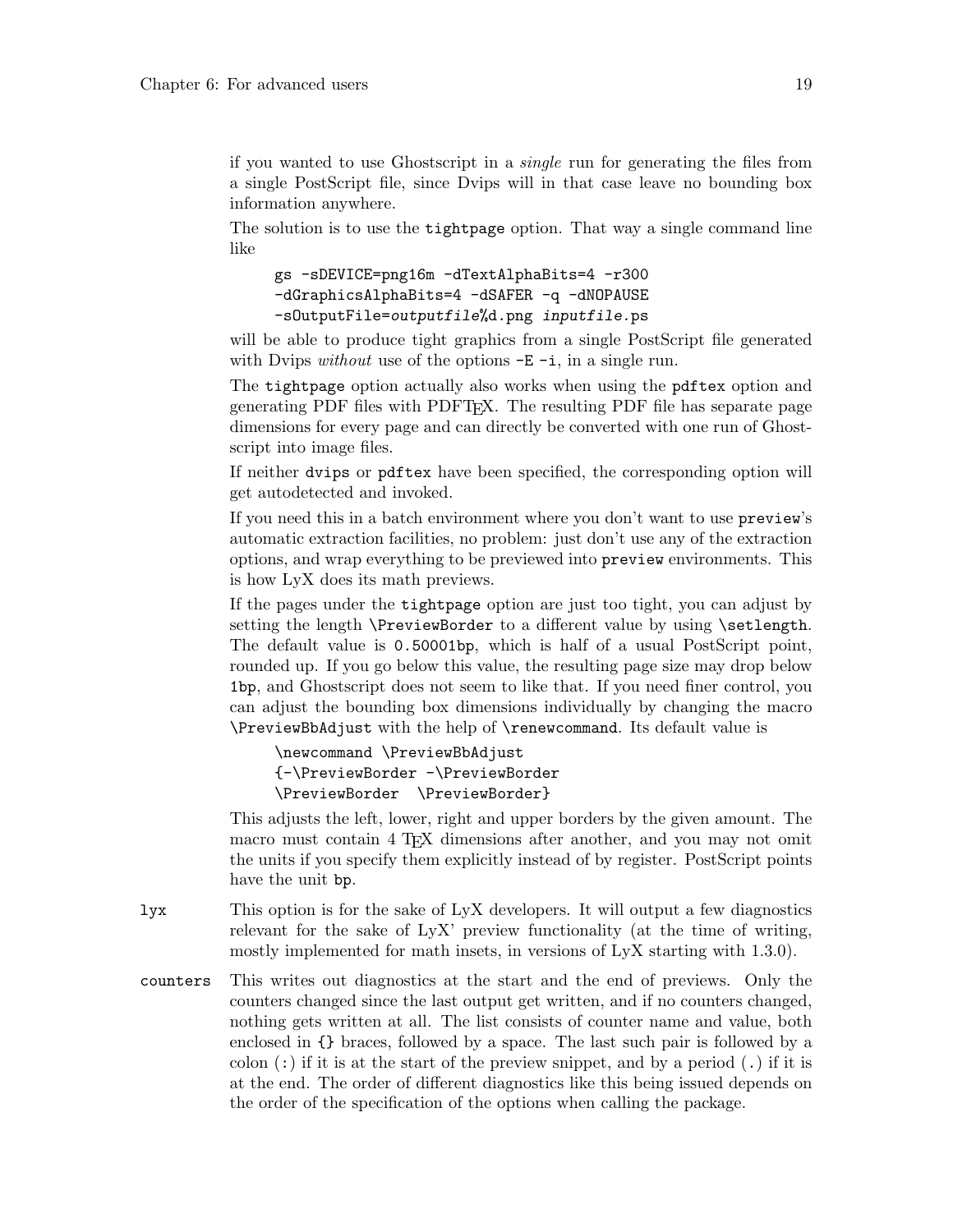Systems like preview-latex use this for keeping counters accurate when single previews are regenerated.

#### <span id="page-23-0"></span>footnotes

This makes footnotes render as previews, and only as their footnote symbol. A convenient editing feature inside of Emacs.

The following options are just for debugging purposes of the package and similar to the corresponding T<sub>EX</sub> commands they allude to:

tracingall

causes lots of diagnostic output to appear in the log file during the preview collecting phases of T<sub>E</sub>X's operation. In contrast to the similarly named T<sub>E</sub>X command, it will not switch to \errorstopmode, nor will it change the setting of \tracingonline.

showbox This option will show the contents of the boxes shipped out to the DVI files. It also sets \showboxbreadth and \showboxdepth to their maximum values at the end of loading this package, but you may reset them if you don't like that.

## <span id="page-23-1"></span>6.1.2 Provided commands

### \begin{preview}...\end{preview}

The preview environment causes its contents to be set as a single preview image. Insertions like figures and footnotes (except those included in minipages) will typically lead to error messages or be lost. In case the preview package has not been activated, the contents of this environment will be typeset normally.

### \begin{nopreview}...\end{nopreview}

The nopreview environment will cause its contents not to undergo any special treatment by the preview package. When preview is active, the contents will be discarded like all main text that does not trigger the preview hooks. When preview is not active, the contents will be typeset just like the main text.

Note that both of these environments typeset things as usual when preview is not active. If you need something typeset conditionally, use the \ifPreview conditional for it.

#### \PreviewMacro

If you want to make a macro like \includegraphics (actually, this is what is done by the graphics option to preview) produce a preview image, you put a declaration like

\PreviewMacro[\*[[!]{\includegraphics}

or, more readable,

### \PreviewMacro[{\*[][]{}}]{\includegraphics}

into your preamble. The optional argument to \PreviewMacro specifies the arguments \includegraphics accepts, since this is necessary information for properly ending the preview box. Note that if you are using the more readable form, you have to enclose the argument in a [{ and }] pair. The inner braces are necessary to stop any included [] pairs from prematurely ending the optional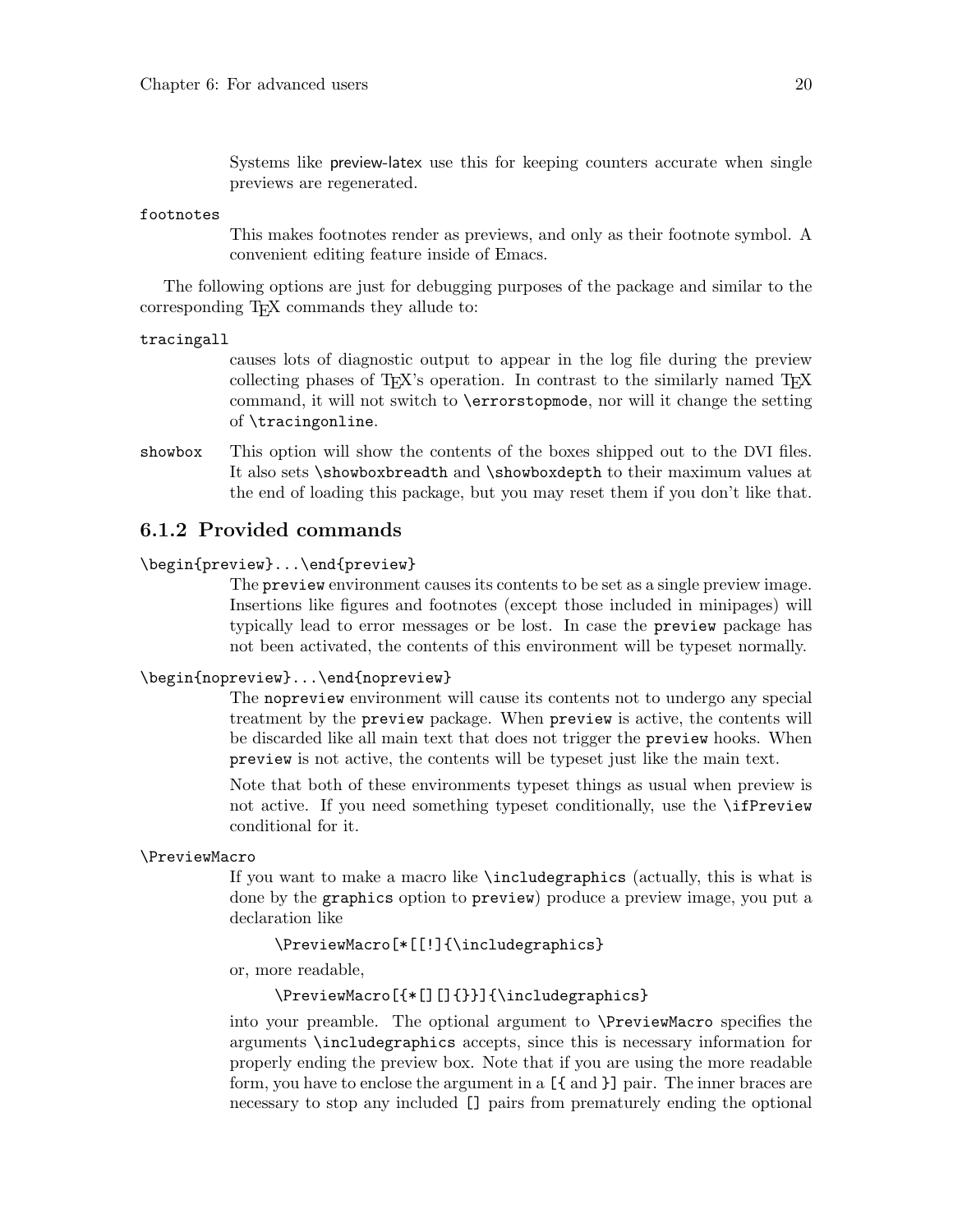argument, and to make a single {} denoting an optional argument not get stripped away by T<sub>E</sub>X's argument parsing.

The letters simply mean

- \* indicates an optional \* modifier, as in \includegraphics\*.
- [ indicates an optional argument in brackets. This syntax is somewhat baroque, but brief.
- [] also indicates an optional argument in brackets. Be sure to have encluded the entire optional argument specification in an additional pair of braces as described above.
- ! indicates a mandatory argument.
- {} indicates the same. Again, be sure to have that additional level of braces around the whole argument specification.

?delimiter{true case}{false case}

is a conditional. The next character is checked against being equal to delimiter. If it is, the specification true case is used for the further parsing, otherwise false case will be employed. In neither case is something consumed from the input, so  ${true \; case}$  will still have to deal with the upcoming delimiter.

@{literal sequence}

will insert the given sequence literally into the executed call of the command.

- will just drop the next token. It will probably be most often used in the true branch of a ? specification.
- #{argument}{replacement}

is a transformation rule that calls a macro with the given argument and replacement text on the rest of the argument list. The replacement is used in the executed call of the command. This can be used for parsing arbitrary constructs. For example, the [] option could manually be implemented with the option string  $?$ [ $\{$ # $\{$ [ $\{$ #1] $\}$  $\{$  $\}$  $\{$  $\}$  $\{$  $\}$  $\}$  $\{$  $\}$  $\{$ . PStricks users might enjoy this sort of flexibility.

:{argument}{replacement}

is again a transformation rule. As opposed to #, however, the result of the transformation is parsed again. You'll rarely need this.

There is a second optional argument in brackets that can be used to declare any default action to be taken instead. This is mostly for the sake of macros that influence numbering: you would want to keep their effects in that respect. The default action should use #1 for referring to the original (not the patched) command with the parsed options appended. Not specifying a second optional argument here is equivalent to specifying [#1].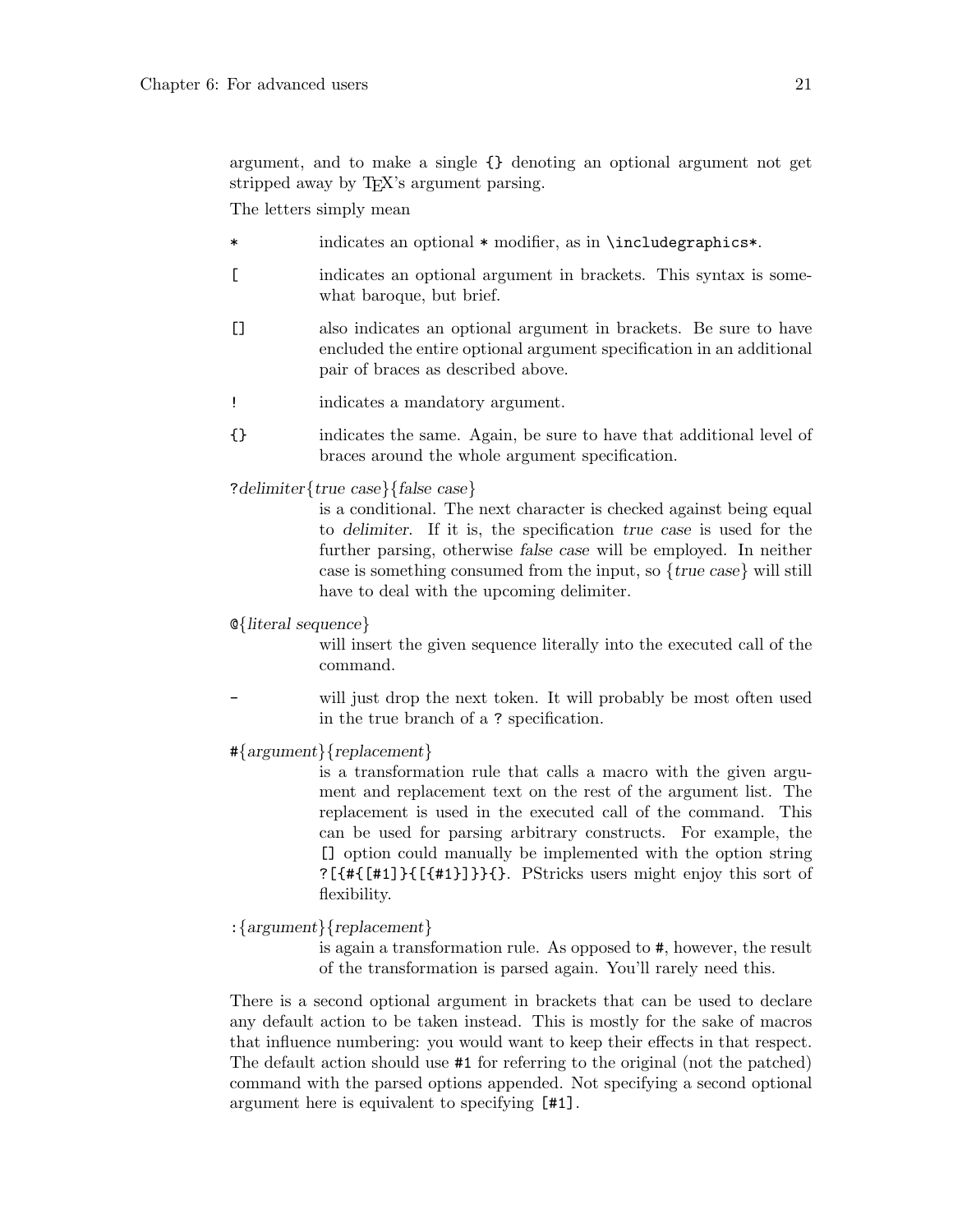#### <span id="page-25-0"></span>\PreviewMacro\*

A similar invocation \PreviewMacro\* simply throws the macro and all of its arguments declared in the manner above away. This is mostly useful for having things like \footnote not do their magic on their arguments. More often than not, you don't want to declare any arguments to scan to \PreviewMacro\* since you would want the remaining arguments to be treated as usual text and typeset in that manner instead of being thrown away. An exception might be, say, sort keys for \cite.

A second optional argument in brackets can be used to declare any default action to be taken instead. This is for the sake of macros that influence numbering: you would want to keep their effects in that respect. The default action might use #1 for referring to the original (not the patched) command with the parsed options appended. Not specifying a second optional argument here is equivalent to specifying [] since the command usually gets thrown away.

As an example for using this argument, you might want to specify

### \PreviewMacro\*[{[]}][#1{}]{\footnote}

This will replace a footnote by an empty footnote, but taking any optional parameter into account, since an optional paramter changes the numbering scheme. That way the real argument for the footnote remains for processing by preview-latex.

## \PreviewEnvironment

The macro \PreviewEnvironment works just as \PreviewMacro does, only for environments.

#### \PreviewEnvironment\*

And the same goes for \PreviewEnvironment\* as compared to \PreviewMacro\*.

#### \PreviewSnarfEnvironment

This macro does not typeset the original environment inside of a preview box, but instead typesets just the contents of the original environment inside of the preview box, leaving nothing for the original environment. This has to be used for figures, for example, since they would

- 1. produce insertion material that cannot be extracted to the preview properly,
- 2. complain with an error message about not being in outer par mode.

#### \PreviewOpen

#### \PreviewClose

Those Macros form a matched preview pair. This is for macros that behave similar as \begin and \end of an environment. It is essential for the operation of \PreviewOpen that the macro treated with it will open an additional group even when the preview falls inside of another preview or inside of a nopreview environment. Similarly, the macro treated with \PreviewClose will close an environment even when inactive.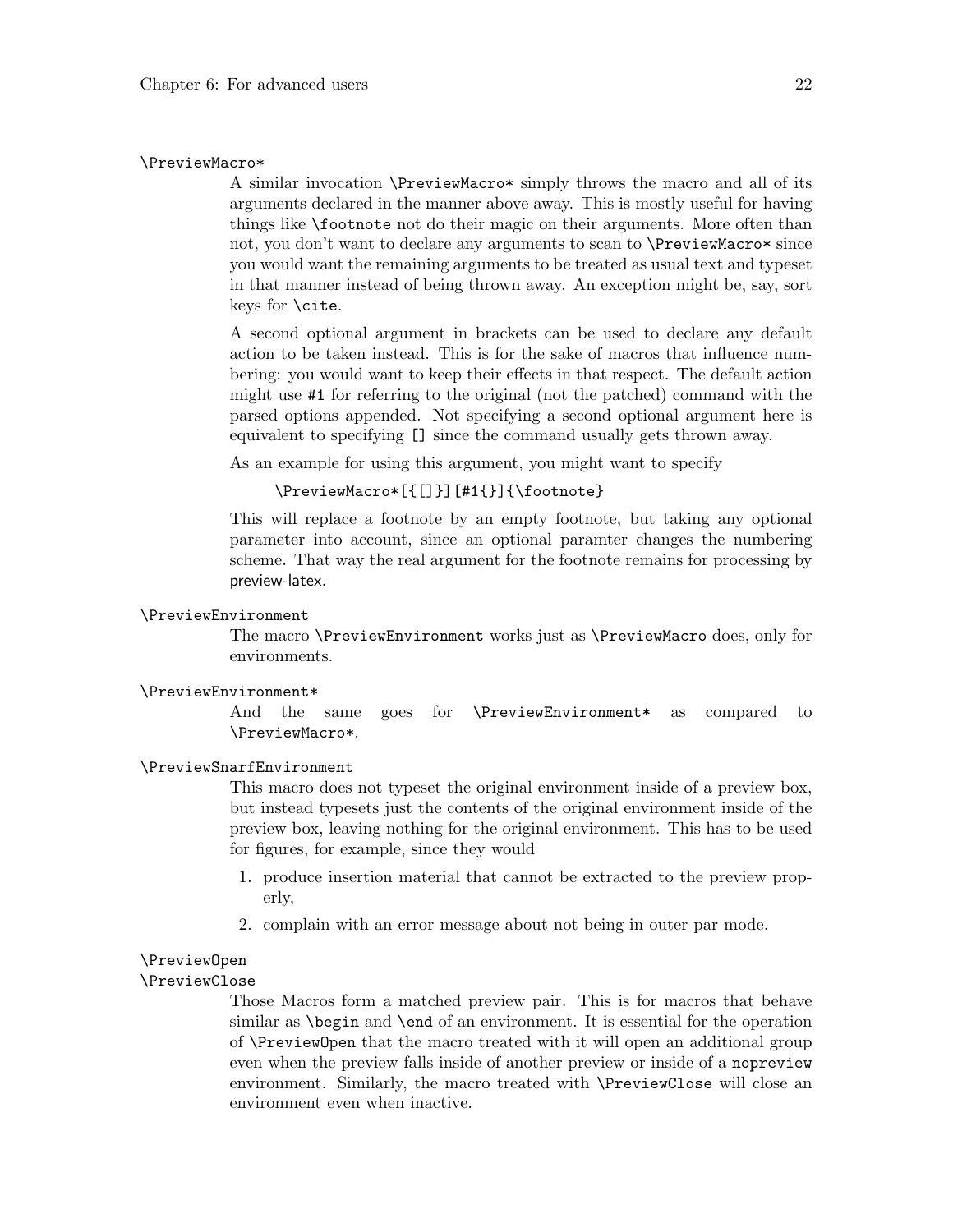#### <span id="page-26-0"></span>\ifPreview

In case you need to know whether preview is active, you can use the conditional \ifPreview together with \else and \fi.

## <span id="page-26-1"></span>6.2 The Emacs interface

You can use M-x customize-group RET preview-latex RET in order to customize these variables, or use the menus for it. We explain the various available options together with explaining how they work together in making preview-latex work as intended.

#### preview-LaTeX-command

When you generate previews on a buffer or a region, the command in preview-LaTeX-command gets run (that variable should only be changed with Customize since its structure is somewhat peculiar, though expressive). As usual with AUCTEX, you can continue working while this is going on. It is not a good idea to change the file until after preview-latex has established where to place the previews which it can only do after the LaTEX run completes. This run produces a host of pseudo-error messages that get parsed by preview-latex at the end of the LAT<sub>EX</sub> run and give it the necessary information about where in the source file the LAT<sub>EX</sub> code for the various previews is located exactly. The parsing takes a moment and will render Emacs busy.

### preview-LaTeX-command-replacements

This variable specifies transformations to be used before calling the configured command. One possibility is to have '\pdfoutput=0 ' appended to every command starting with 'pdf'. This particular setting is available as the shortcut preview-LaTeX-disable-pdfoutput. Since preview-latex can work with PDF files by now, there is little incentive for using this option, anymore (for projects not requiring PDF output, the added speed of dvipng might make this somewhat attractive).

#### preview-required-option-list

preview-LaTeX-command uses preview-required-option-list in order to pass options such as auctex, active and dvips to the preview package. This means that the user need (and should) not supply these in the document itself in case he wants to be able to still compile his document without it turning into an incoherent mass of little pictures. These options even get passed in when the user loads preview explicitly in his document.

The default includes an option counters that is controlled by the boolean variable

#### preview-preserve-counters

This option will cause the preview package to emit information that will assist in keeping things like equation counters and section numbers reasonably correct even when you are regenerating only single previews.

### preview-default-option-list

### preview-default-preamble

If the document does not call in the package preview itself (via \usepackage) in the preamble, the preview package is loaded using default options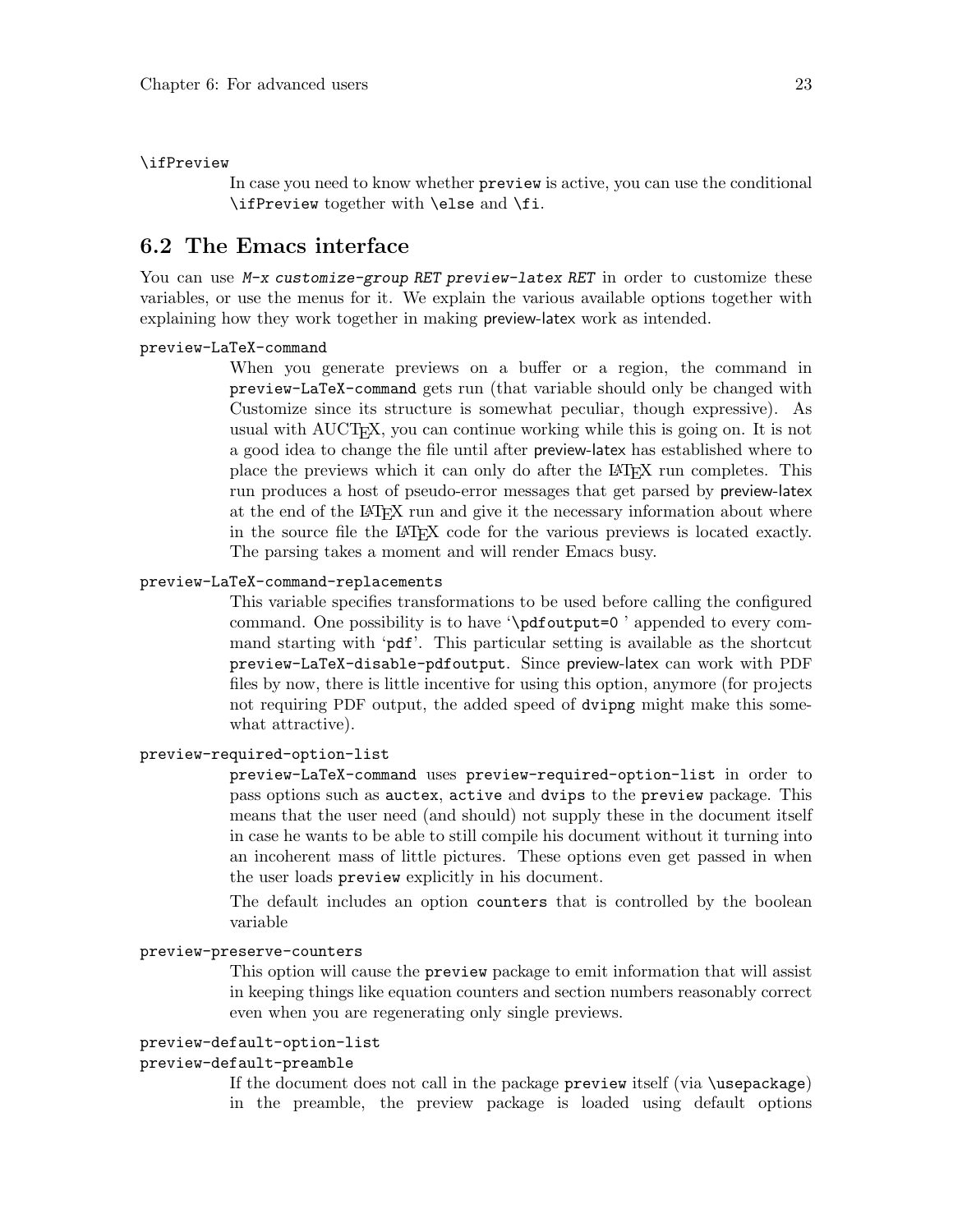from preview-default-option-list and additional commands specified in preview-default-preamble.

### <span id="page-27-0"></span>preview-fast-conversion

This is relevant only for DVI mode. It defaults to 'On' and results in the whole document being processed as one large PostScript file from which the single images are extracted with the help of parsing the PostScript for use of so-called DSC comments. The bounding boxes are extracted with the help of T<sub>E</sub>X instead of getting them from Dvips. If you are experiencing bounding box problems, try setting this option to 'Off'.

#### preview-prefer-TeX-bb

If this option is 'On', it tells preview-latex never to try to extract bounding boxes from the bounding box comments of EPS files, but rather rely on the boxes it gets from TFX. If you activated preview-fast-conversion, this is done, anyhow, since there are no EPS files from which to read this information. The option defaults to 'Off', simply because about the only conceivable reason to switch off preview-fast-conversion would be that you have some bounding box problem and want to get Dvips' angle on that matter.

```
preview-scale-function
```

```
preview-reference-face
```

```
preview-document-pt-list
```

```
preview-default-document-pt
```
preview-scale-function determines by what factor images should be scaled when appearing on the screen. If you specify a numerical value here, the physical size on the screen will be that of the original paper output scaled by the specified factor, at least if Emacs' information about screen size and resolution are correct. The default is to let preview-scale-from-face determine the scale function. This function determines the scale factor by making the size of the default font in the document match that of the on-screen fonts.

The size of the screen fonts is deduced from the font preview-referenceface (usually the default face used for display), the size of the default font for the document is determined by calling preview-document-pt. This function consults the members of preview-document-pt-list in turn until it gets the desired information. The default consults first preview-parsed-font-size, then calls preview-auctex-font-size which asks AUCT<sub>EX</sub> about any size specification like 12pt to the documentclass that it might have detected when parsing the document, and finally reverts to just assuming preview-defaultdocument-pt as the size used in the document (defaulting to 10pt).

If you find that the size of previews and the other Emacs display clashes, something goes wrong. preview-parsed-font-size is determined at \begin{document} time; if the default font size changes after that, it will not get reported. If you have an outdated version of preview.sty in your path, the size might not be reported at all. If in this case AUCT<sub>EX</sub> is unable to find a size specification, and if you are using a document class with a different default value (like 'KomaScript'), the default fallback assumption will probably be wrong and preview-latex will scale up things too large. So better specify those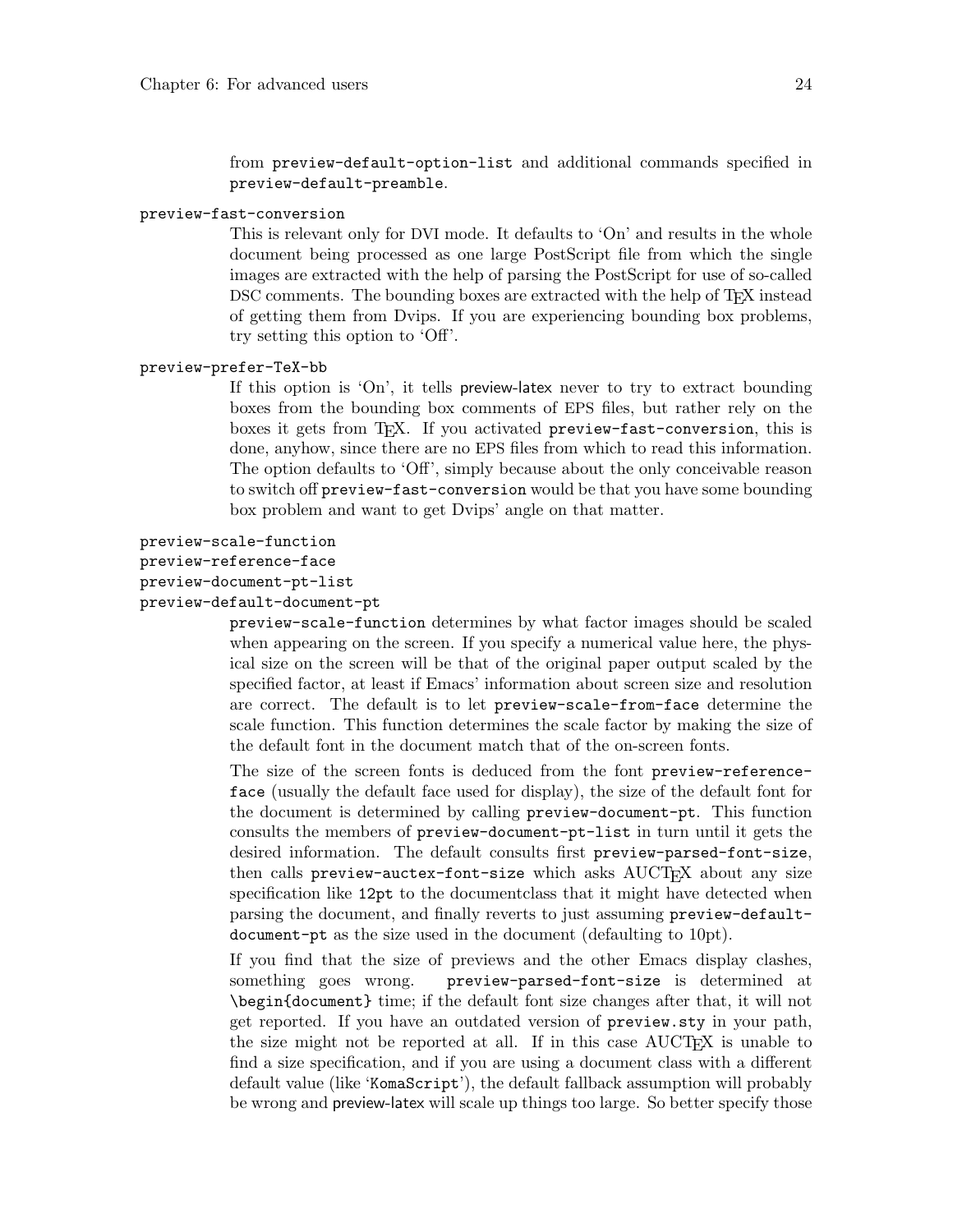<span id="page-28-0"></span>size options even when you know that LAT<sub>EX</sub> does not need them: preview-latex might benefit from them. Another possibility for error is that you have not enabled AUCT<sub>E</sub>X's document parsing options. The fallback method of asking AUCTEX about the size might be disabled in future versions of preview-latex since in general it is more reliable to get this information from the LAT<sub>EX</sub> run itself.

#### preview-fast-dvips-command

### preview-dvips-command

The regular command for turning a DVI file into a single PostScript file is preview-fast-dvips-command, while preview-dvips-command is used for cranking out a DVI file where every preview is in a separate EPS file. Which of the two commands gets used depends on the setting of preview-fastconversion. The printer specified here is -Pwww by default, which will usually get you scalable fonts where available. If you are experiencing problems, you might want to try playing around with Dvips options (See Section "Commandline options" in dvips).

The conversion of the previews into PostScript or EPS files gets started after the LaTEX run completes when Emacs recognizes the first image while parsing the error messages. When Emacs has finished parsing the error messages, it activates all detected previews. This entails throwing away any previous previews covering the same areas, and then replacing the text in its visual appearance by a placeholder looking like a roadworks sign.

#### preview-nonready-icon-specs

This is the roadworks sign displayed while previews are being prepared. You may want to customize the font sizes at which preview-latex switches over between different icon sizes, and the ascent ratio which determines how high above the base line the icon gets placed.

#### preview-error-icon-specs

### preview-icon-specs

Those are icons placed before the source code of an opened preview and, respectively, the image specs to be used for PostScript errors, and a normal open preview in text representation.

#### preview-inner-environments

This is a list of environments that are regarded as inner levels of an outer environment when doing preview-environment. One example when this is needed is in \begin{equation}\begin{split}...\end{split}\end{equation}, and accordingly split is one entry in preview-inner-environments.

## 6.3 The preview images

```
preview-image-type
```

```
preview-image-creators
```

```
preview-gs-image-type-alist
```
What happens when LAT<sub>EX</sub> is finished depends on the configuration of preview-image-type. What to do for each of the various settings is specified in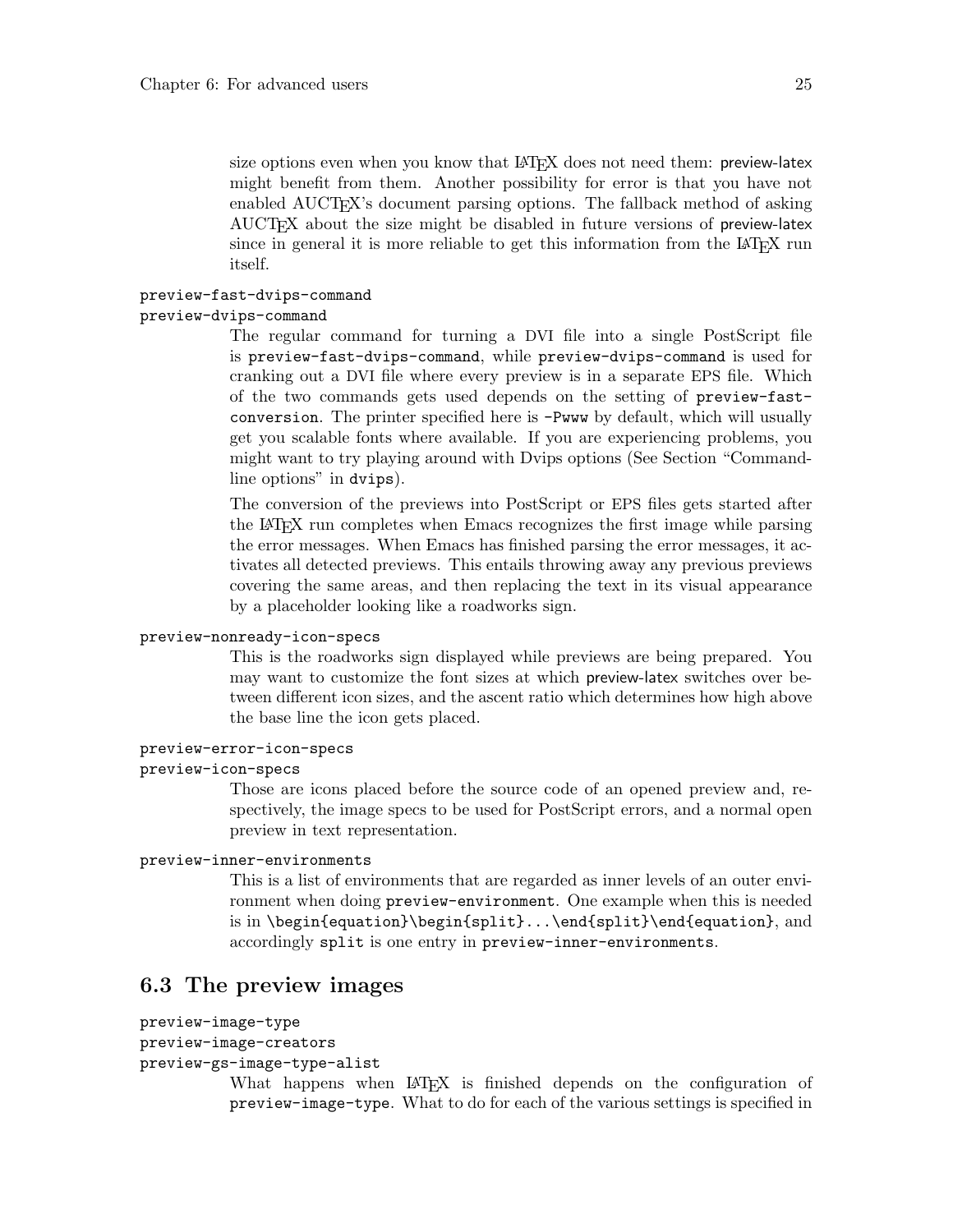<span id="page-29-0"></span>the variable preview-image-creators. The options to pass into Ghostscript and what Emacs image type to use is specified in preview-gs-image-typealist.

preview-image-type defaults to png. For this to work, your version of Ghostscript needs to support the png16m device. If you are experiencing problems here, you might want to reconfigure preview-gs-image-type-alist or preview-image-type. Reconfiguring preview-image-creators is only necessary for adding additional image types.

Most devices make preview-latex start up a single Ghostscript process for the entire preview run (as opposed to one per image) and feed it either sections of a PDF file (if PDFIAT<sub>EX</sub> was used), or (after running Dvips) sections of a single PostScript file or separate EPS files in sequence for conversion into PNG format which can be displayed much faster by Emacs. Actually, not in sequence but backwards since you are most likely editing at the end of the document. And as an added convenience, any preview that happens to be on-screen is given higher priority so that preview-latex will first cater for the images that are displayed. There are various options customizable concerning aspects of that operation, see the customization group 'Preview Gs' for this.

Another noteworthy setting of preview-image-type is 'dvipng': in this case, the dvipng program will get run on DVI output (see below for PDF). This is in general much faster than Dvips and Ghostscript. In that case, the option

#### preview-dvipng-command

will get run for doing the conversion, and it is expected that

#### preview-dvipng-image-type

images get produced ('dvipng' might be configured for other image types as well). You will notice that preview-gs-image-type-alist contains an entry for dvipng: this actually has nothing to with 'dvipng' itself but specifies the image type and Ghostscript device option to use when 'dvipng' can't be used. This will obviously be the case for PDF output by PDFLAT<sub>EX</sub>, but it will also happen if the DVI file contains PostScript specials in which case the affected images will get run through Dvips and Ghostscript once 'dvipng' finishes.

Note for  $\text{pIATFX}$  and  $\text{upIATFX}$  users: It is known that dvipng is not compatible with pLAT<sub>EX</sub> and upLAT<sub>EX</sub>. If preview-image-type is set to 'dvipng' and  $(u)pIATFX$  is used, 'dvipng' just fails and preview-latex falls back on Dvips and Ghostscript.

#### preview-gs-options

Most interesting to the user perhaps is the setting of this variable. It contains the default antialiasing settings -dTextAlphaBits=4 and -dGraphicsAlphaBits=4. Decreasing those values to 2 or 1 might increase Ghostscript's performance if you find it lacking.

Running and feeding Ghostscript from preview-latex happens asynchronously again: you can resume editing while the images arrive. While those pretty pictures filling in the blanks on screen tend to make one marvel instead of work, rendering the non-displayed images afterwards will not take away your attention and will eventually guarantee that jumping around in the document will encounter only prerendered images.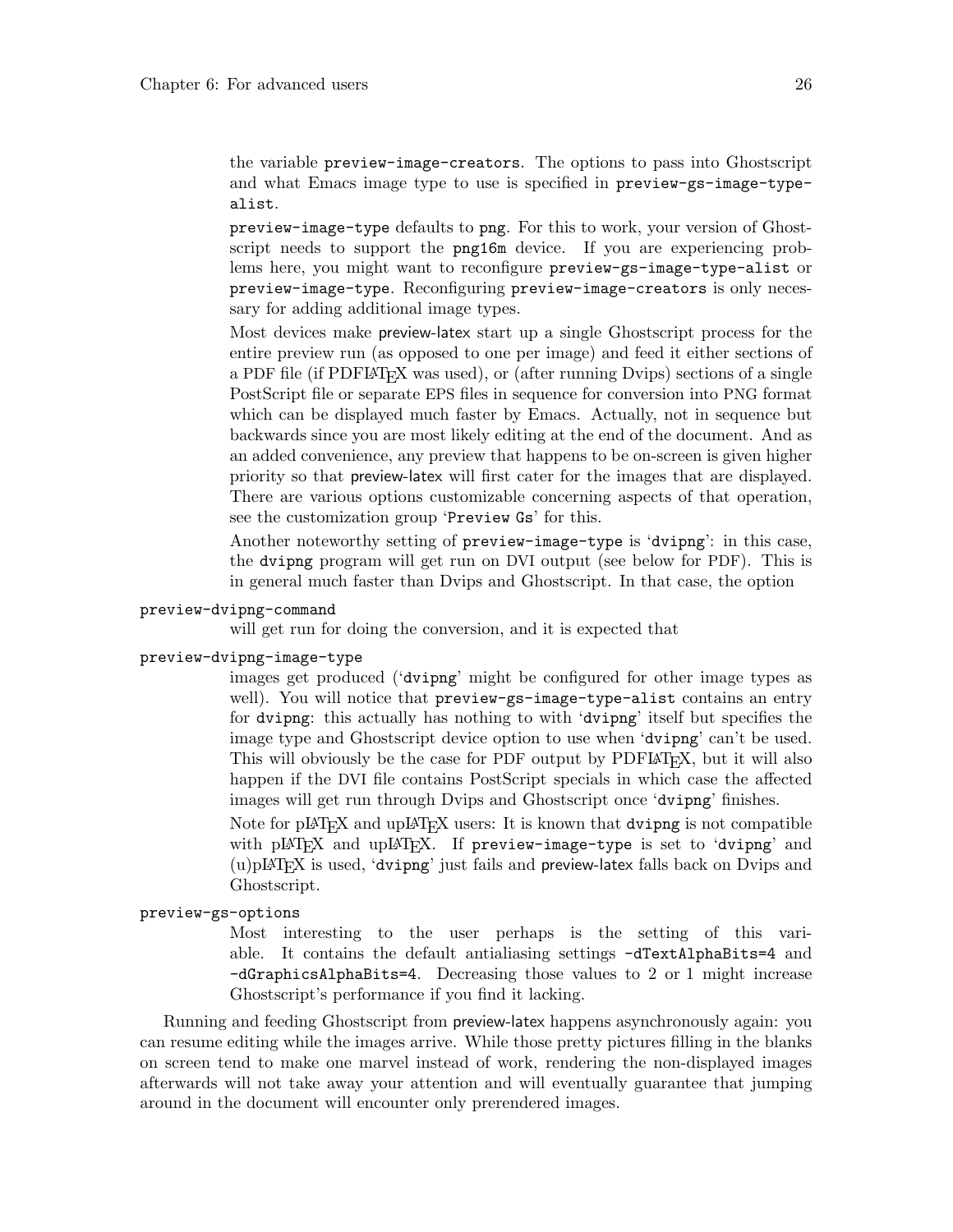## <span id="page-30-0"></span>6.4 Misplaced previews

If you are reading this section, the first thing is to check that your problem is not caused by x-symbol in connection with an installation not supporting 8-bit characters (see [Section 5.3](#page-17-0) [\[x-symbol interoperation\], page 14](#page-17-0)). If not, here's the beef:

As explained previously, Emacs uses pseudo-error messages generated by the 'preview' package in order to pinpoint the exact source location where a preview originated. This works in running text, but fails when preview material happens to lie in macro arguments, like the contents of \emph. Those macros first read in their entire argument, munge it through, perhaps transform it somehow, process it and perhaps then typeset something. When they finally typeset something, where is the location where the stuff originated? TEX, having read in the entire argument before, does not know and actually there would be no sane way of defining it.

For previews contained inside such a macro argument, the default behaviour of previewlatex is to use a position immediately after the closing brace of the argument. All the previews get placed there, all at a zero-width position, which means that Emacs displays it in an order that preview-latex cannot influence (currently in Emacs it is even possible that the order changes between runs). And since the placement of those previews is goofed up, you will not be able to regenerate them by clicking on them. The default behaviour is thus somewhat undesirable.

The solution (like with other preview problems) is to tell the LAT<sub>EX</sub> 'preview' package how to tackle this problem (see [Section 6.1 \[The LaTeX style file\], page 16](#page-19-2)). Simply, you don't need \emph do anything at all during previews! You only want the text math previewed, so the solution is to use \PreviewMacro\*\emph in the preamble of your document which will make LAT<sub>EX</sub> ignore **\emph** completely as long as it is not part of a larger preview (in which case it gets typeset as usual). Its argument thus becomes ordinary text and gets treated like ordinary text.

Note that it would be a bad idea to declare  $\PerviewMaccos({{\})\emptyset}$  since then both \emph as well as its argument would be ignored instead of previewed. For user-level macros, this is almost never wanted, but there may be internal macros where you might want to ignore internal arguments.

The same mechanism can be used for a number of other text-formatting commands like \textrm, \textit and the like. While they all use the same internal macro \text@command, it will not do to redefine just that, since they call it only after having read their argument in, and then it already is too late. So you need to disable every of those commands by hand in your document preamble.

Actually, we wrote all of the above just to scare you. At least all of the above mentioned macros and a few more are already catered for by a configuration file prauctex.cfg that gets loaded by default unless the 'preview' package gets loaded with the noconfig option. You can make your own copy of this file in a local directory and edit it in case of need. You can also add loading of a file of your liking to preview-default-preamble, or alternatively do the manual disabling of your favorite macro in preview-default-preamble, which is customizable in the 'Preview Latex' group.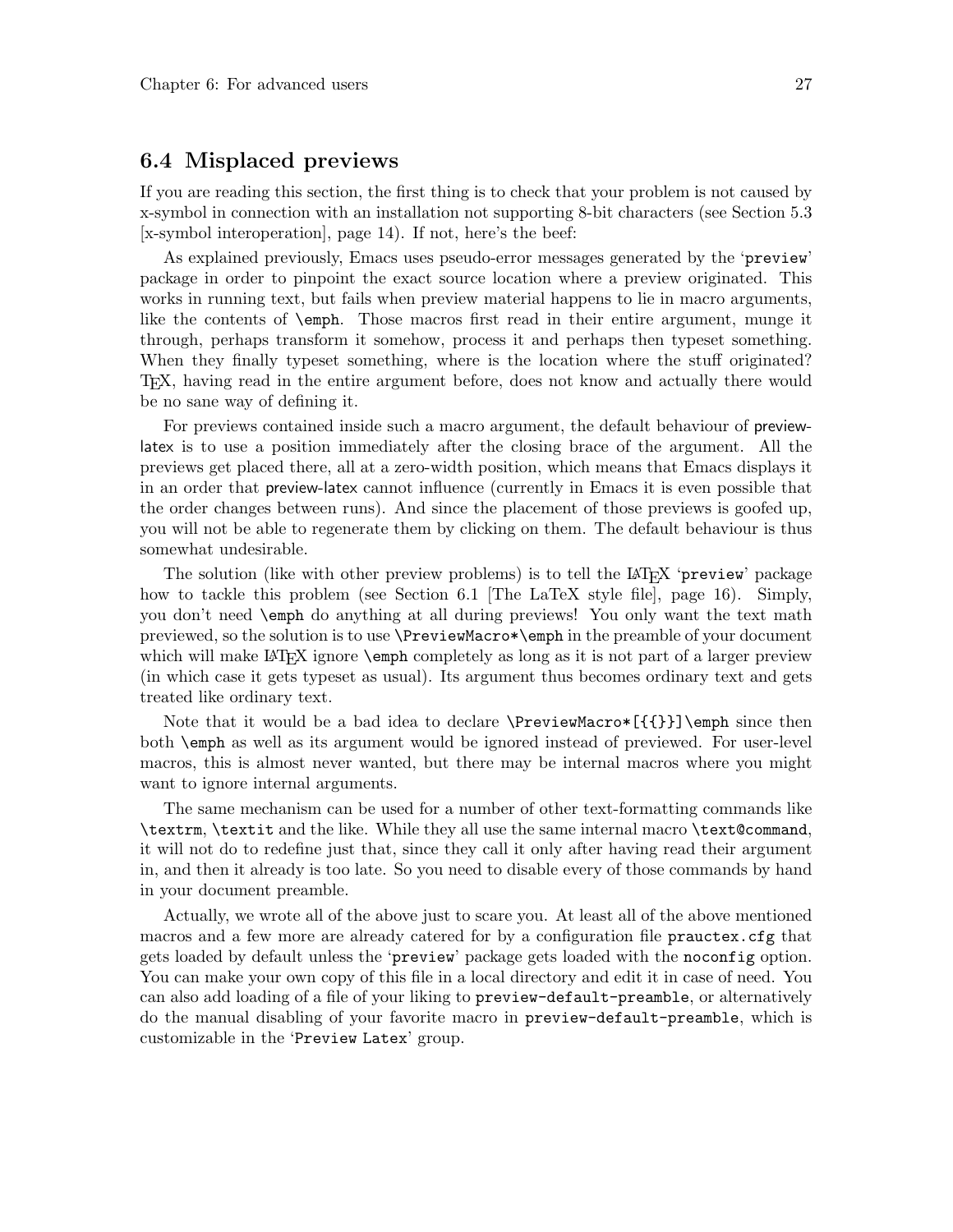## <span id="page-31-0"></span>Appendix A ToDo

• Support other formats than just IATEX

plain TEX users and ConTEXt users should not have to feel left out. While ConTEXt is not supported yet by released versions of AUCT<sub>EX</sub>, at least supporting plain would help people, and be a start for ConTEXt as well. There are plain-based formats like MusiXT<sub>EX</sub> that could benefit a lot from preview-latex. The main part of the difficulties here is to adapt preview.dtx to produce stuff not requiring LAT<sub>F</sub>X.

• Support nested snippets

Currently you can't have both a footnote (which gets displayed as just its footnote number) and math inside of a footnote rendered as an image: such nesting might be achieved by rerunning preview-latex on the footnote contents when one opens the footnote for editing.

• Support other text properties than just images

Macros like '\textit' can be rendered as images, but the resulting humungous blob is not suitable for editing, in particular since the line filling from LaTeX does not coincide with that of Emacs. It would be much more useful if text properties just switched the relevant font to italics rather than replacing the whole text with an image. It would also make editing quite easier. Then there are things like footnotes that are currently just replaced by their footnote number. While editing is not a concern here (the number is not in the original text, anyway), it would save a lot of conversion time if no images were generated, but Emacs just displayed a properly fontified version of the footnote number. Also, this might make preview-latex useful even on text terminals.

• Find a way to facilitate Source Specials

Probably in connection with adding appropriate support to dvipng, it would be nice if clicking on an image from a larger piece of source code would place the cursor at the respective source code location.

 $\bullet$  Make preview.dtx look reasonable in AUCT<sub>EX</sub>

It is a bit embarrassing that preview.dtx is written in a manner that will not give either good syntax highlighting or good indentation when employing AUCTEX.

• Web page work

Currently, preview-latex's web page is not structured at all. Better navigation would be desirable, as well as separate News and Errata eye catchers.

- Manual improvements
	- − Pepper the manual with screen shots and graphics

This will be of interest for the HTML and T<sub>EX</sub> renditions of the texinfo manual. Since Texinfo now supports images as well, this could well be nice to have.

− Fix duplicates

Various stuff appears several times.

• Implement rendering pipelines for Emacs

The current preview-latex interface is fundamentally flawed, not only because of a broken implementation. A general batchable and daemonizable rendering infrastructure that can work on all kinds of preview images for embedding into buffers is warranted. The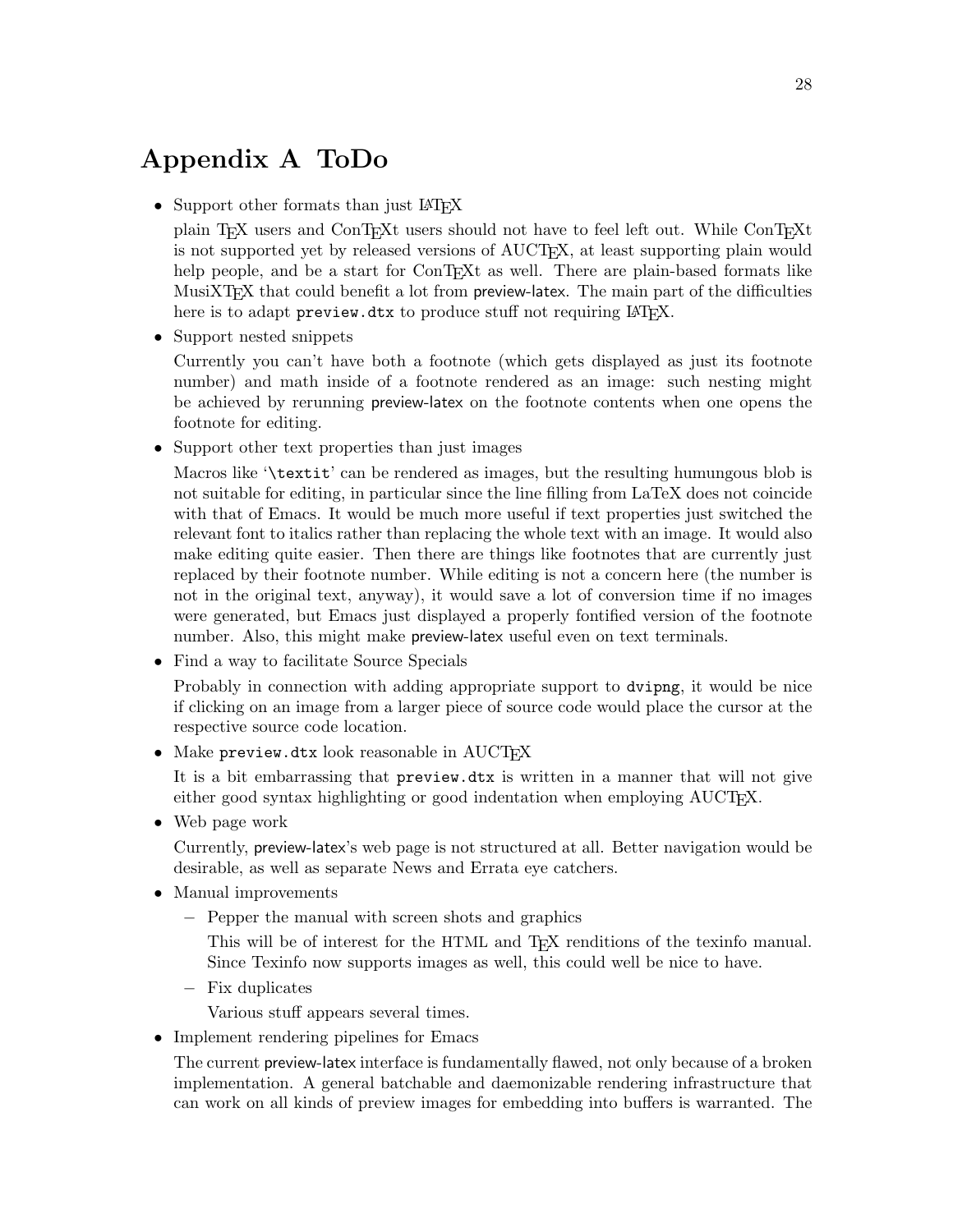current implementation has a rather adhoc flavor and is not easily extended. It will not work outside of AUCT<sub>F</sub>X, either.

• Integrate into RefT<sub>EX</sub>

When referencing to equations and the like, the preview-images of the source rather than plain text should be displayed. If the preview in question covers labels, those should appear in the bubble help and/or a context menu. Apropos:

• Implement LAT<sub>EX</sub> error indicators

Previews on erroneous LAT<sub>EX</sub> passages might gain a red border or similar.

• Pop up relevant online documentation for frequent errors

A lot of errors are of the "badly configured" variety. Perhaps the relevant info pages should be delivered in addition to the error message.

- Implement a table editing mode where every table cell gets output as a separate preview. Alternatively, output the complete table metrics in a way that lets people click on individual cells for editing purposes.
- Benchmark and kill Emacs inefficiencies

Both the LAT<sub>EX</sub> run under Emacs control as well as actual image insertion in Emacs could be faster. CVS Emacs has improved in that respect, but it still is slower than desirable.

• Improve image support under Emacs

The general image and color handling in Emacs is inefficient and partly defective. This is still the case in CVS. One option would be to replace the whole color and image handling with GDK routines when this library is available, since it has been optimized for it.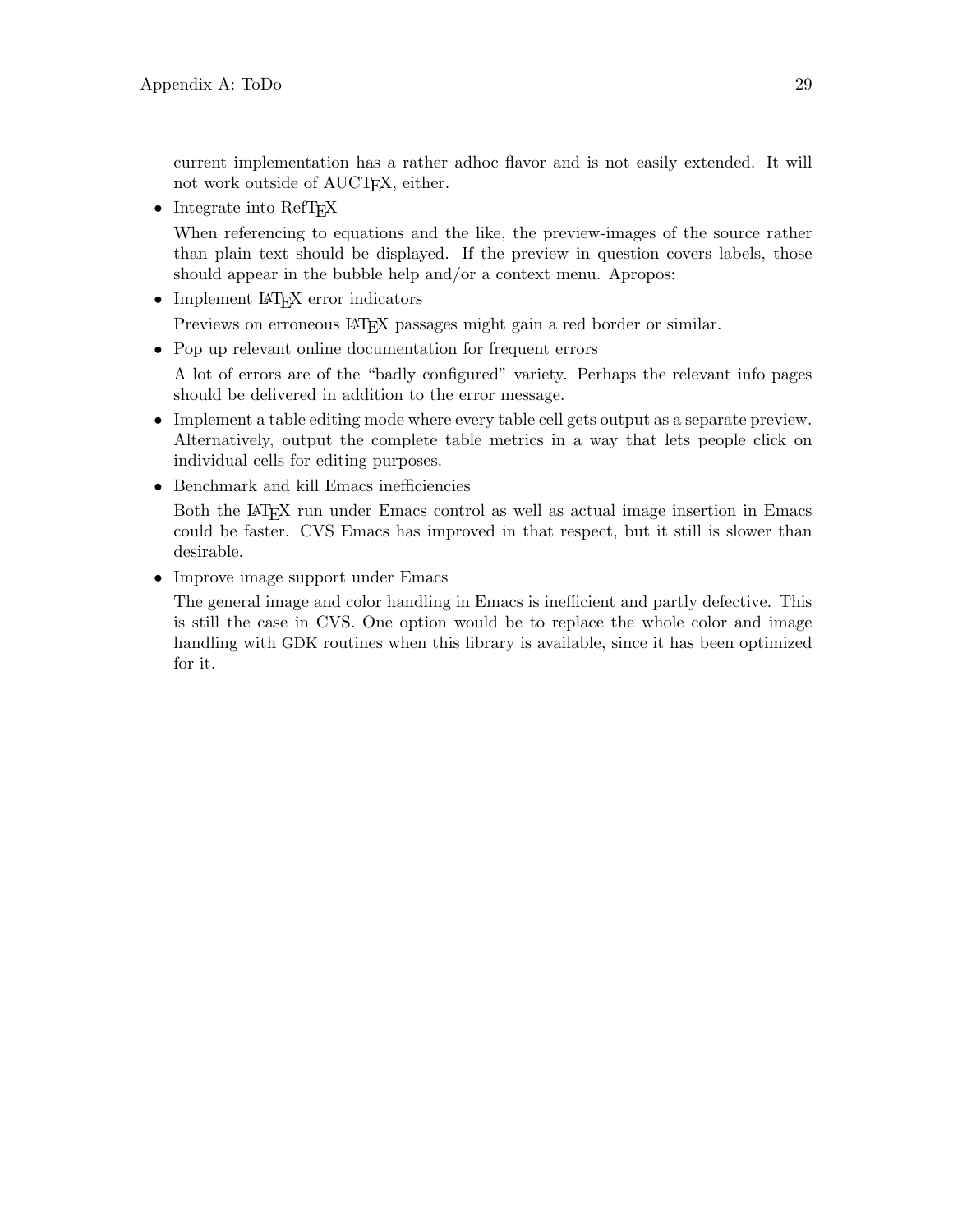## <span id="page-33-0"></span>Appendix B Frequently Asked Questions

## B.1 Introduction

## B.1.1 How can I contribute to the FAQ?

Send an email with the subject:

Preview FAQ

to [auctex-devel@gnu.org](mailto:auctex-devel@gnu.org).

## B.2 Requirements

## B.2.1 Which version of Emacs is needed?

preview-latex nominally requires GNU Emacs with a version of at least 24.3.

## B.2.2 Which versions of Ghostscript and AUCT<sub>E</sub>X are needed?

We recommend to use GNU or AFPL Ghostscript with a version of at least 7.07.

preview-latex has been distributed as part of AUCTEX since version 11.80. If your version of AUCTEX is older than that, or if it does not contain a working copy of preview-latex, complain to wherever you got it from.

## B.2.3 I have trouble with the display format...

We recommend keeping the variable preview-image-type set to dvipng (if you have it installed) or png. This is the default and can be set via the 'Preview/Customize' menu.

All other formats are known to have inconveniences, either in file size or quality. There are some Emacs versions around not supporting PNG; the proper way to deal with that is to complain to your Emacs provider. Short of that, checking out PNM or JPEG formats might be a good way to find out whether the lack of PNG format support might be the only problem with your Emacs.

## B.2.4 For which OS does preview work?

It is known to work under the X Window System for Linux and for several flavors of Unix: we have reports for HP and Solaris.

There are several development versions of Emacs around for native MacOS Carbon, and preview-latex is working with them, too.

With Windows, both native Emacs and Cygwin Emacs should work. However, it is known that MiKT<sub>E</sub>X (<https://miktex.org/>) sometimes doesn't work with preview-latex. In that case, use TEX Live (<https://tug.org/texlive/>) instead.

## B.3 Installation Trouble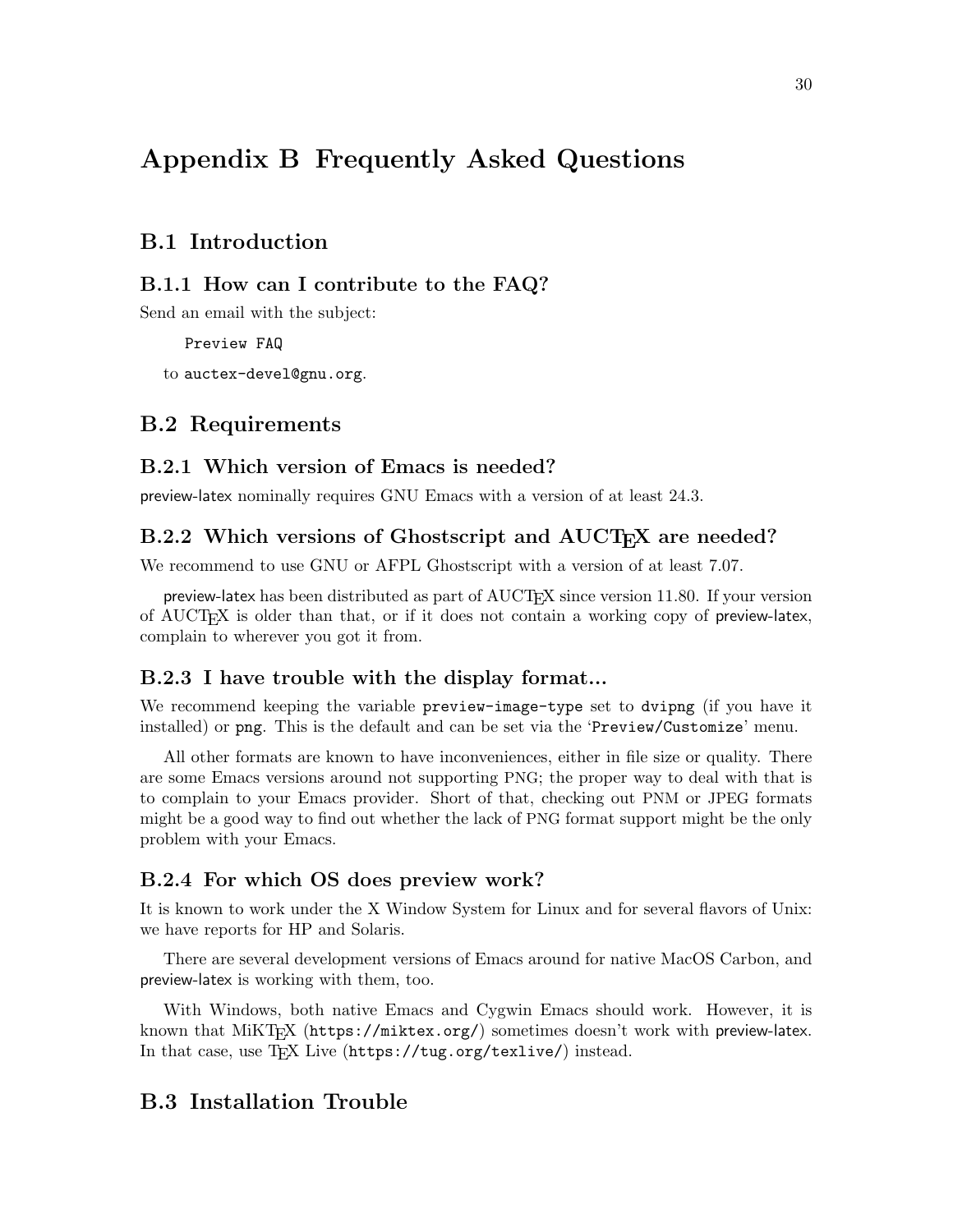## <span id="page-34-0"></span>B.3.1 I just get 'LaTeX found no preview images'.

The reason for this is that LAT<sub>EX</sub> found no preview images in the document in question.

One reason might be that there are no previews to be seen. If you have not used preview-latex before, you might not know its manner of operation. One sure-fire way to test if you just have a document where no previews are to be found is to use the provided example document circ.tex (you will have to copy it to some directory where you have write permissions). If the symptom persists, you have a problem, and the problem is most likely a LAT<sub>E</sub>X problem. Here are possible reasons:

#### Filename database not updated

Various T<sub>E</sub>X distributions have their own ways of knowing where the files are without actually searching directories. The normal preview-latex installation should detect common tools for that purpose and use them. If this goes wrong, or if the files get installed into a place where they are not looked for, the LAT<sub>E</sub>X run will fail.

#### An incomplete manual installation

This should not happen if you followed installation instructions. Unfortunately, people know better all the time. If only preview.sty gets installed without a set of supplementary files also in the latex subdirectory, preview-latex runs will not generate any errors, but they will not produce any previews, either.

An outdated preview installation

The preview.sty package is useful for more than just preview-latex. For example, it is part of TEX Live. So you have to make sure that preview-latex does not get to work with outdated style and configuration files: some newer features will not work with older T<sub>EX</sub> style files, and really old files will make preview-latex fail completely. There usual is a local texmf tree, or even a user-specific tree that are searched before the default tree. Make sure that the first version of those files that gets found is the correct one.

## <span id="page-34-1"></span>B.4 Customization

## B.4.1 How to include additional environments like enumerate

By default, preview-latex is intended mainly for displaying mathematical formulas, so environments like enumerate or tabular (except where contained in a float) are not included. You can include them however manually by adding the lines:

### \usepackage[displaymath,textmath,sections,graphics,floats]{preview} \PreviewEnvironment{enumerate}

in your document header, that is before

\begin{document}

In general, preview should be loaded as the last thing before the start of document.

Be aware that

```
\PreviewEnvironment{...}
```
does not accept a comma separated list! Also note that by putting more and more

```
\PreviewEnvironment{...}
```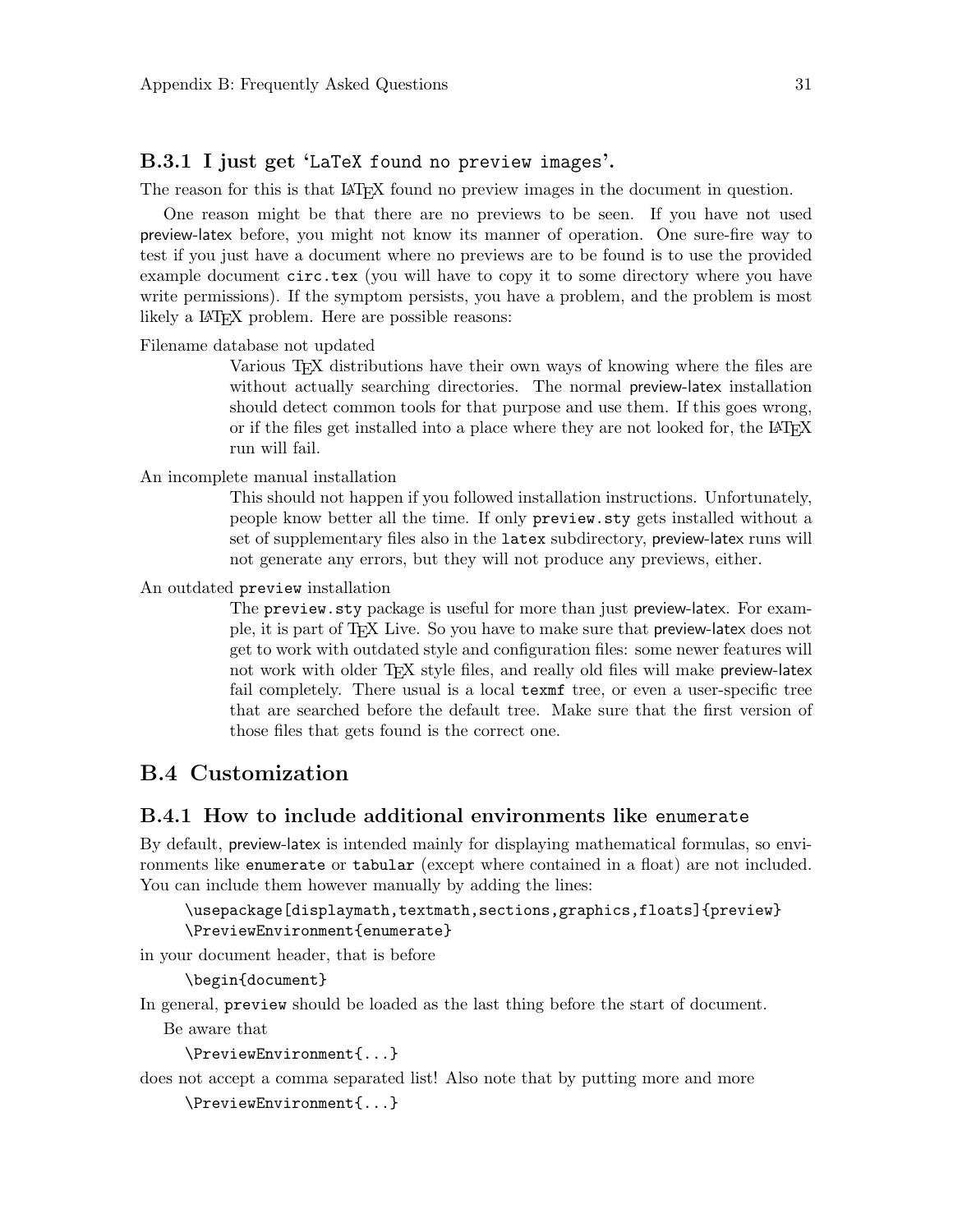<span id="page-35-0"></span>in your document, it will look more and more like a DVI file preview when running previewlatex. Since each preview is treated as one large monolithic block by Emacs, one should really restrict previews to those elements where the improvement in visual representation more than makes up for the decreased editability.

## B.4.2 What if I don't want to change the document?

The easiest way is to generate a configuration file in the current directory. You can basically either create prdefault.cfg which is used for any use of the 'preview' package, or you can use prauctex.cfg which only applies to the use from with Emacs. Let us assume you use the latter. In that case you should write something like

```
\InputIfFileExists{preview/prauctex.cfg}{}{}
\PreviewEnvironment{enumerate}
```
in it. The first line inputs the system-wide default configuration (the file name should match that, but not your own prauctex.cfg), then you add your own stuff.

## B.4.3 Suddenly I get gazillions of ridiculous pages?!?

When preview-latex works on extracting its stuff, it typesets each single preview on a page of its own. This only happens when actual previews get generated. Now if you want to configure preview-latex in your document, you need to add your own \usepackage call to 'preview' so that it will be able to interpret its various definition commands. It is an error to add the active option to this invocation: you don't want the package to be active unless preview-latex itself enables the previewing operation (which it will).

## B.4.4 Does preview-latex work with presentation classes?

preview-latex should work with most presentation classes. However, since those classes often have macros or pseudo environments encompassing a complete slide, you will need to use the customization facilities of preview.sty to tell it how to resolve this, whether you want no previews, previews of whole slides or previews of inner material.

## B.5 Troubleshooting

## B.5.1 Preview causes all sort of strange error messages

When running preview-latex and taking a look at either log file or terminal output, lots of messages like

```
! Preview: Snippet 3 started.
\left\langle -\right\rangle \left\langle -\right\ranglel.52 \item Sie lassen sich als Funktion $
                                                           y = f(x)$ darstellen.
! Preview: Snippet 3 ended.(491520+163840x2494310).
\left\langle -\right\rangle \left\langle -\right\rangle1.52 \item Sie lassen sich als Funktion y = f(x)darstellen.
```
appear (previous versions generated messages looking even more like errors). Those are not real errors (as will be noted in the log file). Or rather, while they are really TFX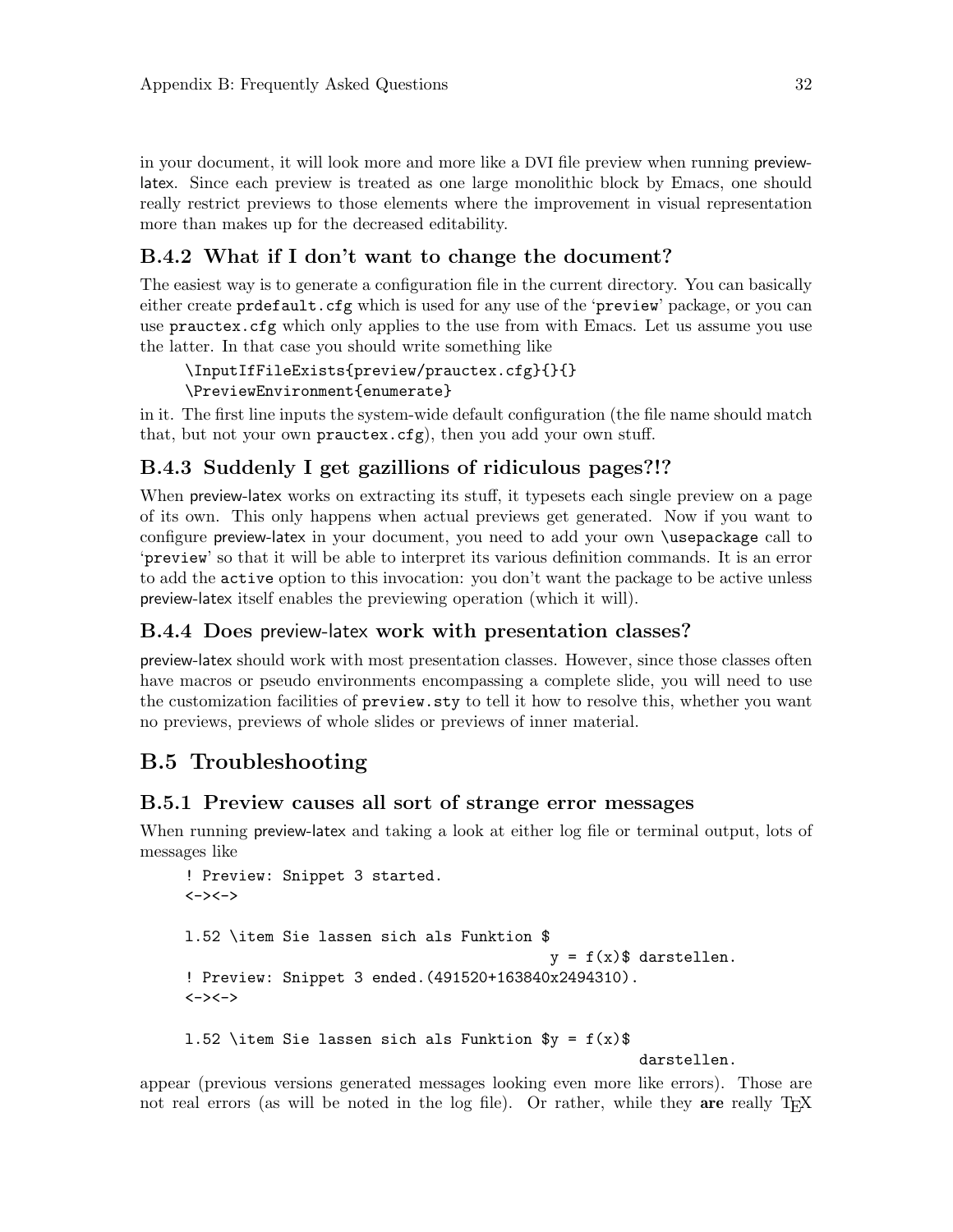<span id="page-36-0"></span>error messages, they are intentional. This currently is the only reliable way to pass the information from the LAT<sub>E</sub>X run of preview-latex to its Emacs part about where the previews originated in the source text. Since they are actual errors, you will also get  $\text{AUCT}$ <sub>EX</sub> to state

Preview-LaTeX exited as expected with code 1 at Wed Sep 4 17:03:30 after the LaTEX run in the run buffer. This merely indicates that errors were present, and errors will always be present when preview-latex is operating. There might be also real errors, so in case of doubt, look for them explicitly in either run buffer or the resulting .log file.

## B.5.2 Why do my DVI and PDF output files vanish?

In order to produce the preview images preview-latex runs LATFX on the master or region file. The resulting DVI or PDF file can happen to have the same name as the output file of a regular LAT<sub>EX</sub> run. So the regular output file gets overwritten and is subsequently deleted by preview-latex.

## B.5.3 My output file suddenly only contains preview images?!

As mentioned in the previews FAQ entry, preview-latex might use the file name of the original output file for the creation of preview images. If the original output file is being displayed with a viewer when this happens, you might see strange effects depending on the viewer, e.g. a message about the file being corrupted or the display of all the preview images instead of your typeset document. (Also see [Section B.4 \[Customization\], page 31.](#page-34-1))

## $B.6$  preview-latex when not using  $\mu$ T<sub>F</sub>X

## $B.6.1$  Does preview-latex work with PDFLAT<sub>EX</sub>?

Yes, as long as you use AUCTEX's own PDFLATEX mode and have not messed with 'TeX-command-list'.

## B.6.2 Does preview-latex work with 'elatex'?

No problem here. If you configure your AUCT<sub>EX</sub> to use 'elatex', or simply have 'latex' point to 'elatex', this will work fine. Modern  $T_F X$  distributions use  $eT_F X$  for  $IAT_F X$ , anyway.

## $B.6.3$  Does preview-latex work with  $ConT<sub>F</sub>Xt$ ?

In short, no. The 'preview' package is LAT<sub>EX</sub>-dependent. Adding support for other formats requires volunteers.

## B.6.4 Does preview-latex work with plain TFX?

Again, no. Restructuring the 'preview' package for 'plain' operation would be required. Volunteers welcome.

In some cases you might get around by making a wrapper pseudo-Master file looking like the following:

```
\documentclass{article}
\usepackage{plain}
```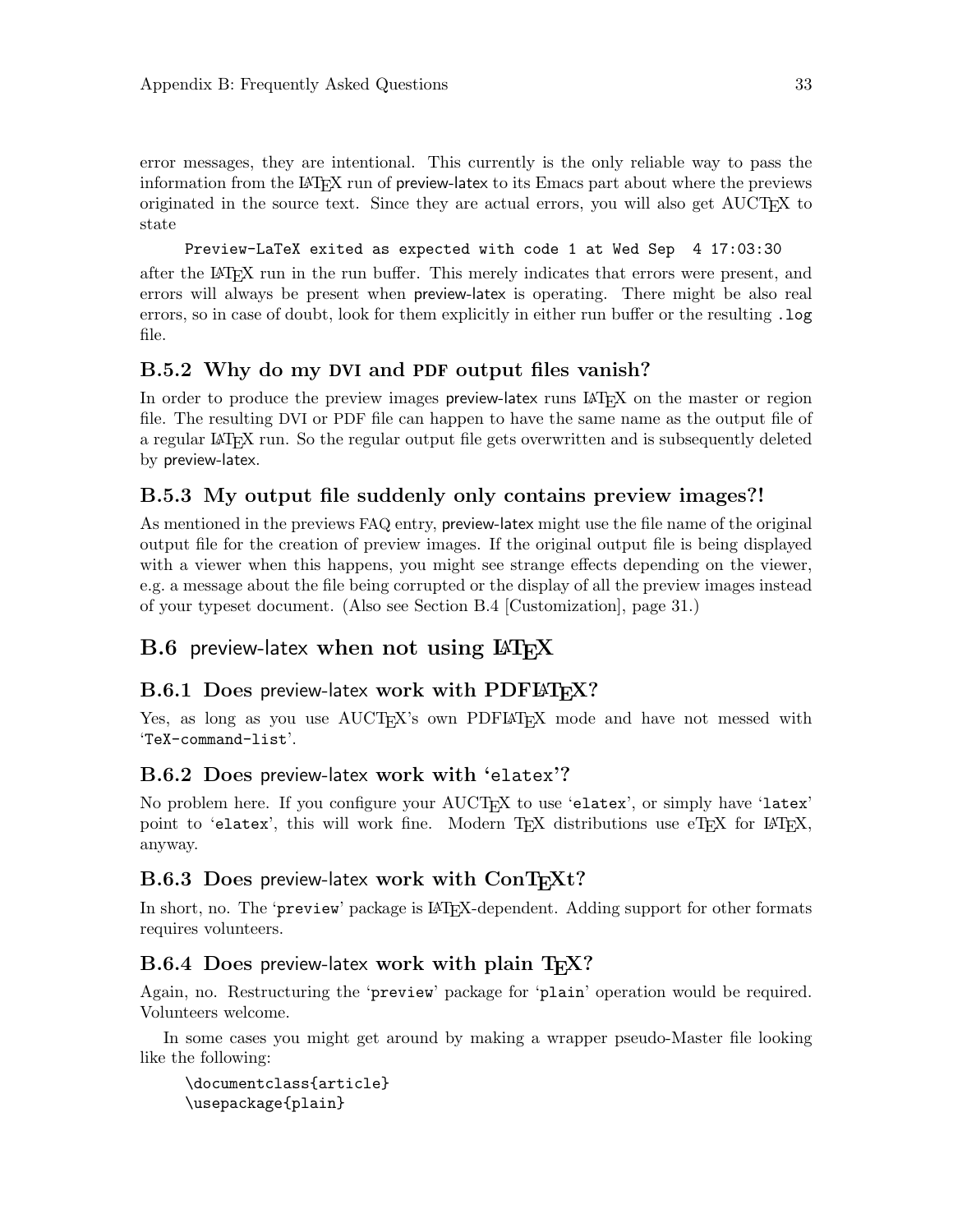\begin{document} \begin{plain} \input myplainfile \end{plain} \end{document}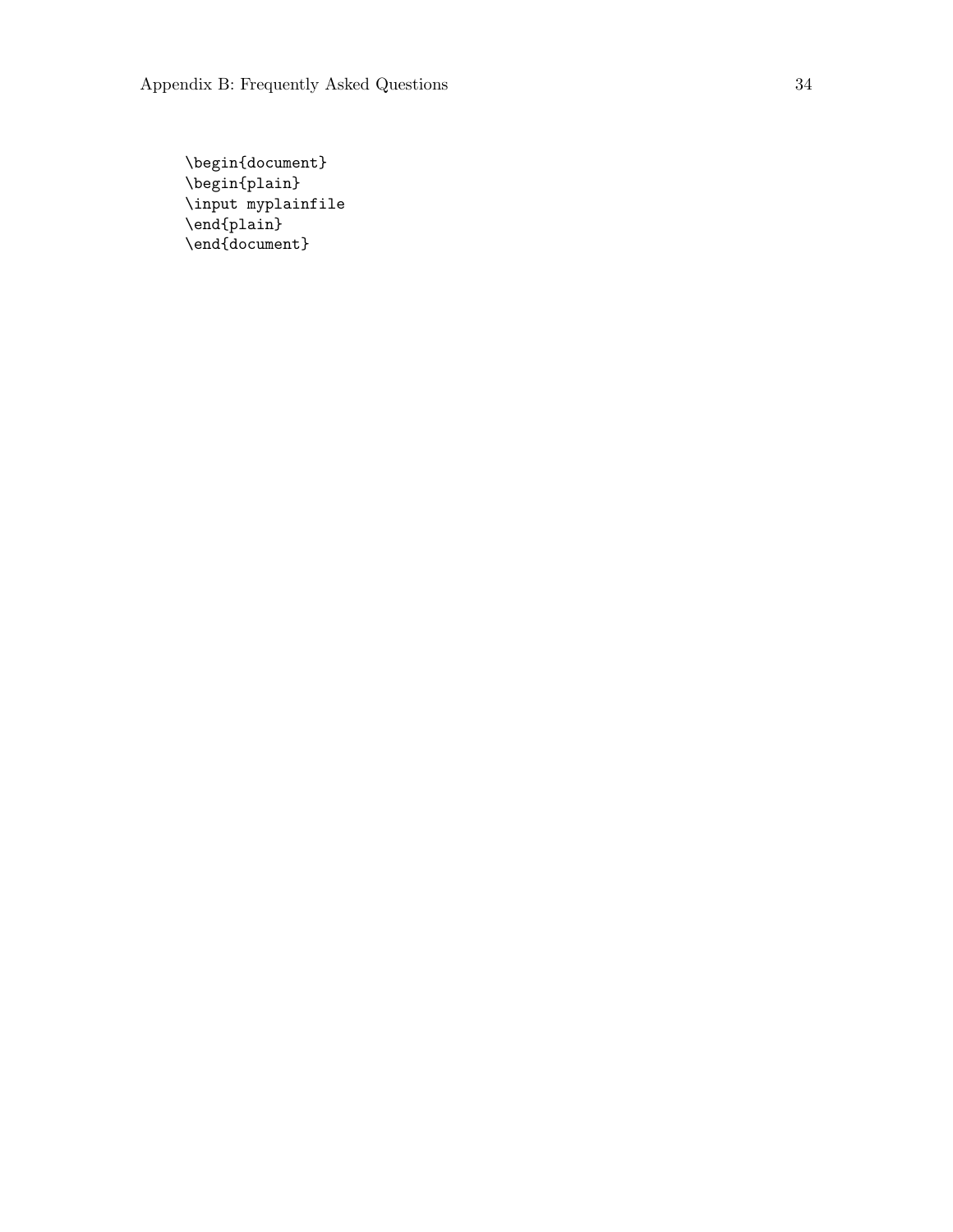## <span id="page-38-0"></span>Appendix C Copying this Manual

The full license text can be read here:

## C.1 GNU Free Documentation License

Version 1.3, 3 November 2008 Copyright © 2000, 2001, 2002, 2007, 2008 Free Software Foundation, Inc. <https://fsf.org/>

Everyone is permitted to copy and distribute verbatim copies of this license document, but changing it is not allowed.

#### 0. PREAMBLE

The purpose of this License is to make a manual, textbook, or other functional and useful document free in the sense of freedom: to assure everyone the effective freedom to copy and redistribute it, with or without modifying it, either commercially or noncommercially. Secondarily, this License preserves for the author and publisher a way to get credit for their work, while not being considered responsible for modifications made by others.

This License is a kind of "copyleft", which means that derivative works of the document must themselves be free in the same sense. It complements the GNU General Public License, which is a copyleft license designed for free software.

We have designed this License in order to use it for manuals for free software, because free software needs free documentation: a free program should come with manuals providing the same freedoms that the software does. But this License is not limited to software manuals; it can be used for any textual work, regardless of subject matter or whether it is published as a printed book. We recommend this License principally for works whose purpose is instruction or reference.

### 1. APPLICABILITY AND DEFINITIONS

This License applies to any manual or other work, in any medium, that contains a notice placed by the copyright holder saying it can be distributed under the terms of this License. Such a notice grants a world-wide, royalty-free license, unlimited in duration, to use that work under the conditions stated herein. The "Document", below, refers to any such manual or work. Any member of the public is a licensee, and is addressed as "you". You accept the license if you copy, modify or distribute the work in a way requiring permission under copyright law.

A "Modified Version" of the Document means any work containing the Document or a portion of it, either copied verbatim, or with modifications and/or translated into another language.

A "Secondary Section" is a named appendix or a front-matter section of the Document that deals exclusively with the relationship of the publishers or authors of the Document to the Document's overall subject (or to related matters) and contains nothing that could fall directly within that overall subject. (Thus, if the Document is in part a textbook of mathematics, a Secondary Section may not explain any mathematics.) The relationship could be a matter of historical connection with the subject or with related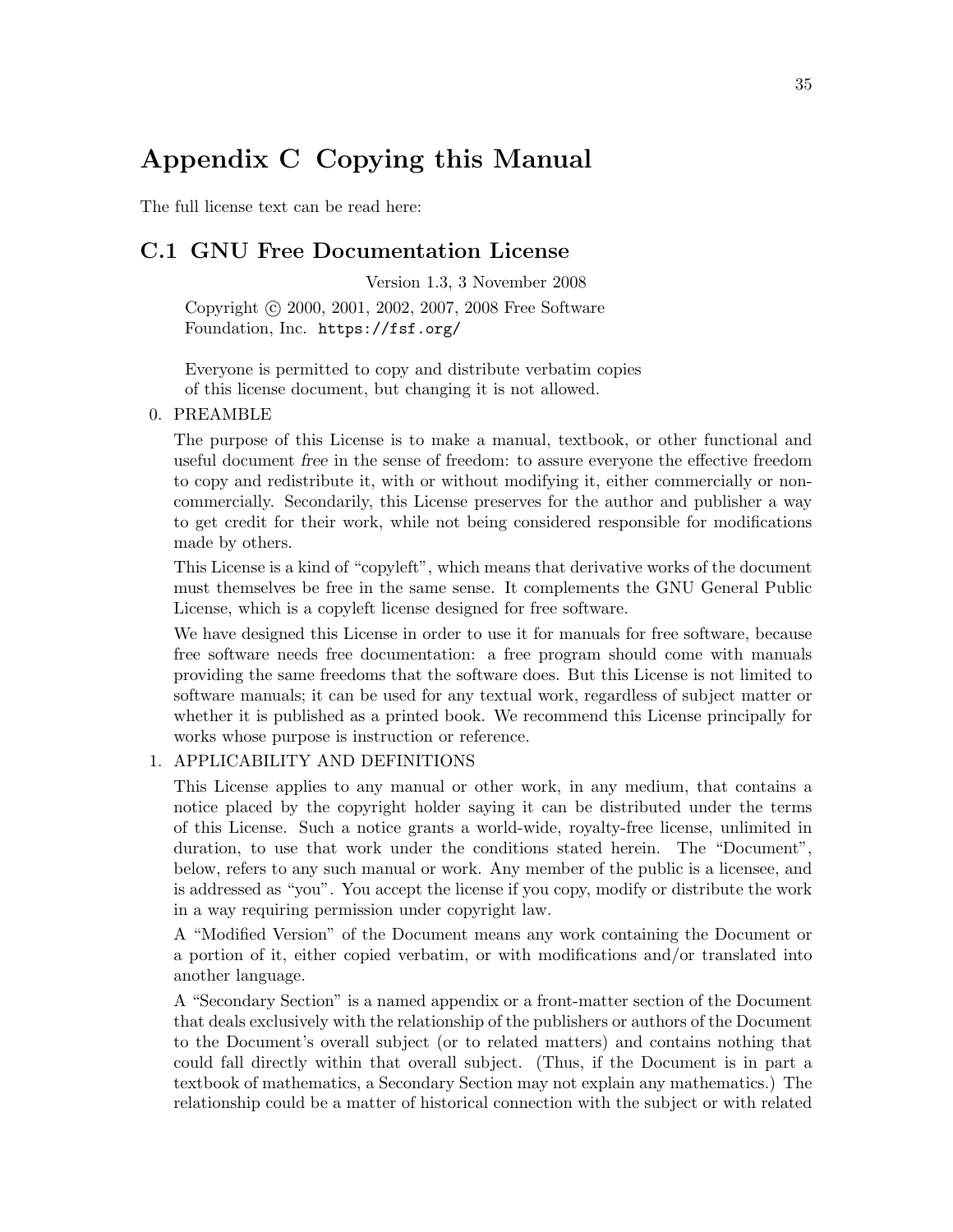matters, or of legal, commercial, philosophical, ethical or political position regarding them.

The "Invariant Sections" are certain Secondary Sections whose titles are designated, as being those of Invariant Sections, in the notice that says that the Document is released under this License. If a section does not fit the above definition of Secondary then it is not allowed to be designated as Invariant. The Document may contain zero Invariant Sections. If the Document does not identify any Invariant Sections then there are none.

The "Cover Texts" are certain short passages of text that are listed, as Front-Cover Texts or Back-Cover Texts, in the notice that says that the Document is released under this License. A Front-Cover Text may be at most 5 words, and a Back-Cover Text may be at most 25 words.

A "Transparent" copy of the Document means a machine-readable copy, represented in a format whose specification is available to the general public, that is suitable for revising the document straightforwardly with generic text editors or (for images composed of pixels) generic paint programs or (for drawings) some widely available drawing editor, and that is suitable for input to text formatters or for automatic translation to a variety of formats suitable for input to text formatters. A copy made in an otherwise Transparent file format whose markup, or absence of markup, has been arranged to thwart or discourage subsequent modification by readers is not Transparent. An image format is not Transparent if used for any substantial amount of text. A copy that is not "Transparent" is called "Opaque".

Examples of suitable formats for Transparent copies include plain ascii without markup, Texinfo input format, LaTEX input format, SGML or XML using a publicly available DTD, and standard-conforming simple HTML, PostScript or PDF designed for human modification. Examples of transparent image formats include PNG, XCF and JPG. Opaque formats include proprietary formats that can be read and edited only by proprietary word processors, SGML or XML for which the DTD and/or processing tools are not generally available, and the machine-generated HTML, PostScript or PDF produced by some word processors for output purposes only.

The "Title Page" means, for a printed book, the title page itself, plus such following pages as are needed to hold, legibly, the material this License requires to appear in the title page. For works in formats which do not have any title page as such, "Title Page" means the text near the most prominent appearance of the work's title, preceding the beginning of the body of the text.

The "publisher" means any person or entity that distributes copies of the Document to the public.

A section "Entitled XYZ" means a named subunit of the Document whose title either is precisely XYZ or contains XYZ in parentheses following text that translates XYZ in another language. (Here XYZ stands for a specific section name mentioned below, such as "Acknowledgements", "Dedications", "Endorsements", or "History".) To "Preserve the Title" of such a section when you modify the Document means that it remains a section "Entitled XYZ" according to this definition.

The Document may include Warranty Disclaimers next to the notice which states that this License applies to the Document. These Warranty Disclaimers are considered to be included by reference in this License, but only as regards disclaiming warranties: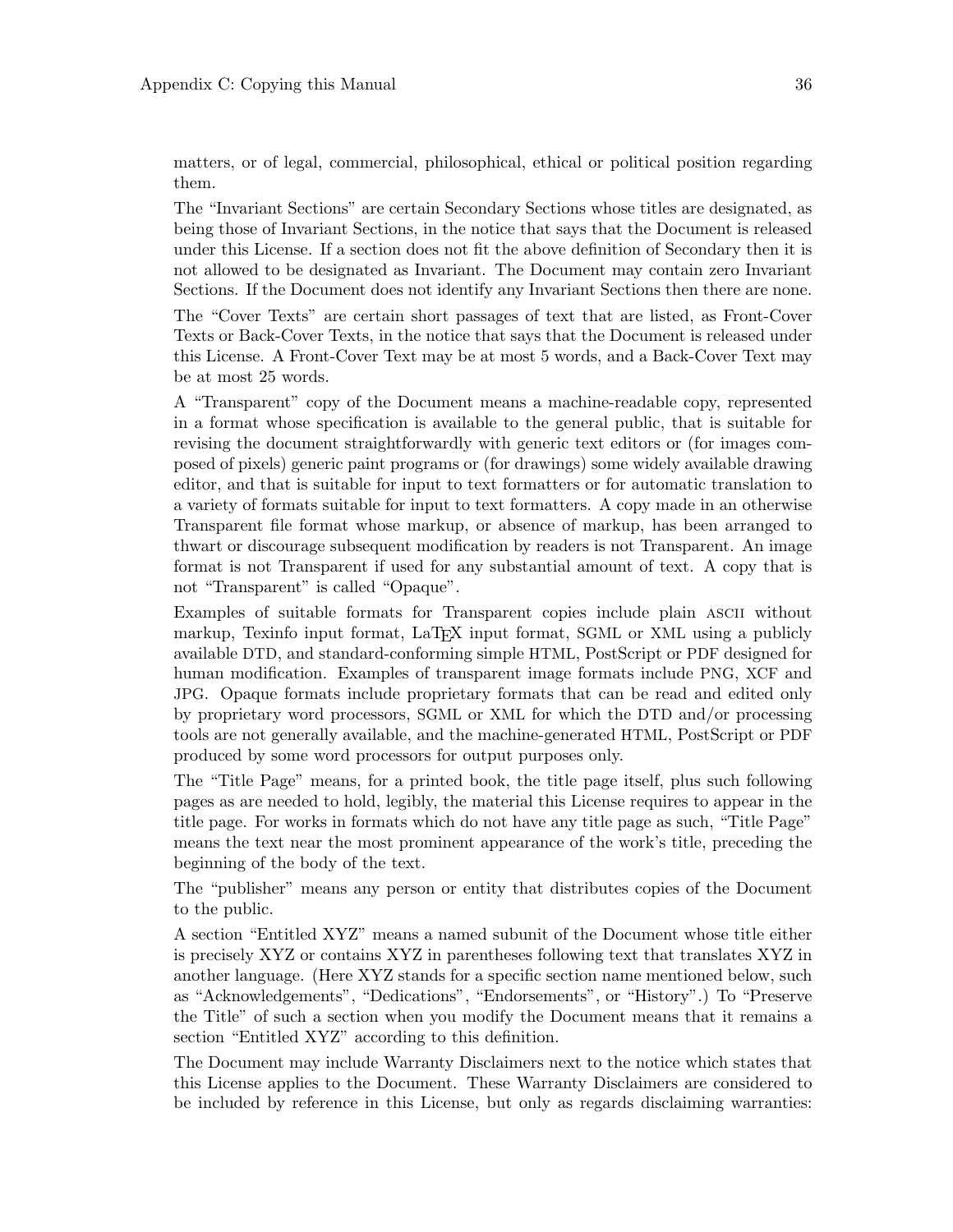any other implication that these Warranty Disclaimers may have is void and has no effect on the meaning of this License.

### 2. VERBATIM COPYING

You may copy and distribute the Document in any medium, either commercially or noncommercially, provided that this License, the copyright notices, and the license notice saying this License applies to the Document are reproduced in all copies, and that you add no other conditions whatsoever to those of this License. You may not use technical measures to obstruct or control the reading or further copying of the copies you make or distribute. However, you may accept compensation in exchange for copies. If you distribute a large enough number of copies you must also follow the conditions in section 3.

You may also lend copies, under the same conditions stated above, and you may publicly display copies.

## 3. COPYING IN QUANTITY

If you publish printed copies (or copies in media that commonly have printed covers) of the Document, numbering more than 100, and the Document's license notice requires Cover Texts, you must enclose the copies in covers that carry, clearly and legibly, all these Cover Texts: Front-Cover Texts on the front cover, and Back-Cover Texts on the back cover. Both covers must also clearly and legibly identify you as the publisher of these copies. The front cover must present the full title with all words of the title equally prominent and visible. You may add other material on the covers in addition. Copying with changes limited to the covers, as long as they preserve the title of the Document and satisfy these conditions, can be treated as verbatim copying in other respects.

If the required texts for either cover are too voluminous to fit legibly, you should put the first ones listed (as many as fit reasonably) on the actual cover, and continue the rest onto adjacent pages.

If you publish or distribute Opaque copies of the Document numbering more than 100, you must either include a machine-readable Transparent copy along with each Opaque copy, or state in or with each Opaque copy a computer-network location from which the general network-using public has access to download using public-standard network protocols a complete Transparent copy of the Document, free of added material. If you use the latter option, you must take reasonably prudent steps, when you begin distribution of Opaque copies in quantity, to ensure that this Transparent copy will remain thus accessible at the stated location until at least one year after the last time you distribute an Opaque copy (directly or through your agents or retailers) of that edition to the public.

It is requested, but not required, that you contact the authors of the Document well before redistributing any large number of copies, to give them a chance to provide you with an updated version of the Document.

### 4. MODIFICATIONS

You may copy and distribute a Modified Version of the Document under the conditions of sections 2 and 3 above, provided that you release the Modified Version under precisely this License, with the Modified Version filling the role of the Document, thus licensing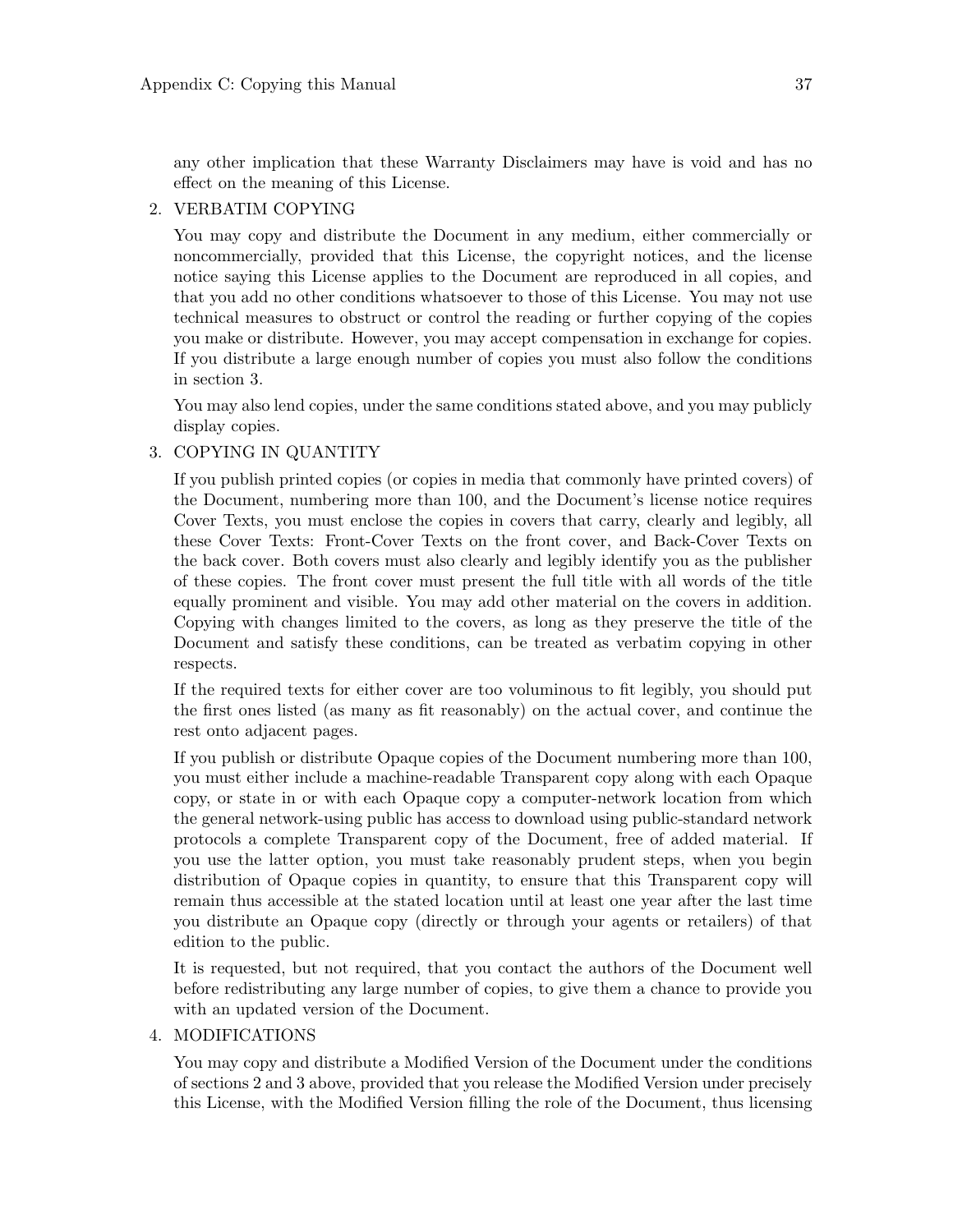distribution and modification of the Modified Version to whoever possesses a copy of it. In addition, you must do these things in the Modified Version:

- A. Use in the Title Page (and on the covers, if any) a title distinct from that of the Document, and from those of previous versions (which should, if there were any, be listed in the History section of the Document). You may use the same title as a previous version if the original publisher of that version gives permission.
- B. List on the Title Page, as authors, one or more persons or entities responsible for authorship of the modifications in the Modified Version, together with at least five of the principal authors of the Document (all of its principal authors, if it has fewer than five), unless they release you from this requirement.
- C. State on the Title page the name of the publisher of the Modified Version, as the publisher.
- D. Preserve all the copyright notices of the Document.
- E. Add an appropriate copyright notice for your modifications adjacent to the other copyright notices.
- F. Include, immediately after the copyright notices, a license notice giving the public permission to use the Modified Version under the terms of this License, in the form shown in the Addendum below.
- G. Preserve in that license notice the full lists of Invariant Sections and required Cover Texts given in the Document's license notice.
- H. Include an unaltered copy of this License.
- I. Preserve the section Entitled "History", Preserve its Title, and add to it an item stating at least the title, year, new authors, and publisher of the Modified Version as given on the Title Page. If there is no section Entitled "History" in the Document, create one stating the title, year, authors, and publisher of the Document as given on its Title Page, then add an item describing the Modified Version as stated in the previous sentence.
- J. Preserve the network location, if any, given in the Document for public access to a Transparent copy of the Document, and likewise the network locations given in the Document for previous versions it was based on. These may be placed in the "History" section. You may omit a network location for a work that was published at least four years before the Document itself, or if the original publisher of the version it refers to gives permission.
- K. For any section Entitled "Acknowledgements" or "Dedications", Preserve the Title of the section, and preserve in the section all the substance and tone of each of the contributor acknowledgements and/or dedications given therein.
- L. Preserve all the Invariant Sections of the Document, unaltered in their text and in their titles. Section numbers or the equivalent are not considered part of the section titles.
- M. Delete any section Entitled "Endorsements". Such a section may not be included in the Modified Version.
- N. Do not retitle any existing section to be Entitled "Endorsements" or to conflict in title with any Invariant Section.
- O. Preserve any Warranty Disclaimers.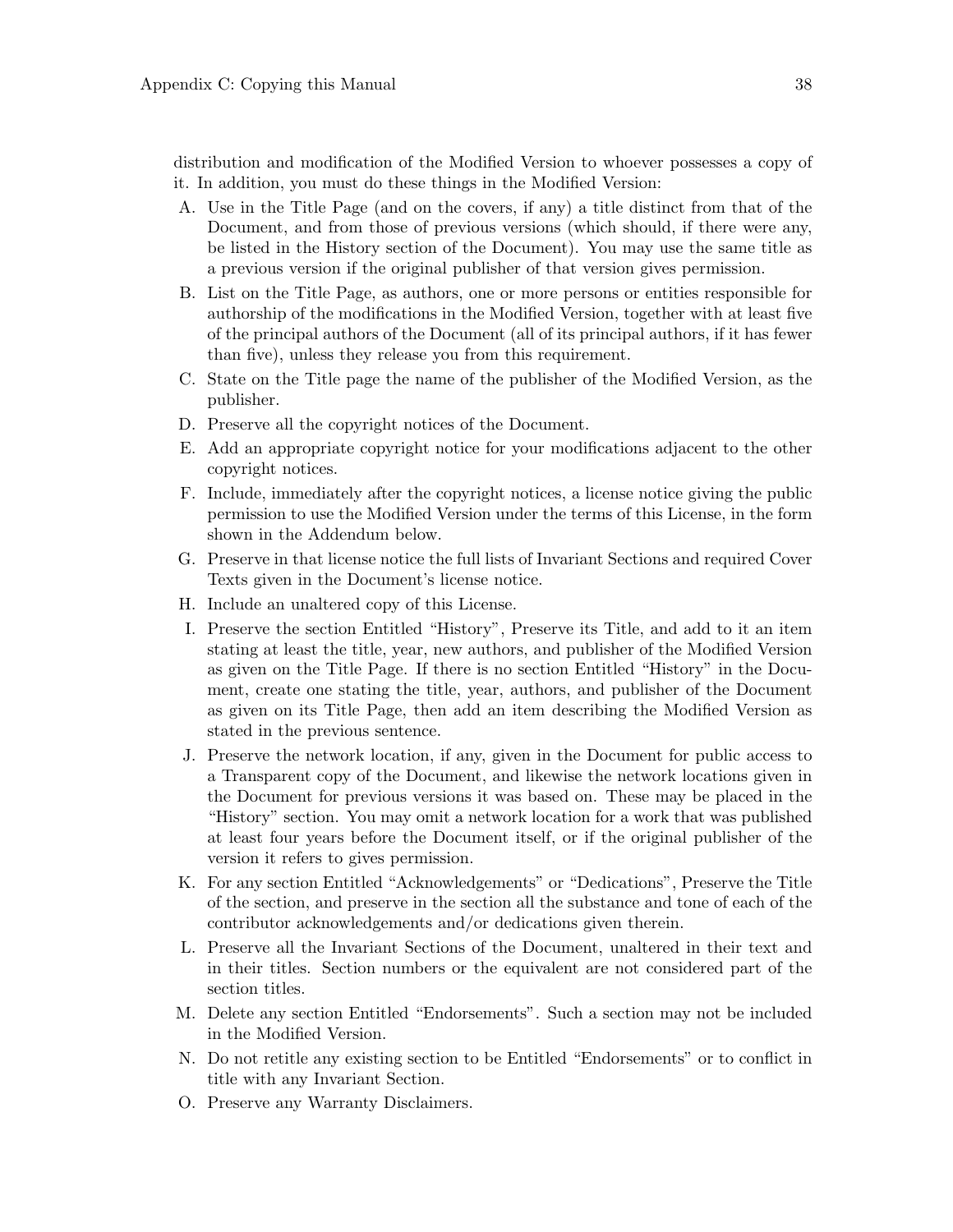If the Modified Version includes new front-matter sections or appendices that qualify as Secondary Sections and contain no material copied from the Document, you may at your option designate some or all of these sections as invariant. To do this, add their titles to the list of Invariant Sections in the Modified Version's license notice. These titles must be distinct from any other section titles.

You may add a section Entitled "Endorsements", provided it contains nothing but endorsements of your Modified Version by various parties—for example, statements of peer review or that the text has been approved by an organization as the authoritative definition of a standard.

You may add a passage of up to five words as a Front-Cover Text, and a passage of up to 25 words as a Back-Cover Text, to the end of the list of Cover Texts in the Modified Version. Only one passage of Front-Cover Text and one of Back-Cover Text may be added by (or through arrangements made by) any one entity. If the Document already includes a cover text for the same cover, previously added by you or by arrangement made by the same entity you are acting on behalf of, you may not add another; but you may replace the old one, on explicit permission from the previous publisher that added the old one.

The author(s) and publisher(s) of the Document do not by this License give permission to use their names for publicity for or to assert or imply endorsement of any Modified Version.

#### 5. COMBINING DOCUMENTS

You may combine the Document with other documents released under this License, under the terms defined in section 4 above for modified versions, provided that you include in the combination all of the Invariant Sections of all of the original documents, unmodified, and list them all as Invariant Sections of your combined work in its license notice, and that you preserve all their Warranty Disclaimers.

The combined work need only contain one copy of this License, and multiple identical Invariant Sections may be replaced with a single copy. If there are multiple Invariant Sections with the same name but different contents, make the title of each such section unique by adding at the end of it, in parentheses, the name of the original author or publisher of that section if known, or else a unique number. Make the same adjustment to the section titles in the list of Invariant Sections in the license notice of the combined work.

In the combination, you must combine any sections Entitled "History" in the various original documents, forming one section Entitled "History"; likewise combine any sections Entitled "Acknowledgements", and any sections Entitled "Dedications". You must delete all sections Entitled "Endorsements."

#### 6. COLLECTIONS OF DOCUMENTS

You may make a collection consisting of the Document and other documents released under this License, and replace the individual copies of this License in the various documents with a single copy that is included in the collection, provided that you follow the rules of this License for verbatim copying of each of the documents in all other respects.

You may extract a single document from such a collection, and distribute it individually under this License, provided you insert a copy of this License into the extracted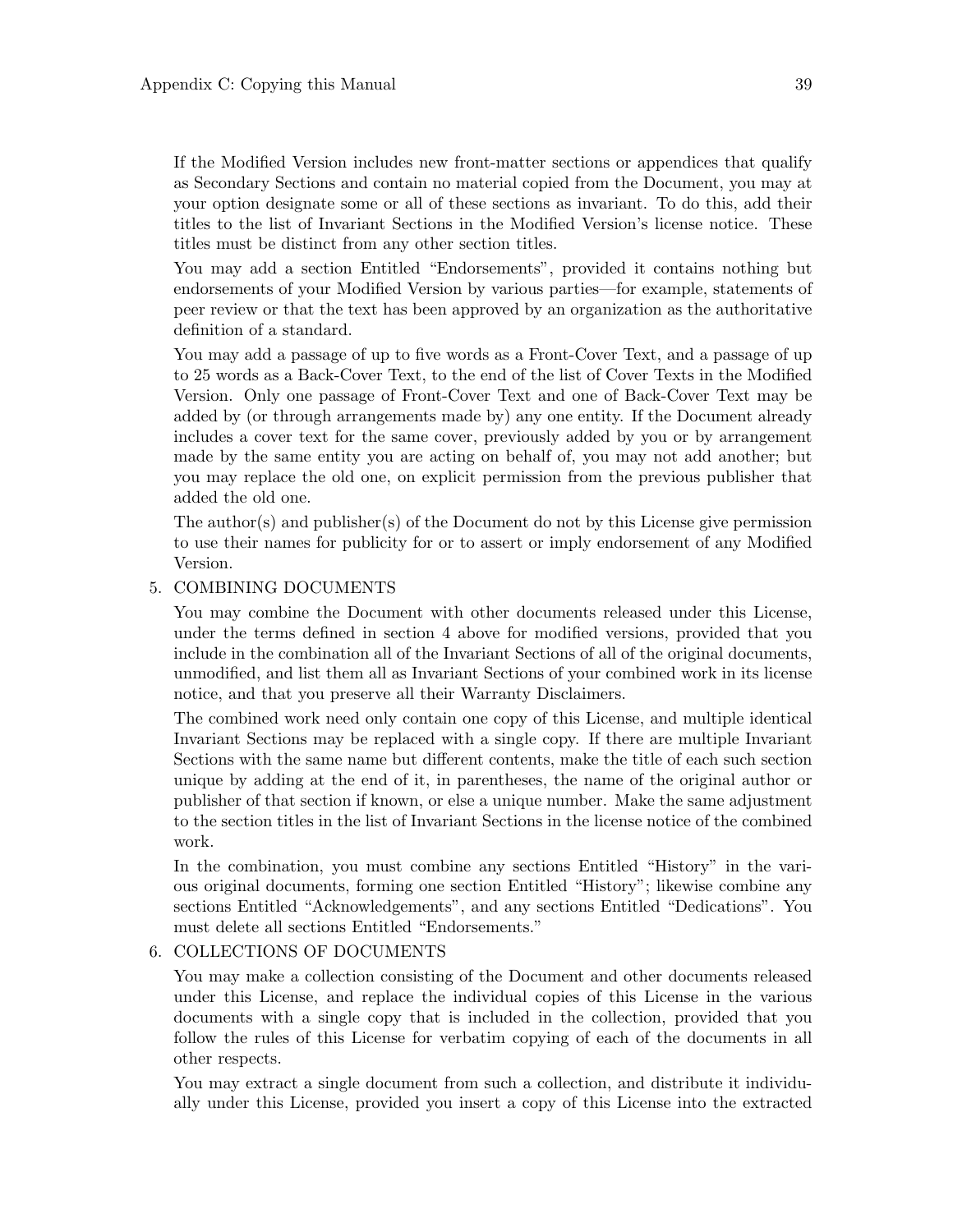document, and follow this License in all other respects regarding verbatim copying of that document.

### 7. AGGREGATION WITH INDEPENDENT WORKS

A compilation of the Document or its derivatives with other separate and independent documents or works, in or on a volume of a storage or distribution medium, is called an "aggregate" if the copyright resulting from the compilation is not used to limit the legal rights of the compilation's users beyond what the individual works permit. When the Document is included in an aggregate, this License does not apply to the other works in the aggregate which are not themselves derivative works of the Document.

If the Cover Text requirement of section 3 is applicable to these copies of the Document, then if the Document is less than one half of the entire aggregate, the Document's Cover Texts may be placed on covers that bracket the Document within the aggregate, or the electronic equivalent of covers if the Document is in electronic form. Otherwise they must appear on printed covers that bracket the whole aggregate.

### 8. TRANSLATION

Translation is considered a kind of modification, so you may distribute translations of the Document under the terms of section 4. Replacing Invariant Sections with translations requires special permission from their copyright holders, but you may include translations of some or all Invariant Sections in addition to the original versions of these Invariant Sections. You may include a translation of this License, and all the license notices in the Document, and any Warranty Disclaimers, provided that you also include the original English version of this License and the original versions of those notices and disclaimers. In case of a disagreement between the translation and the original version of this License or a notice or disclaimer, the original version will prevail.

If a section in the Document is Entitled "Acknowledgements", "Dedications", or "History", the requirement (section 4) to Preserve its Title (section 1) will typically require changing the actual title.

## 9. TERMINATION

You may not copy, modify, sublicense, or distribute the Document except as expressly provided under this License. Any attempt otherwise to copy, modify, sublicense, or distribute it is void, and will automatically terminate your rights under this License.

However, if you cease all violation of this License, then your license from a particular copyright holder is reinstated (a) provisionally, unless and until the copyright holder explicitly and finally terminates your license, and (b) permanently, if the copyright holder fails to notify you of the violation by some reasonable means prior to 60 days after the cessation.

Moreover, your license from a particular copyright holder is reinstated permanently if the copyright holder notifies you of the violation by some reasonable means, this is the first time you have received notice of violation of this License (for any work) from that copyright holder, and you cure the violation prior to 30 days after your receipt of the notice.

Termination of your rights under this section does not terminate the licenses of parties who have received copies or rights from you under this License. If your rights have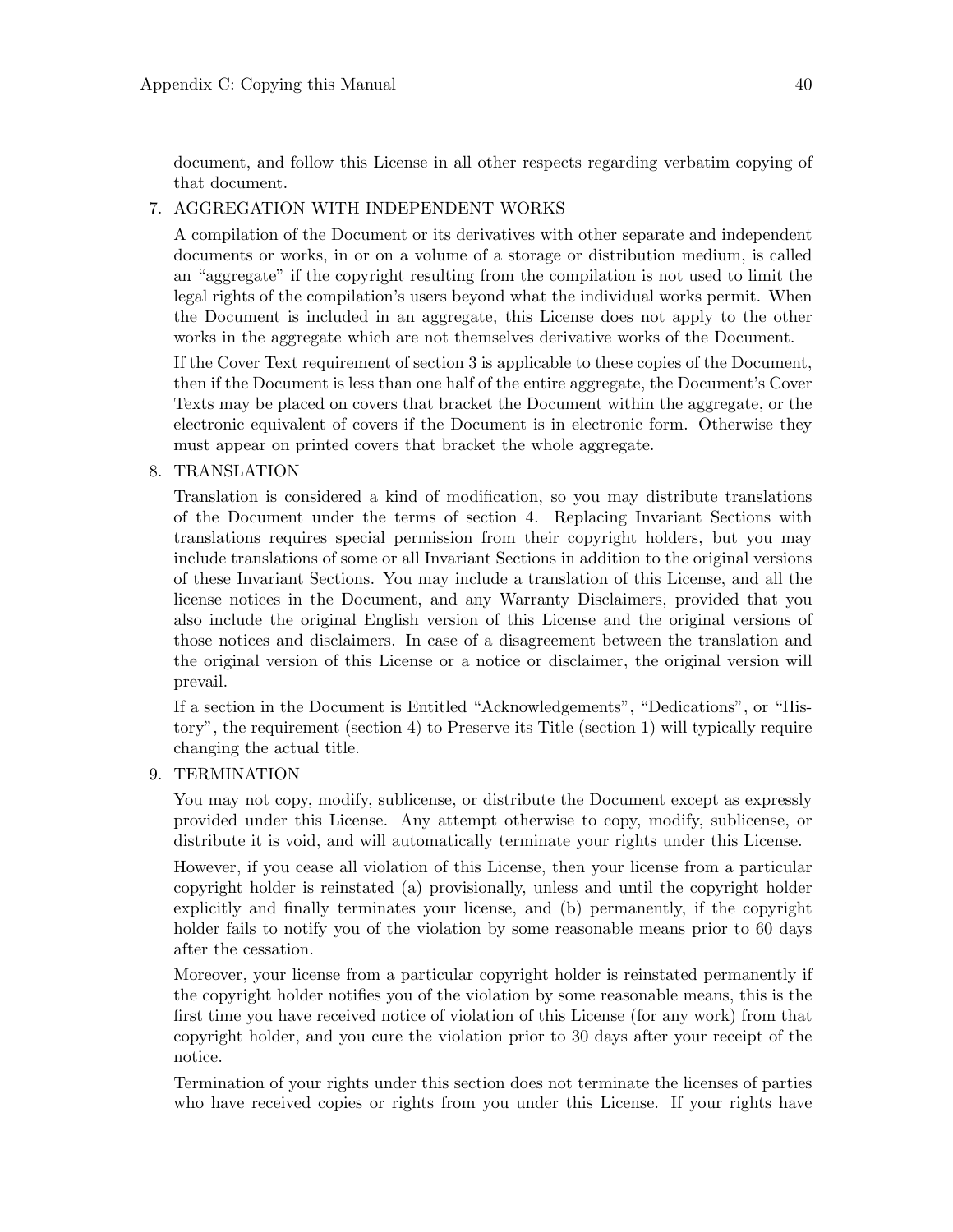been terminated and not permanently reinstated, receipt of a copy of some or all of the same material does not give you any rights to use it.

#### 10. FUTURE REVISIONS OF THIS LICENSE

The Free Software Foundation may publish new, revised versions of the GNU Free Documentation License from time to time. Such new versions will be similar in spirit to the present version, but may differ in detail to address new problems or concerns. See <https://www.gnu.org/licenses/>.

Each version of the License is given a distinguishing version number. If the Document specifies that a particular numbered version of this License "or any later version" applies to it, you have the option of following the terms and conditions either of that specified version or of any later version that has been published (not as a draft) by the Free Software Foundation. If the Document does not specify a version number of this License, you may choose any version ever published (not as a draft) by the Free Software Foundation. If the Document specifies that a proxy can decide which future versions of this License can be used, that proxy's public statement of acceptance of a version permanently authorizes you to choose that version for the Document.

11. RELICENSING

"Massive Multiauthor Collaboration Site" (or "MMC Site") means any World Wide Web server that publishes copyrightable works and also provides prominent facilities for anybody to edit those works. A public wiki that anybody can edit is an example of such a server. A "Massive Multiauthor Collaboration" (or "MMC") contained in the site means any set of copyrightable works thus published on the MMC site.

"CC-BY-SA" means the Creative Commons Attribution-Share Alike 3.0 license published by Creative Commons Corporation, a not-for-profit corporation with a principal place of business in San Francisco, California, as well as future copyleft versions of that license published by that same organization.

"Incorporate" means to publish or republish a Document, in whole or in part, as part of another Document.

An MMC is "eligible for relicensing" if it is licensed under this License, and if all works that were first published under this License somewhere other than this MMC, and subsequently incorporated in whole or in part into the MMC, (1) had no cover texts or invariant sections, and (2) were thus incorporated prior to November 1, 2008.

The operator of an MMC Site may republish an MMC contained in the site under CC-BY-SA on the same site at any time before August 1, 2009, provided the MMC is eligible for relicensing.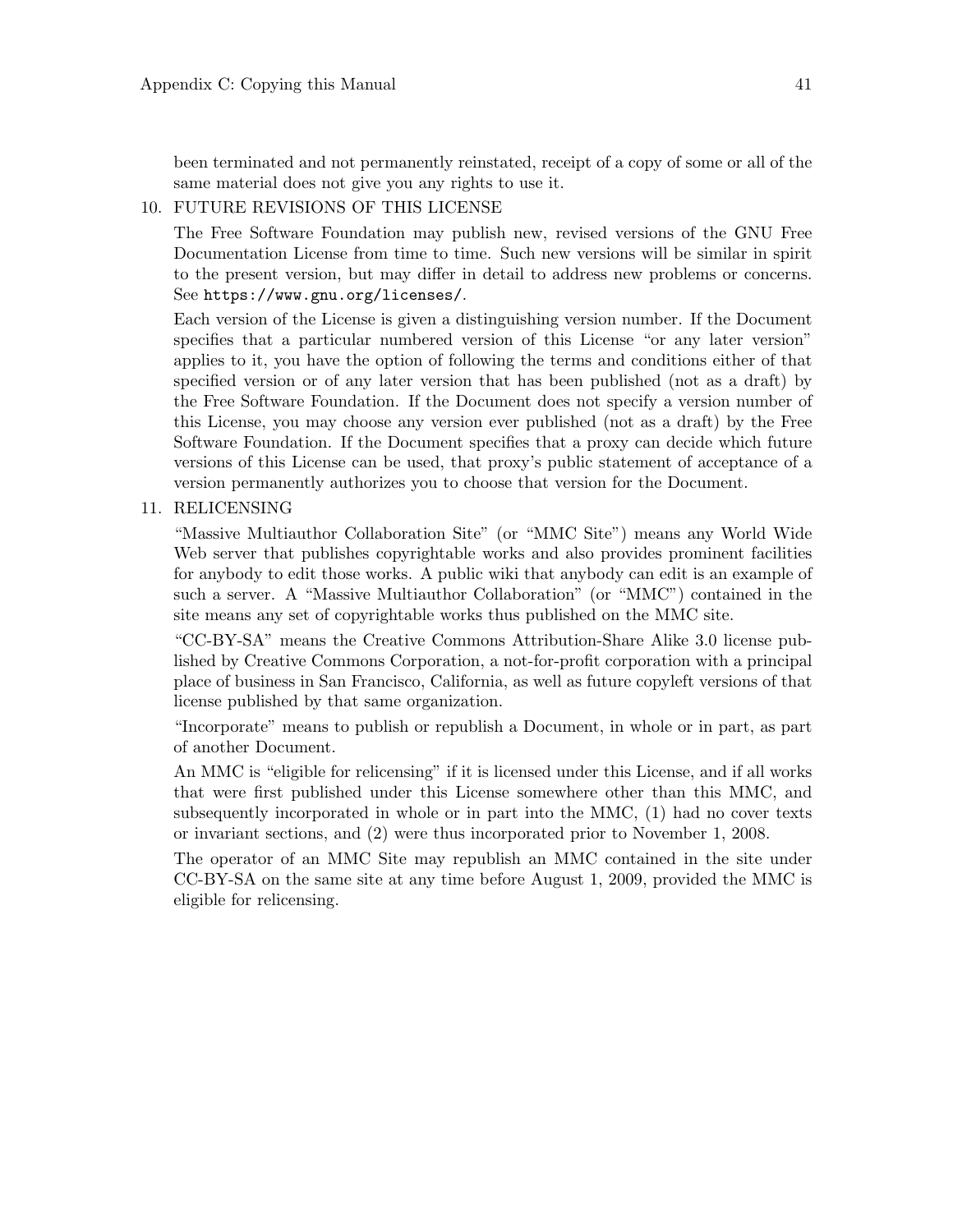## ADDENDUM: How to use this License for your documents

To use this License in a document you have written, include a copy of the License in the document and put the following copyright and license notices just after the title page:

Copyright (C) year your name. Permission is granted to copy, distribute and/or modify this document under the terms of the GNU Free Documentation License, Version 1.3 or any later version published by the Free Software Foundation; with no Invariant Sections, no Front-Cover Texts, and no Back-Cover Texts. A copy of the license is included in the section entitled ''GNU Free Documentation License''.

If you have Invariant Sections, Front-Cover Texts and Back-Cover Texts, replace the "with. . . Texts." line with this:

> with the Invariant Sections being list their titles, with the Front-Cover Texts being list, and with the Back-Cover Texts being list.

If you have Invariant Sections without Cover Texts, or some other combination of the three, merge those two alternatives to suit the situation.

If your document contains nontrivial examples of program code, we recommend releasing these examples in parallel under your choice of free software license, such as the GNU General Public License, to permit their use in free software.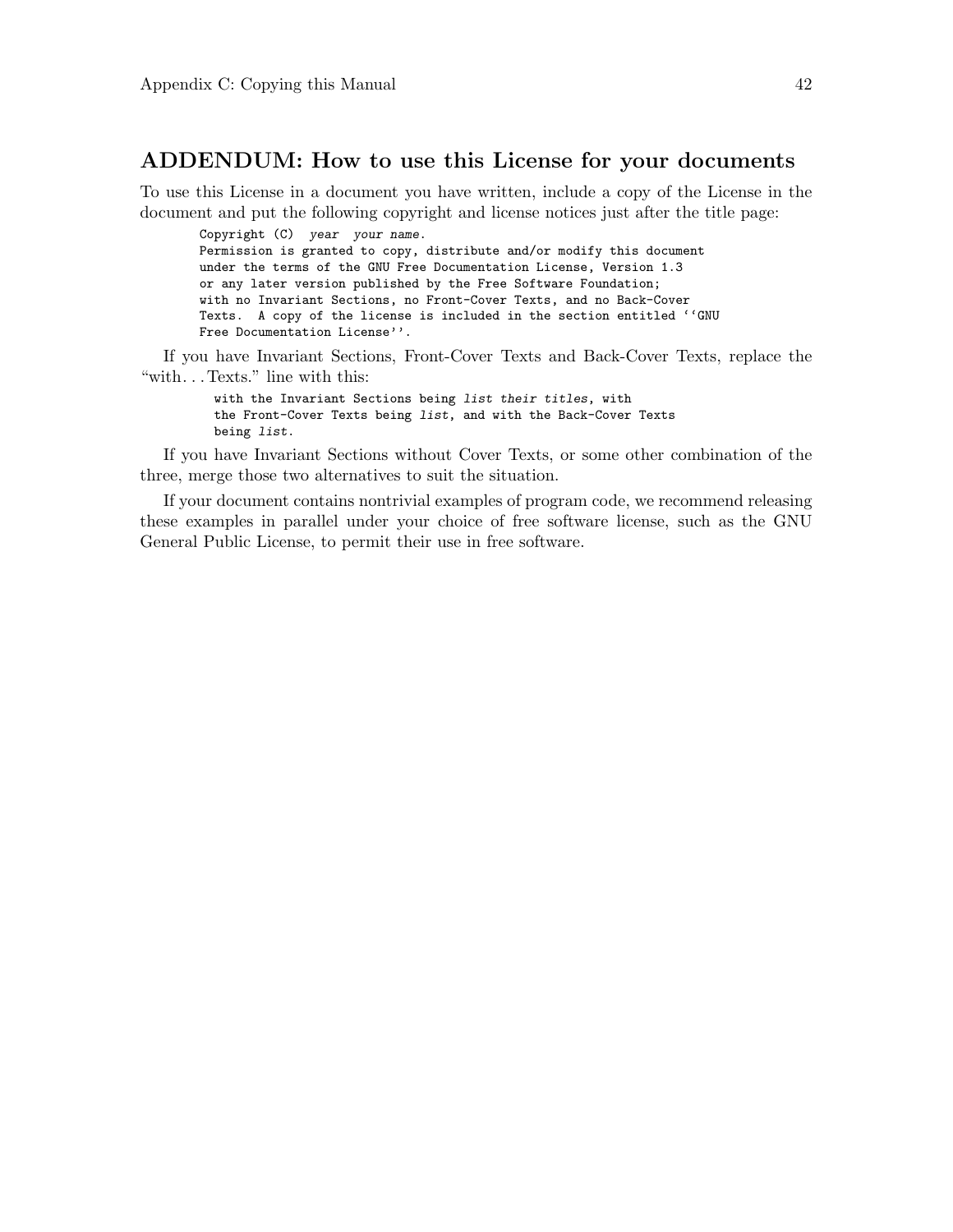# <span id="page-46-0"></span>Index

| $\text{NPreviewEnvironment} \dots \dots \dots \dots \dots \dots \dots \ 22$ |  |
|-----------------------------------------------------------------------------|--|
|                                                                             |  |

## A

# C

## D

## F

| FDL, GNU Free Documentation License 35 |  |
|----------------------------------------|--|
|                                        |  |
|                                        |  |

# G

# I

|--|--|

# K

|--|--|--|--|

# L

|--|--|

# M

## P